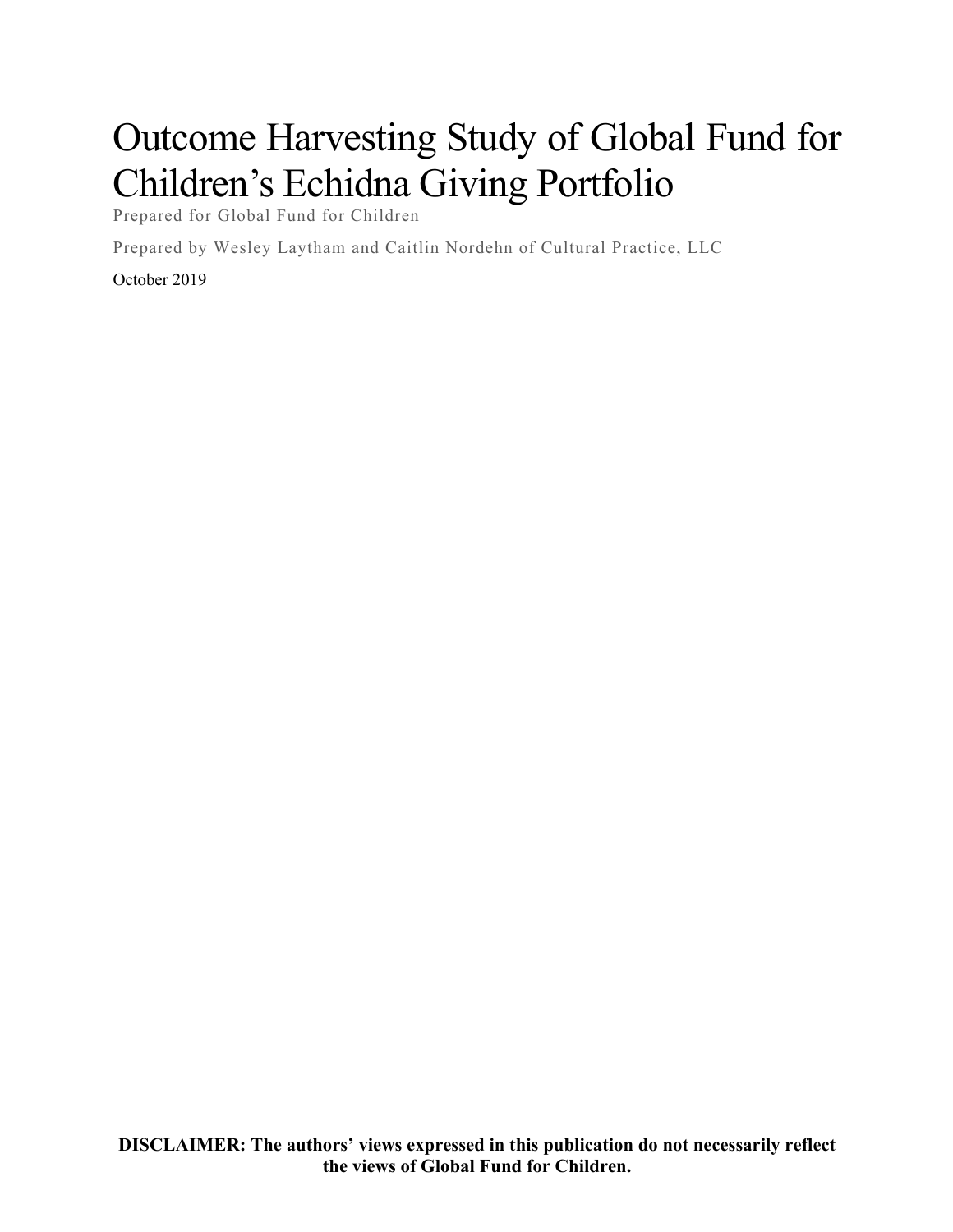# **Contents**

| 1. Livelihood Outcomes: Supporting pathways to expand girls' livelihood options 11                          |
|-------------------------------------------------------------------------------------------------------------|
| 2. Educational Outcomes: Supporting girls' participation and performance in schools 15                      |
| 3. Community Engagement and Advocacy: Building a base of support for girls' education20                     |
| 4. Organizational Development Outcomes: Enhancing capacity for organizational expansion and                 |
|                                                                                                             |
| Harvesting Question 1 Conclusions: How have the outcomes of your interventions contributed, directly        |
| or indirectly, to a process of change that will, or has already, affected the relative empowerment of girls |
| Harvesting Question 2 Conclusions: What aspect(s) of GFC support, financial or non-financial, was most      |
| Harvesting Question 3 Conclusions: How do the outcomes you achieve correspond to the goals of your          |
| Harvesting Question 4 Conclusions: What are the signs that the processes of change represented by your      |
|                                                                                                             |
| 1. Strengthen technical capacity of GFC and local partners for portfolio and program design 31              |
|                                                                                                             |
| 3. Support local partners to improve monitoring, evaluation and learning systems 33                         |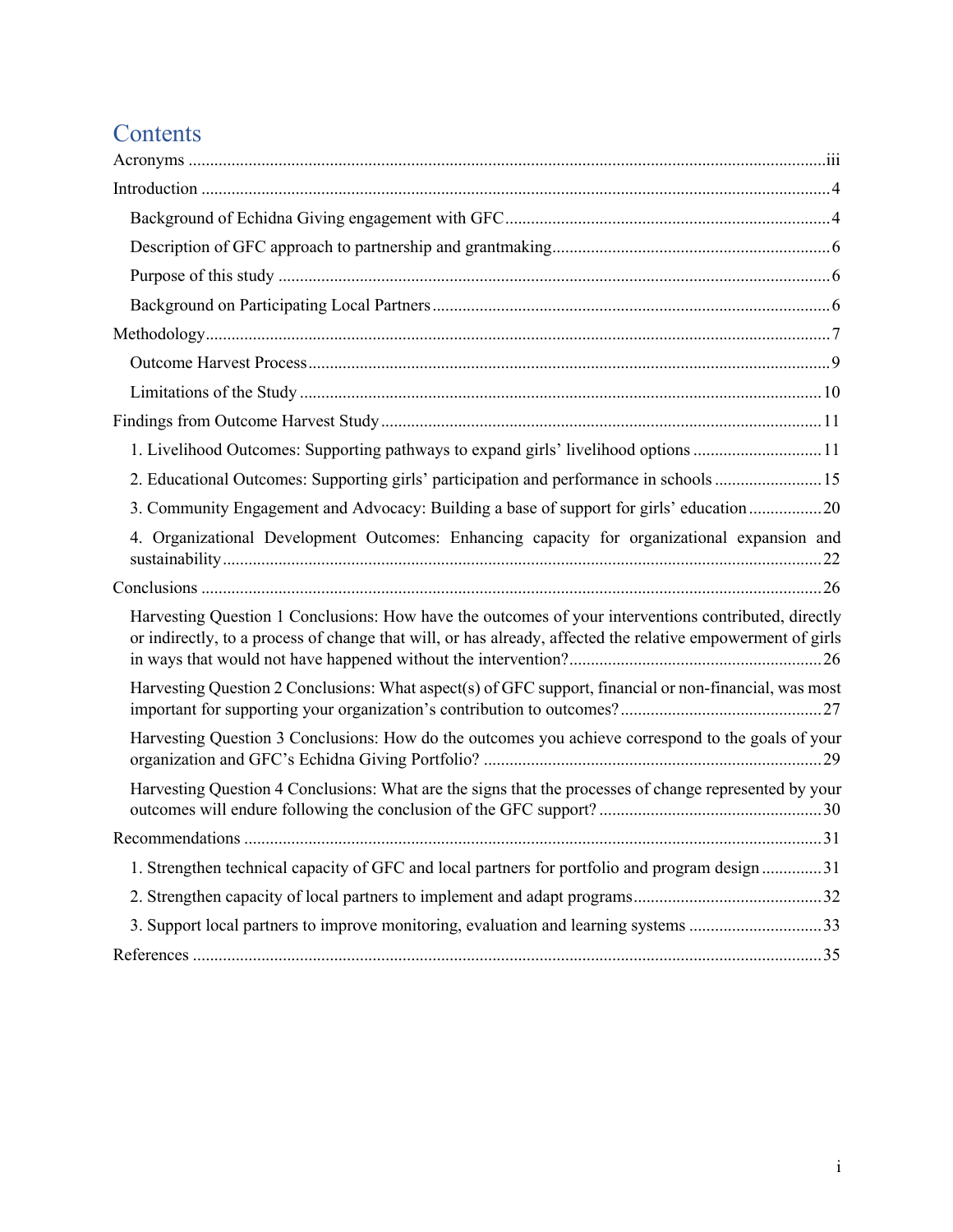## **Boxes**

## **Tables**

|--|--|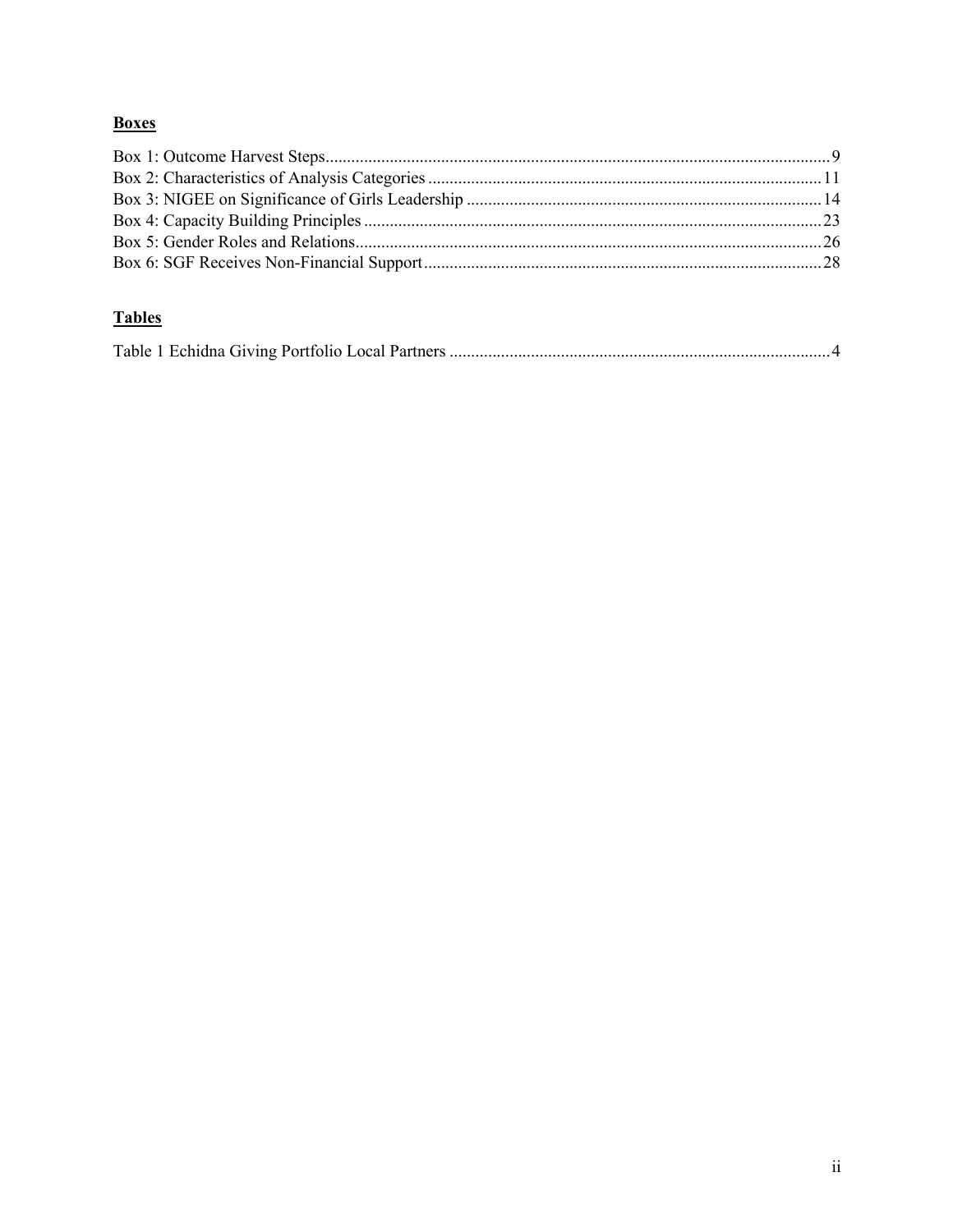# Acronyms

| <b>CDI</b>   | Centre for Development Initiatives                     |
|--------------|--------------------------------------------------------|
| CP           | Cultural Practice, LLC                                 |
| <b>DFID</b>  | UK Department for International Development            |
| FGC          | <b>Female Genital Cutting</b>                          |
| <b>GFC</b>   | Global Fund for Children                               |
| iGLOW        | Girls Leading Our World Initiative                     |
| <b>MEL</b>   | Monitoring, Evaluation, and Learning                   |
| <b>MHM</b>   | Menstrual Hygiene Management                           |
| <b>NIGEE</b> | Nyanza Initiative for Girls' Education and Empowerment |
| <b>OCI</b>   | Organizational Capacity Index                          |
| <b>SGBV</b>  | Sexual and gender-based violence                       |
| <b>SGF</b>   | Samburu Girls Foundation                               |
| <b>STEM</b>  | Science, Technology, Engineering, and Mathematics      |
| <b>STI</b>   | <b>Sexually Transmitted Infection</b>                  |
| <b>WASH</b>  | Water, Sanitation, and Hygiene                         |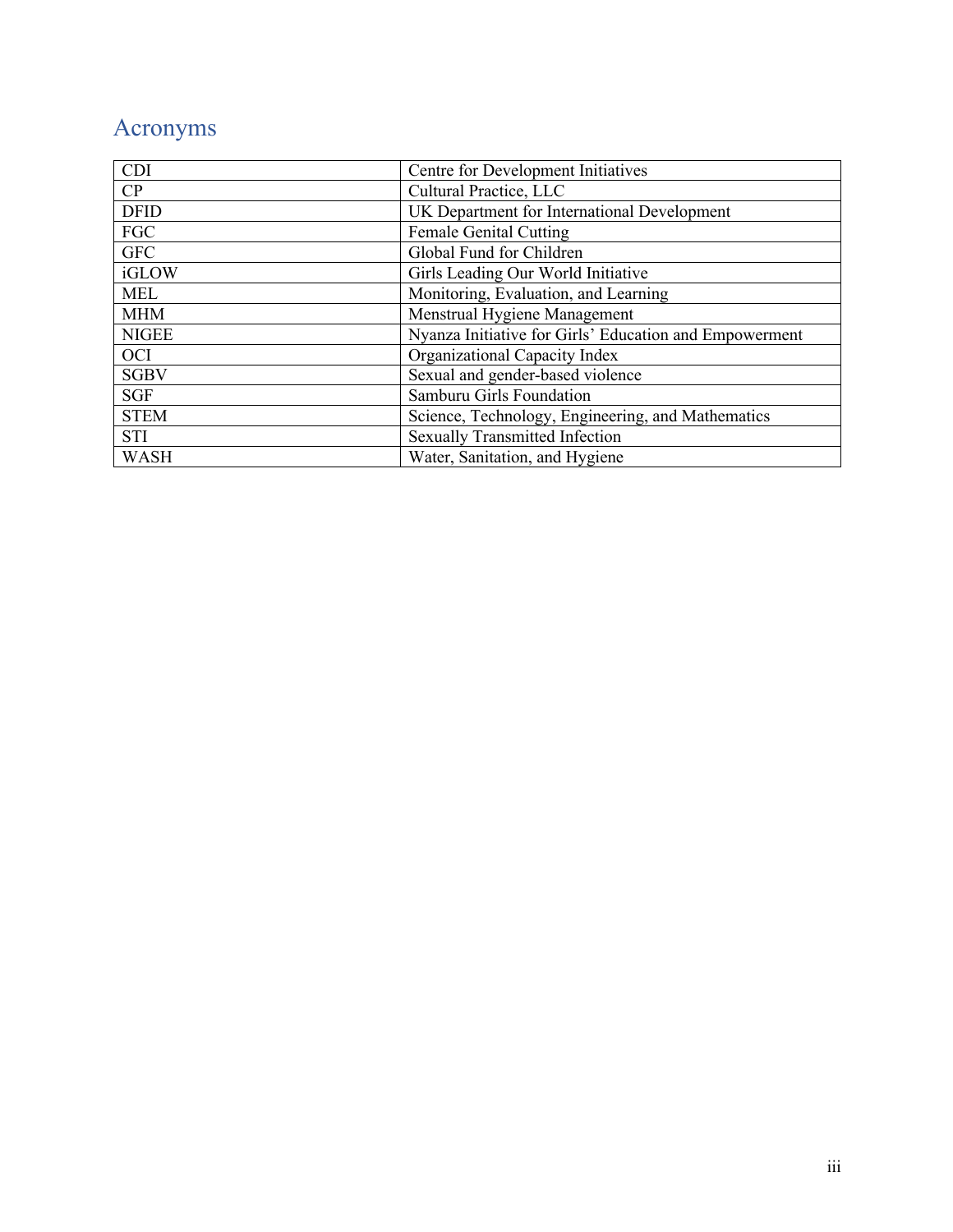# Introduction

## Background of Echidna Giving engagement with GFC

Global Fund for Children (GFC) invests in community-based organizations to help children and youth reach their full potential and advance their rights. Since 2013, GFC has received funding from Echidna Giving to support girl-focused community-based organizations globally. In December 2017, Echidna Giving awarded a final grant of \$875,000 to GFC to support 15 local partners striving to improve the quality of girls' education (Table 1). The current tranche of Echidna Giving funding covers programs from December 2017 through June  $30, 2020$ .<sup>1</sup>

This funding from Echidna Giving has helped GFC support community-based organizations to achieve **three primary project objectives**:

- 1. "Removing obstacles that make it difficult for girls to stay in school and receive a quality education";
- 2. "Increasing the quality of education available to girls in school"; and
- 3. "Strengthening grassroots organizations' programmatic, organizational, and networking capacity to promote replication of best practices at the local, regional, and global level through networking and advocacy." (GFC 2019)

With the funding from Echidna Giving, GFC provides primary grants for selected local partners to support their programmatic and operating costs. GFC staff and consultants also deliver tailored, value-added services to strengthen the local partners' capacity; their monitoring, evaluation, and learning (MEL) skills; and their networking and fundraising skills. Echidna Giving funding also supports supplemental grants for organizational development and for convening local partners. These convening events include regional GFC Knowledge Exchanges and country-specific events to network, learn, and reflect on their work and specific aspects of organizational development. To maximize Echidna Giving's investment, GFC leverages its broader network of partners and peer organizations to provide local partners with additional capacity building, activity funding, and opportunities for learning and sharing best practices.

| <b>Local Partner</b>                                                                                 | Country        | <b>First Year</b><br>of GFC<br>Funding*** | <b>Years</b><br>to Date | 2019 Grant | Anticipated<br>2020 Grant |
|------------------------------------------------------------------------------------------------------|----------------|-------------------------------------------|-------------------------|------------|---------------------------|
| Nyanza Initiative for Girls'<br><b>Education and Empowerment</b><br>$(NIGEE)*$                       | Kenya          | 2017                                      | 3                       | \$12,000   | \$20,000                  |
| Samburu Girls Foundation (SGF)*                                                                      | Kenya          | 2017                                      | 3                       | \$12,000   | \$17,000                  |
| Girls Leading Our World Initiative<br>$(iGLOW)**$                                                    | Kenya          | 2015                                      | 5                       | \$13,000   | \$20,000                  |
| Initiative pour la Promotion de la<br>Santé Rurale et le Développement<br>Intégré au Burundi (IPSDI) | <b>Burundi</b> | 2016                                      | 4                       | \$12,000   | \$18,000                  |

*Table 1 Echidna Giving Portfolio Local Partners*

 $<sup>1</sup>$  At the inception of this study, it was understood that the Echidna Giving grant would end on December 31, 2019. While GFC</sup> was revising internal processes, it was discovered that funding went through June 30, 2020. This did not affect the analysis.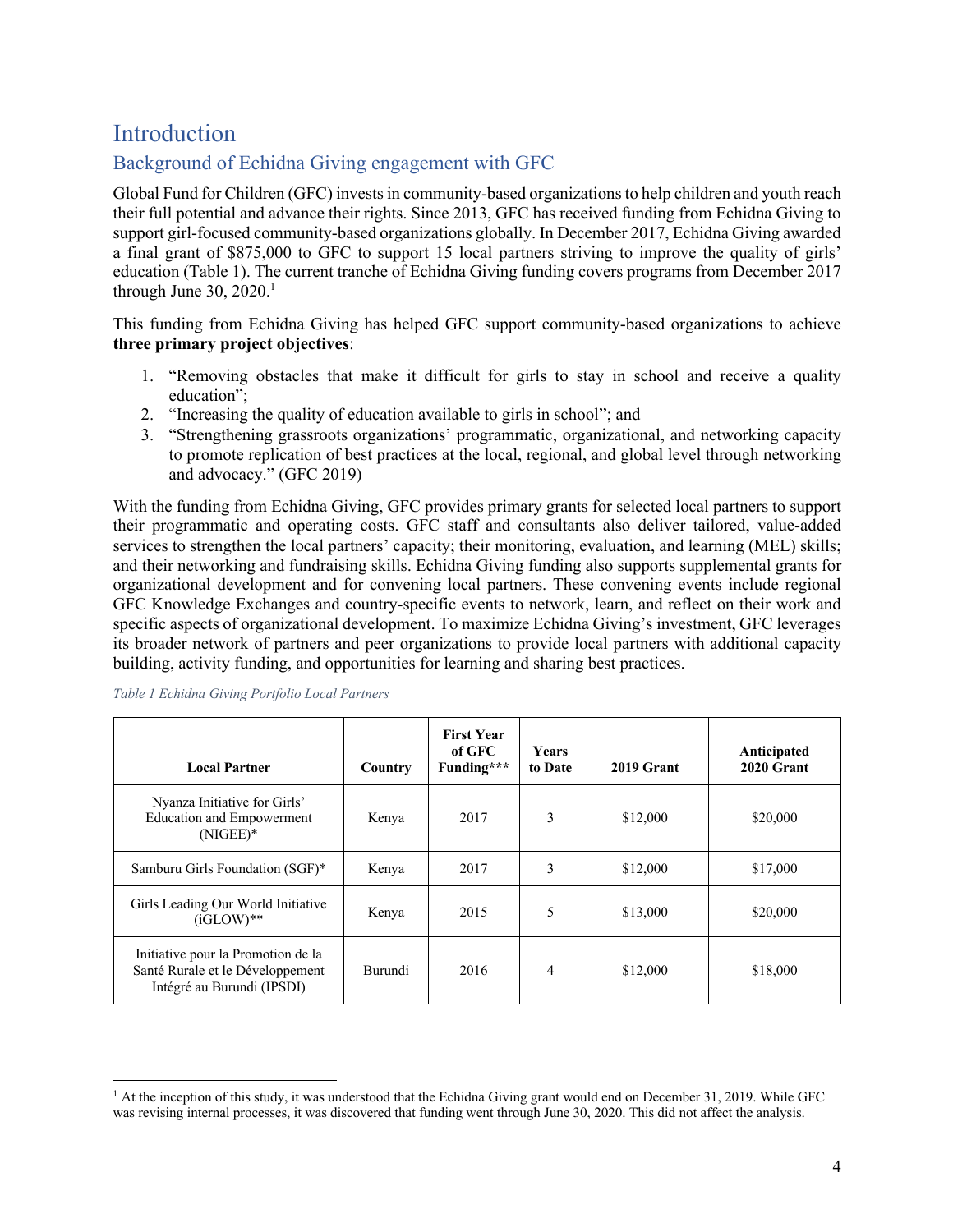| <b>Local Partner</b>                                                                | Country                                | <b>First Year</b><br>of GFC<br>Funding*** | Years<br>to Date | 2019 Grant                                                             | Anticipated<br>2020 Grant                                                 |
|-------------------------------------------------------------------------------------|----------------------------------------|-------------------------------------------|------------------|------------------------------------------------------------------------|---------------------------------------------------------------------------|
| Georges Malaika Foundation                                                          | Democratic<br>Republic of<br>the Congo | 2016                                      | $\overline{4}$   | \$16,000                                                               | \$25,000                                                                  |
| Action for Children (AfC)                                                           | Tanzania                               | 2014                                      | 6                | $$23,000$ (including<br><b>Bainum Family</b><br>Foundation<br>funding) | \$18,000                                                                  |
| Association Jeunesse Espoir (AJE)                                                   | Senegal                                | 2016                                      | $\overline{4}$   | \$21,000 (including<br>Three Graces<br>Foundation<br>funding)          | \$16,000                                                                  |
| Achievers Ghana Education                                                           | Ghana                                  | 2016                                      | $\overline{4}$   | \$18,000 (including<br><b>Three Graces</b><br>Foundation)<br>funding   | \$18,720                                                                  |
| Center for Development Initiatives<br>$(CDI)^*$                                     | Ghana                                  | 2016                                      | $\overline{4}$   | $$27,000$ (including<br>Three Graces<br>Foundation<br>funding)         | \$20,679                                                                  |
| Child and Youth Protection<br>Foundation (CYPF)                                     | Nigeria                                | 2016                                      | $\overline{4}$   | \$13,000                                                               | \$19,000                                                                  |
| Centre for Children's Health<br>Education, Orientation and Protection<br>(CEE-HOPE) | Nigeria                                | 2015                                      | 5                | \$14,000                                                               | \$14,000                                                                  |
| Insan Association                                                                   | Lebanon                                | 2015                                      | 5                | \$22,000                                                               | \$0                                                                       |
| <b>GRACE</b> Association                                                            | Pakistan                               | 2017                                      | 3                | \$19,000                                                               | \$18,000                                                                  |
| Sahyog Care for You                                                                 | India                                  | 2015                                      | 5                | \$23,000                                                               | \$23,000                                                                  |
| Association Zanmi Timoun                                                            | Haiti                                  | 2014                                      | 6                | \$18,000<br>\$5,630<br>(opportunity grant)                             | \$3,000 from a<br>\$11,500 Echidna<br>Giving<br>discretionary<br>fund**** |

\*Indicates local partner that participated in entire Outcome Harvesting workshop.

\*\*Indicates local partner that partially participated in Outcome Harvesting workshop.

\*\*\*This report describes funding distributed to local partners under the current grant cycle. In FY18, GFC distributed \$210,000 in Echidna Giving funding for local partner primary grants. An aggregate figure is given for FY18 due to staff transitions across GFC teams, which complicates reporting of accurate information for each local partner.

\*\*\*\*The remaining \$8,500 will be allocated based on the specific needs of partners.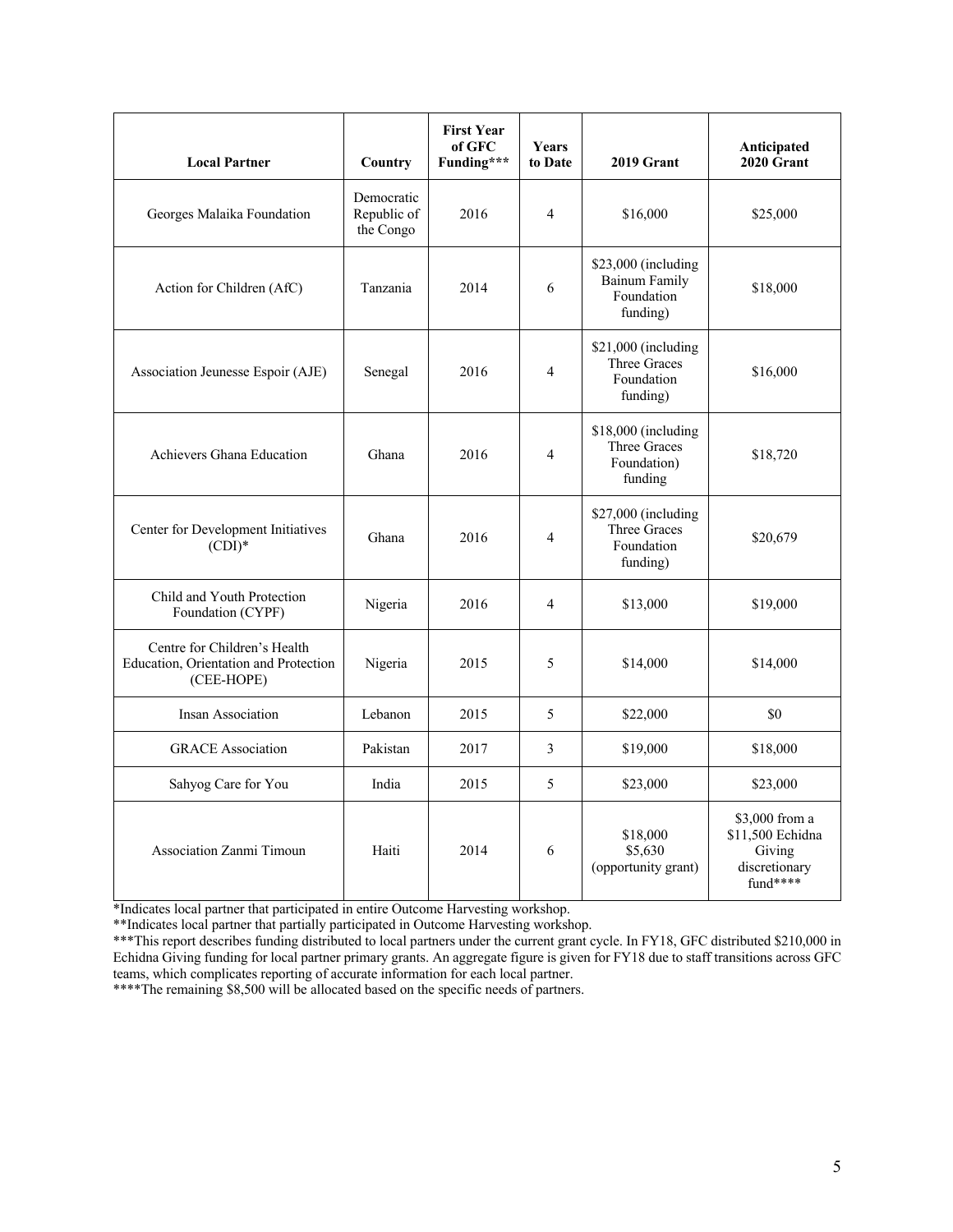#### Description of GFC approach to partnership and grantmaking

 $GFC$  provides unrestricted<sup>2</sup> funding to local partners, typically over four to six years. During its engagement with GFC, each Echidna Giving Portfolio local partner selected one primary outcome indicator to track and report. Local partners started their programs with varying degrees of MEL expertise, so GFC provided support to enhance their organizational capacity and MEL skills. Because of limitations on local partner MEL capacity, a lack of common indicators, and varying interventions, evaluation methodologies that require mapping of pre-determined outcomes across all local partners are not appropriate for this study.

All of the selected organizations were already GFC local partners prior to the 2018 and 2019 scope of this study, with many receiving funding from previous Echidna Giving grants.<sup>3</sup> GFC focused on identifying local partners that would benefit from organizational capacity development rather than sectoral technical assistance. According to GFC program staff, the local partners were selected in part because of their openness to refining their approaches.

#### Purpose of this study

With Echidna Giving funds granted in December 2017, GFC is supporting 15 local partners across Africa and the Middle East, South Asia, and the Americas working on a range of issues related to adolescent girls' education. GFC offers local partners both financial and non-financial support, including organizational capacity development. A consultant conducted an initial study in 2017 to analyze lessons learned about successful models and best practices among GFC's girls' education local partners and projects. In the Echidna Giving Portfolio's final year, GFC was interested in conducting an additional study to capture lessons learned associated with this portfolio of grants for future programming.

The Cultural Practice, LLC (CP) research team led a participatory workshop with GFC program and development staff to design and plan the Echidna Giving Portfolio study. Participants were guided through a series of activities in a one-day workshop to arrive at a common understanding of the history of the Echidna Giving Portfolio and the scope and parameters of the proposed study. The workshop helped to clarify the need for the findings of the study to both explore results relevant to Echidna Giving and GFC, and to deliver benefits to local partners. While the primary audience for the findings of this study are Echidna Giving and GFC, the report will also be shared with the local partners.

During the workshop, the participants expressed the desire to understand how Echidna Giving funding impacted local partners and their activities. However, given the lack of data and the unrestricted nature of the grants, it is not possible to capture attribution of the grant to specific local partner outcomes. Instead, the importance of understanding GFC's support more broadly to an organization's development and ability to do its work, including improve the lives of children and adolescent girls, emerged as an important learning question during discussions with staff. At the end of the workshop, the group agreed on the following research question for the study: *How did GFC support enable partners to advance their work in girls' education and beyond?*

## Background on Participating Local Partners

All of the local partners work on multiple interventions. For the purpose of this study, the authors focus on interventions and activities that are funded wholly or in part through GFC grants. Interventions not supported through GFC are not described in this report.

<sup>&</sup>lt;sup>2</sup> Since the inception of the Echidna Giving partnerships, GFC has shifted its communications to use the term "flexible" grants instead of the term "unrestricted" grants. For the purpose of this report, the authors will use "unrestricted" to reflect the historical context of the local partner engagement.

<sup>&</sup>lt;sup>3</sup> Echidna Giving was confirmed to be the first funder for nine of the local partners and is likely to have been the first funder for four additional local partners.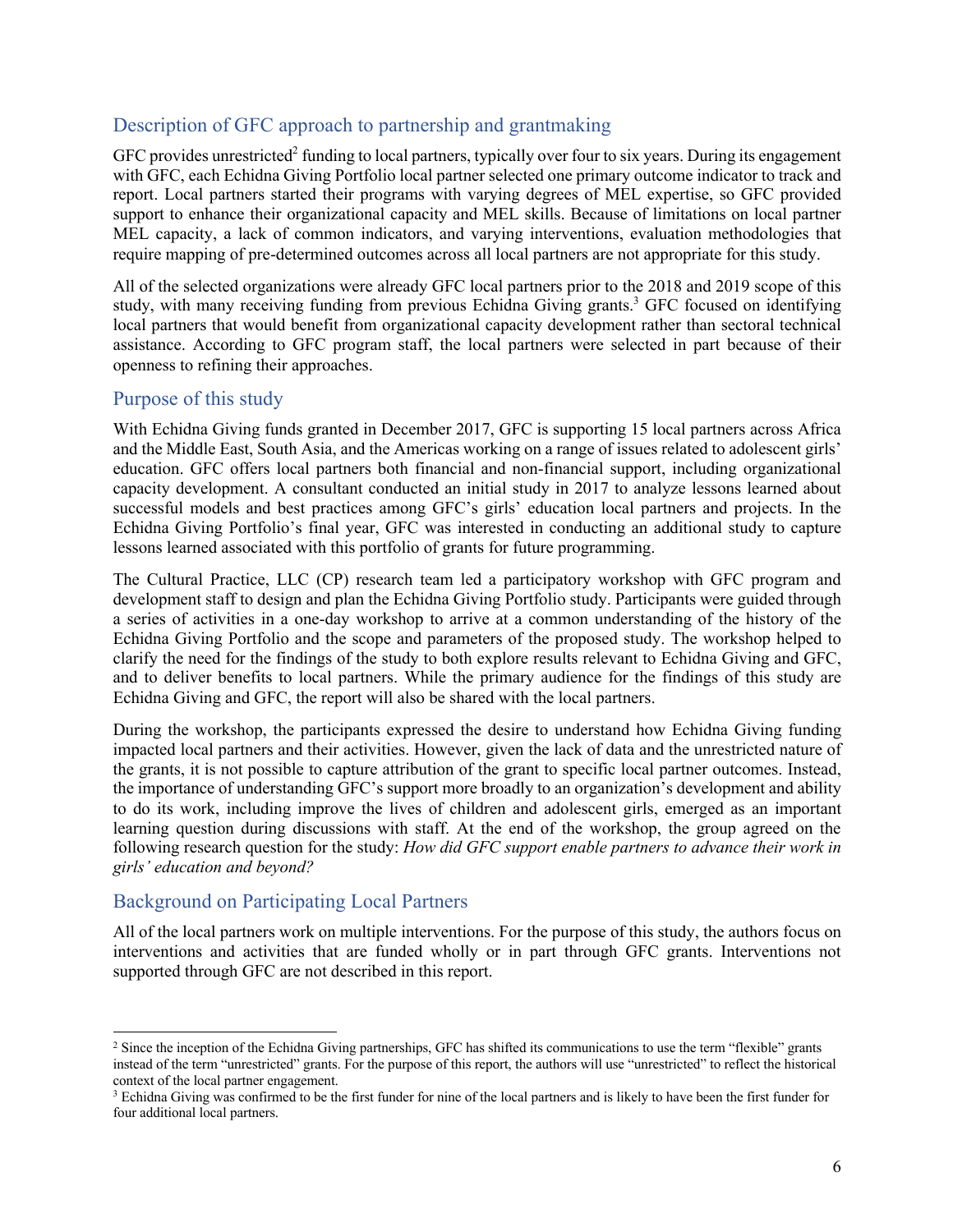**Centre for Development Initiatives (CDI)** – Based in Accra, Ghana and rooted in a social work, social welfare, and child development background, CDI primarily works with upper primary school girls to improve access to education, and to provide leadership training, empowerment, and health services to outof-school girls and girls at risk of dropping out. The intervention supported with GFC funds focuses on returning upper primary school–aged girls (junior high) to schools in urban slums in the Greater Accra Region. Most of the girls targeted by CDI have migrated from other parts of Ghana to pursue an education while staying with relatives or guardians, but dropped out or are at high risk of dropping out of school.

**Nyanza Initiative for Girls' Education and Empowerment (NIGEE)** – Based in Kisumu, Kenya, NIGEE works to respond to the needs of rural adolescent girls who are involved in child labor, forced into early marriage,<sup>4</sup> and victims of female genital cutting (FGC).<sup>5</sup> It operates a holistic girls' education program. NIGEE works with primary and high school girls who are willing to return to school after dropping out and helps them to succeed in formal education. NIGEE also undertakes community sensitization and community-based advocacy activities. The GFC-funded intervention during this cycle of the grant established school-holiday Academic Camps for girls in Kuria.

**Samburu Girls Foundation (SGF)** – Based in Maralal in Samburu county, Kenya, SGF was founded by Josephine Kulea and was formally registered in 2011 to "make the world a better and safer place for pastoralist girls in Kenya through the provision of life opportunities and psychosocial care." It works in three primary areas including addressing harmful practices like FGC, beading, and early marriage. SGF implements activities for 1) "rescue"<sup>6</sup> and reconciliation; 2) education (from primary to tertiary education levels); and 3) community outreach. Over 1,000 girls have been supported through their "rescue centers" to date. The grant from GFC is pooled with other funding to support SGF's overall programs.

**Girls Leading Our World Initiative (iGLOW)** – Based in Nairobi, Kenya, iGLOW addresses barriers to girls' education. It is one of the longer-term local partners in the Echidna Giving Portfolio and combines the GFC grant with other funding to support school feeding, school fees payments, learning material distribution, counseling services, and other interventions. iGLOW, however, is not part of the study because it was unable to fully participate during the in-depth and highly participatory Outcome Harvesting workshop. In consultation with GFC, the research team determined iGLOW could not be examined in the same way as the other three local partners.

# Methodology

As described above, the study aims to answer the overall question: *How did GFC support enable partners to advance their work in girls' education and beyond?*

The research question is framed to be flexible enough to capture the wide range of local partner interventions within the Echidna Giving Portfolio. During the design workshop held in April 2019, CP and GFC staff defined and clarified key aspects of the research question. "GFC support" was understood to mean both **financial** and **non-financial support**:

• **Financial support** included annual primary grants for operational, programmatic, or capacity development, as well as need-based supplementary grants. Local partners applied for

<sup>4</sup> The authors use the term early marriage throughout the report for consistency; however, local partners or GFC may use different terms such as "child marriage" or "early forced marriage" in their work. Early marriage is considered to be a marriage where at least one of the spouses is under the age of 18.

<sup>5</sup> The local partner uses the term Female Genital Mutilation (FGM) in its work, but the authors of this study will use Female Genital Cutting (FGC) throughout this report, in line with established scholarship.

<sup>6</sup> The use of the term "rescue" is associated with the nomenclature SGF uses for its interventions. The use of "rescue" or "save" should not be understood to take away agency from the girls who themselves are making decisions (sometimes with support from family or community members) to leave their communities permanently or during the holiday. For this reason, quotations will always be used with the words "rescue" or "rescued" in this report.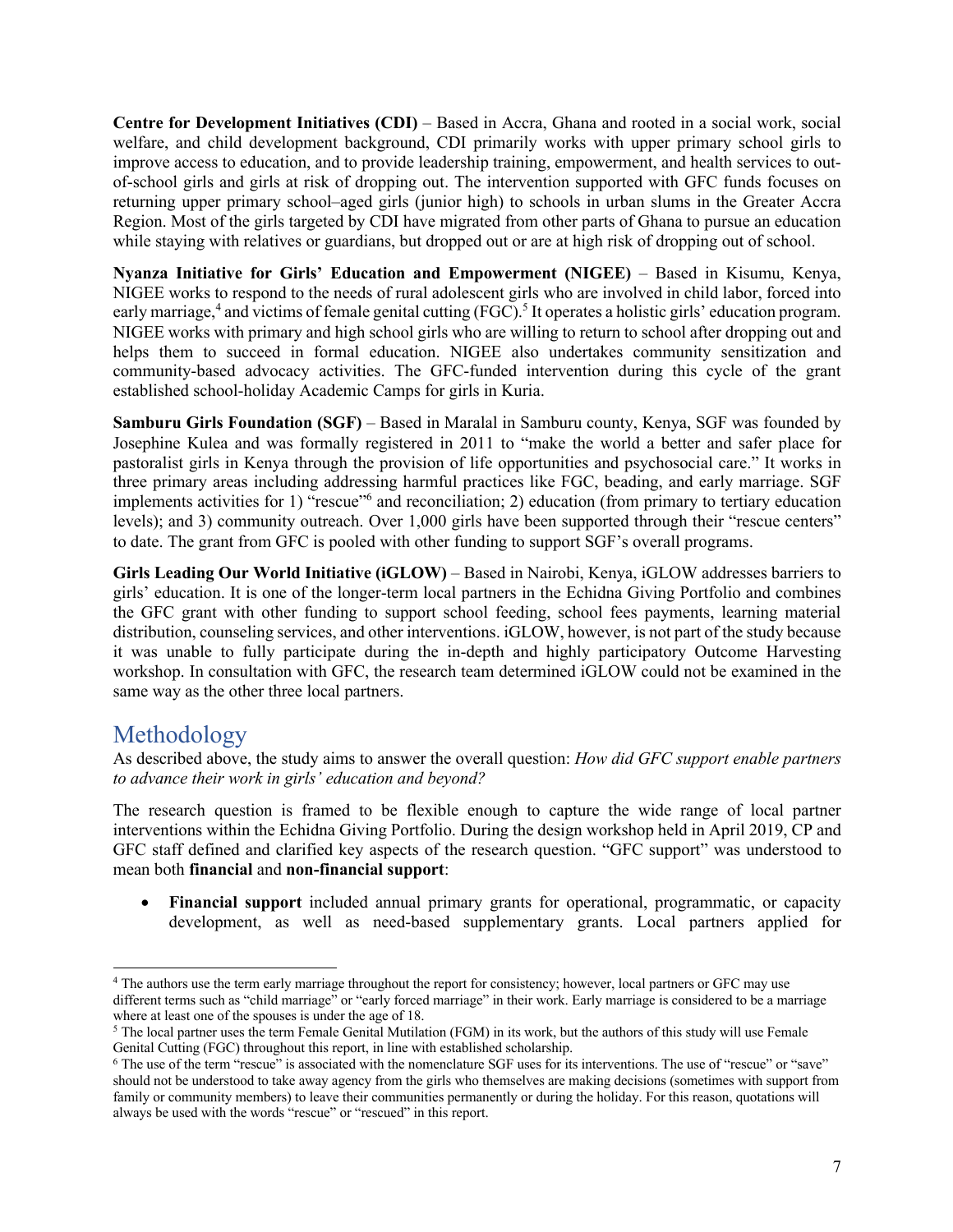supplementary grants with input from GFC on how to use the funding, particularly for visibility and networking.

• **Non-financial support** included advisory support from GFC and other organizations that was not funded through a grant to the local partner. This encompassed check-ins, proposal development support, and review for supplementary grant applications. Network facilitation – through local partner convenings and Knowledge Exchanges, and through third-party institution trainings on advocacy and program management – was also a key component of non-financial support received by local partners. GFC also leveraged its network of funders to help local partner secure additional funding. The final aspect of non-financial support was mentorship.

In addition to financial and non-financial support, local partners benefited through mentoring from GFC, leveraging of opportunities within GFC's broader portfolio, through participation in the "alumni network," and by making connections with other GFC local partners.

During the design workshop, the team defined "girls' education and beyond" as a focus of the study. Local partners were selected for the Echidna Giving Portfolio because some aspect of their work focused on girls' education. However, many local partners are working outside of school settings and providing wrap-around support services to address a broad range of issues, not just girls' education. The unrestricted nature of GFC's financial support enabled each organization to choose how to utilize the primary grants and other support to advance its specific approach and interventions addressing "girls' education and beyond." For this reason, GFC wanted a research question that could capture the breadth of activities being implemented to address girls' education and other target areas of intervention.

The Echidna Giving Portfolio was not designed with an overarching or common set of desired changes or outcomes for the local partners. <sup>7</sup> Therefore, there were no common indicators that could be investigated to understand the extent to which partners had or had not achieved a common set of goals. It was consequently necessary to use an evaluation method to explore intended and unintended outcomes of local partners' activities. In collaboration with GFC, a complexity-aware evaluation method called Outcome Harvesting was selected to answer the overall research question. This approach was appropriate for the study because it allows local partners in different countries, receiving different packages of GFC support, and without a common set of indicators, to identify observable changes in behavior<sup>8</sup> (outcomes) that their activities contributed to over a defined period. These changes could have been intended or unintended, positive or negative.

Using this approach, the CP team worked with three local partners using a variety of qualitative data collection methods to identify and analyze outcomes. After a change in behavior was identified, CP guided the partner to "work backwards" and identify the actors, contributing factors, and key moments in time that led to each outcome and how GFC support contributed to those outcomes.

The method provides insights into how local partner interventions influenced changes in actors' behavior. For this study, CP used several data collection methods including a document review, group and individual interviews with local partner staff and GFC staff, and participatory workshop activities to generate stories from local partners to understand the changes around girls' education and beyond in each intervention context. This study investigated change that occurred during the most recent round of GFC support, 2018- 2019.

 $<sup>7</sup>$  At the time that the Echidna Giving Portfolio was designed, GFC did not utilize a cohort-based approach. Local partners</sup> received funding from a common source but were not expected to establish common metrics or peer-to-peer communications.<br><sup>8</sup> In the context of Outcome Harvesting, "changes in behavior" is a generalized term that refers obse behavior, actions, activities, policies, and practices.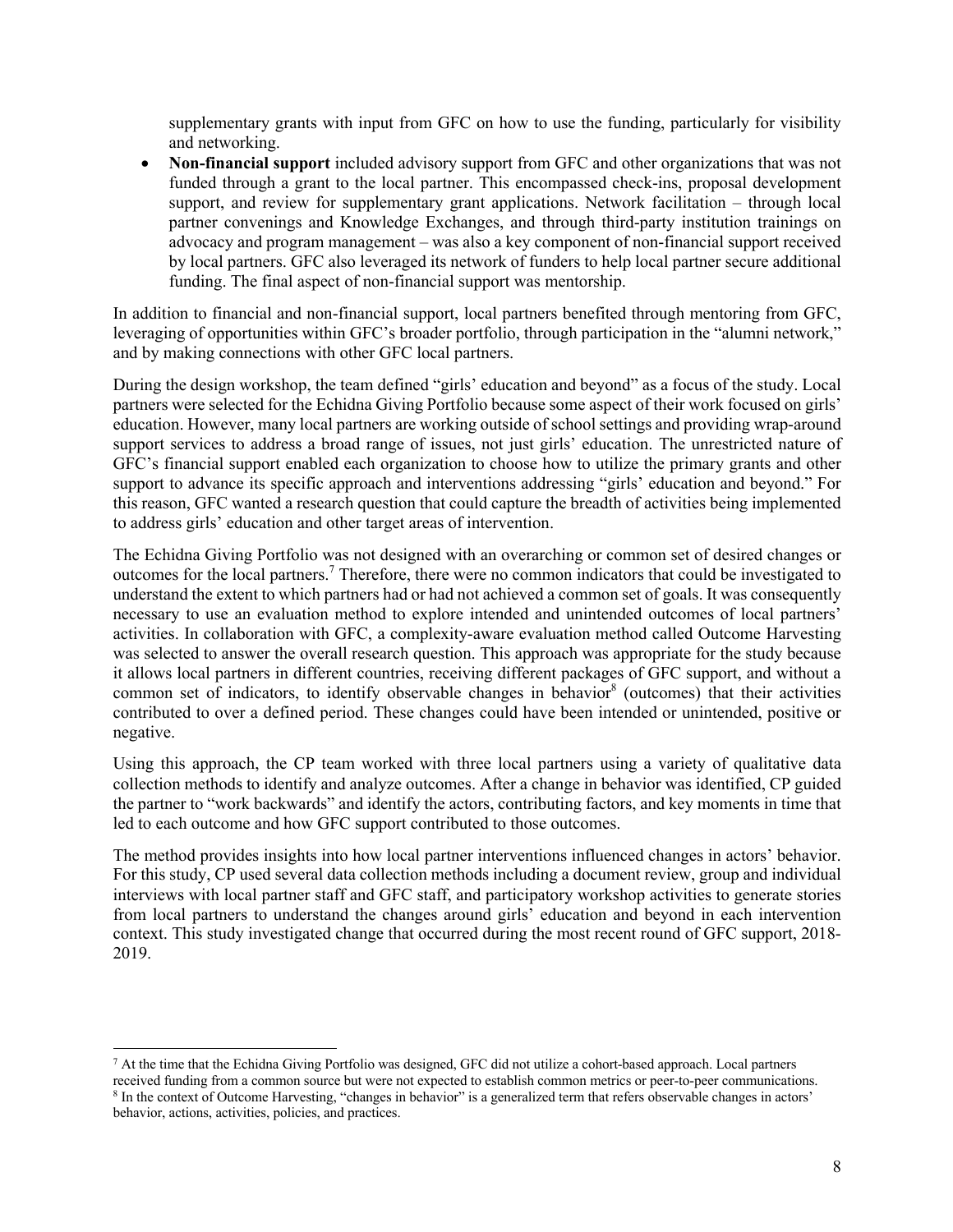#### Outcome Harvest Process

Outcome Harvesting starts with the identification of key stakeholders related to the intervention under review. It allows evaluators to examine outcomes perceived by different stakeholders retrospectively to understand how the changes came about, with a specific focus on changes in actors' behavior, actions, activities, policies, and practices. In Outcome Harvesting, "information is collected, or harvested, from the individual or organization whose actions influenced the

#### *Box 1: Outcome Harvest Steps*

- 1. Design the Outcome Harvest
- 2. Gather data and draft outcome descriptions
- 3. Engage change agents in formulating outcome descriptions
- 4. Substantiate
- 5. Analyze and interpret
- 6. Support use of findings

*Source: Wilson-Grau and Britt 2012.* 

outcome(s) to answer specific, useful questions. The harvested information may go through a winnowing process during which it is validated or substantiated by comparing it to information collected from knowledgeable, independent sources," (Wilson-Grau and Britt 2012). Afterwards, the validated information is analyzed by outcomes to answer the harvesting questions, and the overall research question.

The basic process for Outcome Harvesting follows six iterative steps (Box 1). CP adapted these steps to most effectively answer the research question within the specific context and constraints of this study. These steps are iterative, and many recurred or happened concurrently.

**1. Design the Outcome Harvest:** While completing the desk review (below), CP developed harvesting questions to guide the study in response to the primary research question. The specific harvesting questions help to answer the central research question and invited stakeholders to provide evidence-based answers about what happened, who was involved, how we know and corroborate the change, why it is important, and what we do with this information. These harvesting questions invite participants in the study to think about their outcomes at different levels (e.g., individual actor, organization, community, etc.). For this study, the specific harvesting questions were:

- 1. How have the outcomes of your interventions contributed, directly or indirectly, to a process of change that will, or has already, affected the relative empowerment of girls in ways that would not have happened without the intervention?
- 2. What aspect(s) of GFC support, financial or non-financial, was most important for supporting your organization's contribution to outcomes?
- 3. How do the outcomes you achieve correspond to the goals of your organization and GFC's Echidna Giving Portfolio?
- 4. What are the signs that the processes of change represented by your outcomes will endure following the conclusion of GFC support?

The team also designed the one-week Outcome Harvesting workshop, including draft outcome descriptions and data collection materials for engaging with stakeholders and validating information. The workshop was designed to be highly participatory and collaborative, utilizing numerous adult learning techniques and liberating structures.<sup>9</sup> CP made a high-level presentation to GFC programs staff about the intended methodology and the design of the workshop on July 10, 2019.

**2. Gather data and draft outcome descriptions:** The CP team conducted a thorough desk study to capture information about changes that occurred. This covered information submitted to Echidna Giving by GFC, including all proposal, reports, and relevant updates. It also included financial and technical reports submitted by local partners to GFC. CP additionally conducted virtual interviews with each local partner to improve the document review and support the workshop design. Some of these interviews revealed new

<sup>9</sup> Liberating structures are a set of facilitation strategies designed to foster creativity and build trust to encourage innovative participation. http://www.liberatingstructures.com/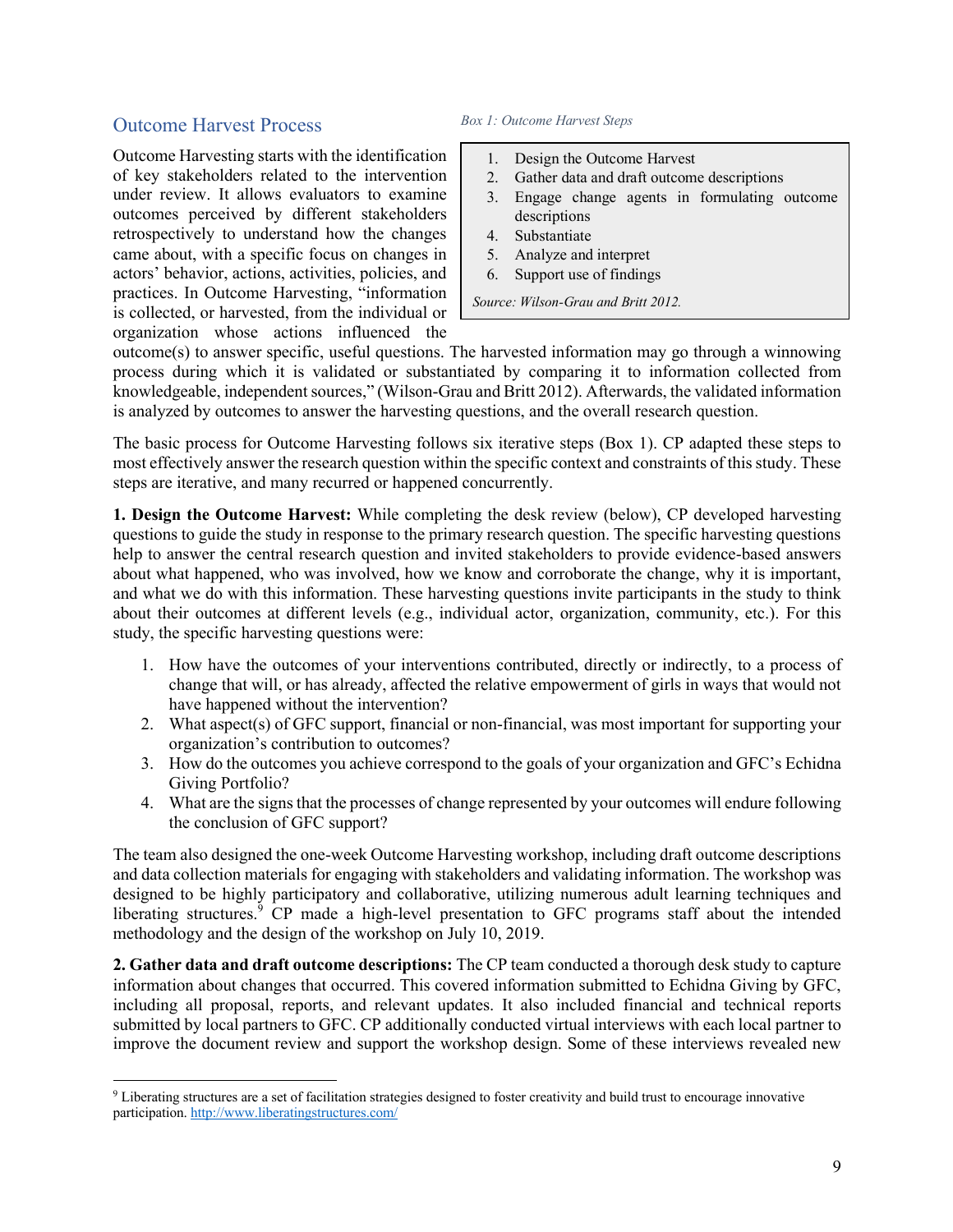documentation that was provided to CP for review. The information gathered in this process influenced how CP designed and facilitated the Outcome Harvesting workshop.

**3. Engage change agents in formulating outcome descriptions:** CP led a workshop with GFC and local partner staff to review the draft outcome descriptions, identify and formulate additional ones, and begin analyzing them all. GFC staff coordinated the participation of local partner staff and organized workshop meeting logistics (e.g., lodging, workshop space, partner travel). The workshop was held in Nairobi, Kenya July 15-19, with three GFC local partners: two from Kenya and one from Ghana.<sup>10</sup> Two staff members from each organization participated, as well as a GFC capacity building specialist based in Guatemala, for a total of nine participants, including facilitators. Representatives from the local partners were closely involved in different aspects of grant administration and programming. Local partners were encouraged to select participants who had programmatic knowledge and expertise associated with the grant's financial and nonfinancial components. GFC also made recommendations, and some participants were changed as a result. The benefit of including participants with different roles and responsibilities is that they were able to identify different and complementary changes during the Outcome Harvesting process. The inclusion of the GFC capacity building specialist as an additional facilitator was not initially planned, but greatly supported the ability of the CP team to work closely with each of the three local partners throughout the workshop. It also provided an opportunity for knowledge exchange about this MEL methodology with GFC programs in another region.

**4. Validate:** During the study, the CP team conducted key informant interviews and group interviews to identify the views of stakeholders knowledgeable about each outcome and how it was achieved. This validates and enhances the reliability of the findings. External sources also helped verify some outcomes for which the partner organization staff were not the most authoritative source of information.

**5. Analyze and interpret:** After validating outcomes, CP analyzed and interpreted the data to provide evidence-based answers to the harvesting questions. This process included limited remote follow-up with GFC staff and local partners to clarify initial findings, not to serve as a second round of data collection. The analysis and interpretation for this study is documented in this report and executive summary.

**6. Support use of findings:** This report includes conclusions and recommendations based on the findings of the Outcome Harvest. The conclusions and recommendations section of this report is intended to be actionable and support decision-making about future grantmaking for GFC.

#### Limitations of the Study

- This study was designed for the purpose of learning; it is not a formal evaluation. The Echidna Giving Portfolio was not set up in a way that lent itself to a formal endline evaluation with the time and resources available at the inception of this activity. The study was not designed to uncover the impact of local partners' work, but instead to inform GFC about the importance of its support to the self-identified successes of local partners.
- To maximize time and budget resources, only a small sample of local partners was convened in Kenya. While the study anticipated the participation of up to five local partners, only three could actively participate in the process. In the absence of a common monitoring and evaluation framework, the findings and conclusions cannot be extrapolated to local partners that did not participate in the Outcome Harvest. Therefore, the findings and conclusions are not representative of all 15 local partners in the Echidna Giving Portfolio.

 $10$  Five GFC partner organizations were invited to participate. An additional partner from Kenya had one staff member participate for 1.5 days of the workshop, and one additional organization from the Democratic Republic of the Congo was invited but unable to attend.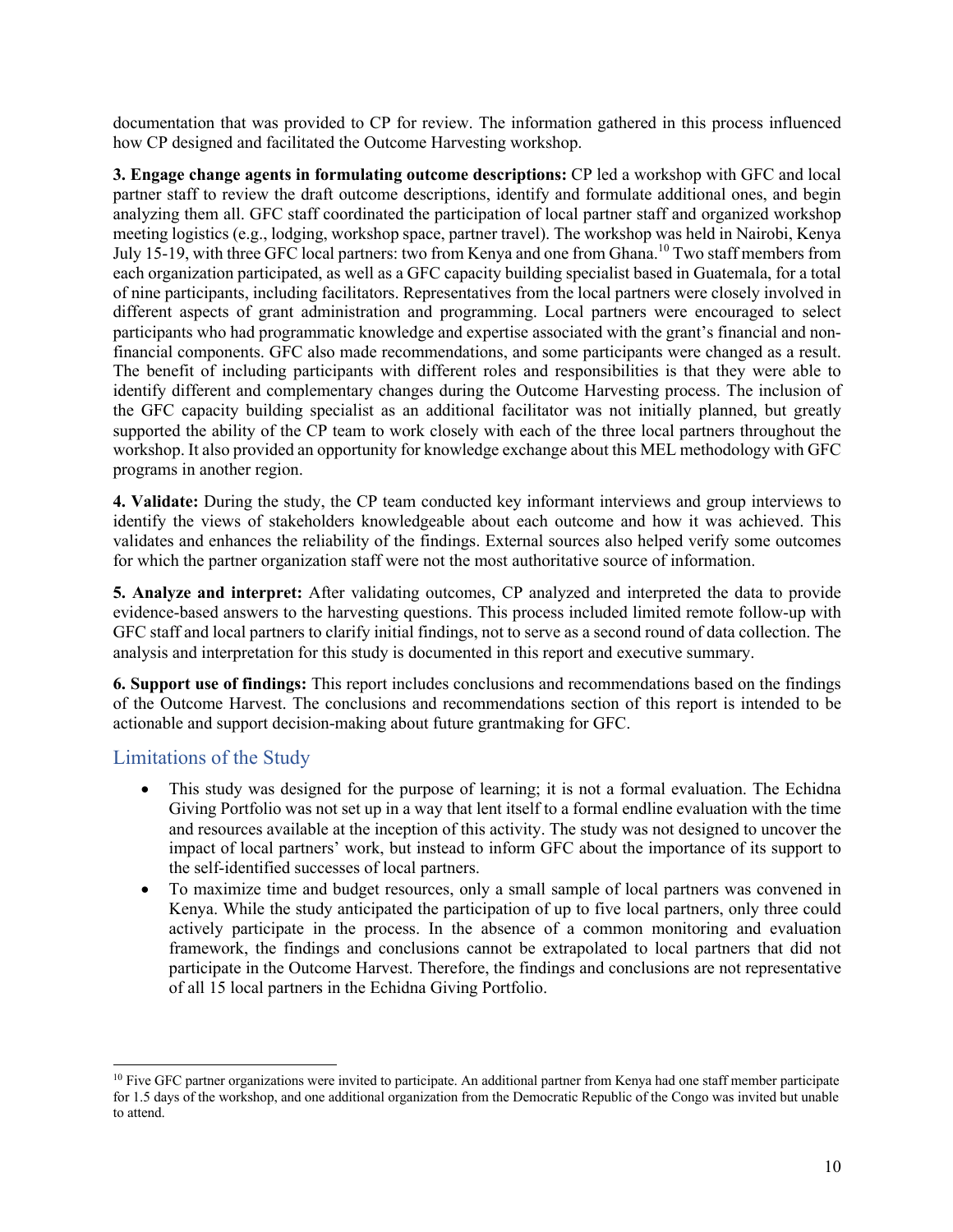- Time and budget did not allow the team to plan for an extensive validation process, particularly since the Outcome Harvesting workshop was held outside the area of intervention for all participating local partners.
- Many of the relevant initiatives discussed by local partners began prior to the scope of this study. Therefore, the identified outcomes cannot be entirely attributed to this cycle of grant funding.
- The nature of GFC's unrestricted grantmaking means that it is hard to attribute certain changes to GFC support when local partners pool donor funding. However, the study still identifies the importance of GFC support, as reported by the local partners themselves.

# Findings from Outcome Harvest Study

The local partners identified 24 outcomes as the most important and relevant for answering the harvesting questions and the overall research question. These outcomes do not represent all of the changes that occurred in the context of each local partner's interventions. However, the outcome descriptions describe the key behavior changes<sup>11</sup> that occurred, from the perspective of the change agents, the local partners.

*Box 2: Characteristics of Analysis Categories*

**Distinct** – conceptually differentiated **Defined** – clearly spelled out **Meaningful** – makes sense to users **Useful** – applicable to harvesting questions

*Source: Wilson-Grau. 2019.* 

Among the 24 outcomes, four broad thematic domains for analysis were identified, including: 1) Livelihood Outcomes, 2) Educational Outcomes, 3) Community Engagement and Advocacy Outcomes, and 4) Organizational Development/Sustainability. These analysis categories reflect the four recommended characteristics identified in Box 2. 12

In the findings, each of the 24 outcomes is discussed within the broader literature. This has two purposes. First, the literature provides relevant context and background about the local partners and targeted communities' challenges and opportunities. Second, it is used to further elaborate on and discuss the significance of each outcome, as perceived by the local partners.

#### 1. Livelihood Outcomes: Supporting pathways to expand girls' livelihood options

Well-being outcomes for girls and boys are better when they have access to and control of a diverse set of assets upon which to build their livelihoods (Meinzen-Dick et al. 2011). Many of the girls the local partners aim to benefit have minimal access to and control of resources that facilitate different livelihood options, e.g., land, livestock, educational services, healthcare services, safe spaces, or life skills.<sup>13</sup> Their limited access to and control of key livelihood assets is shaped by social norms about their roles and responsibilities as girls and the roles they are expected to fulfill later in life as women.

CDI in Ghana and SGF and NIGEE programs in Kenya contributed to outcomes that enable girls to accumulate livelihood assets to expand their livelihood options. Many of the changes in behaviors and practices identified by the local partners increased girls' access to assets like new academic and life skills or health and counseling services in a safe environment, or contributed to some degree to prolonging girls' school attendance. Other outcomes identified by the local partners went a step further, contributing to expanding girls' aspirations.

<sup>&</sup>lt;sup>11</sup> In Outcome Harvesting, "behavior change" includes changes in relationships, actions, activities, policies, and practices.<br><sup>12</sup> The researchers manually organized the outcome descriptions for analysis rather than usin

 $13$  This report draws on the definition of "life skills" that is most widely used: "abilities for adaptive and positive behavior that enable individuals to deal effectively with the demands and challenges of everyday life" (WHO 1997).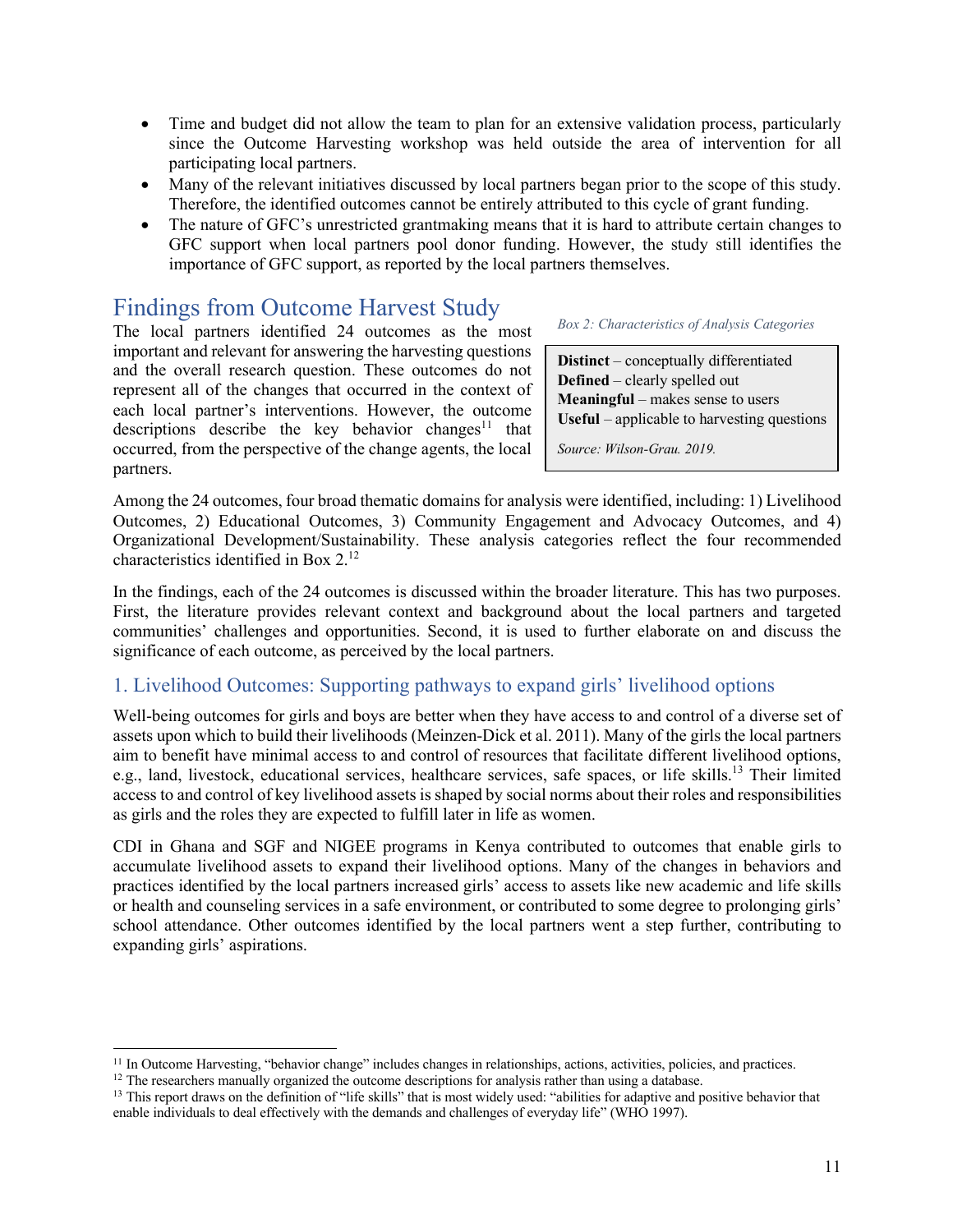#### *1.1. Prolonging girls' attendance in schools to develop academic and life skills*

In Kenya, many of the girls that NIGEE and SGF work with live in semi-nomadic pastoral Maasai and Samburu communities where harmful practices,<sup>14</sup> like FGC, beading<sup>15</sup>, and early marriage are commonly accepted and practiced. Girls have little to no say about their participation in these harmful practices, nor full knowledge of their effects. Each practice, described below, has negative consequences for girls' development and future opportunities.

In the communities targeted by NIGEE and SGF, FGC is part of a rite of passage ceremony typically held during school holidays. It marks girls' transition into womanhood. After the ceremony, girls are recognized as women and therefore become eligible for marriage. Men and women within communities justify girls' participation in these ceremonies for economic reasons, further rationalized by existential fears that harm may fall upon girls or others in the community if girls do not undergo circumcision (Graamans et al. 2018). It is estimated that nationally 21% of women aged 15-49 years old have undergone FGC; however, the proportion of Maasai (78%) and Samburu (86%) women who have undergone FGC is much higher, as is the average for rural (26%) compared to urban women (14%) (KNBS 2015).

Similar patterns of control over girls' bodies are practiced through beading, a harmful practice whereby uncircumcised girls are forced into sexual relationships by their families with young men warriors (*morans*)*.*  The girls have no control over the sexual relationship. The *morans* who initiate sex do not always use contraception, leading to sexually transmitted infections (STIs) and unwanted pregnancies. Girls' pregnancy before circumcision is forbidden. Therefore, the girls' pregnancy can lead to negative social and psychological consequence. Girls tend to have abortions, practice infanticide after delivery, or give up the baby for adoption to reduce the social stigma of having a baby before their circumcision (Macharia 2016).

Girls have very little agency to make decisions over their bodies and may not be fully aware of the shorterand longer-term negative consequences of these harmful practices on their health (physical and psychological), social relationships, and educational opportunities. In the short term, FGC damages tissue and can lead to blood loss, shock, fever, and infections. In the longer term, it tends to have negative effects on gynecological, sexual, and obstetric health outcomes (Madell and Hayward 2019). FGC also has implications for girls' education and social relationships. Parents in these poorer drought-prone contexts are incentivized to marry young girls, socially recognized as women, in exchange for assets like livestock and cash given by the husband's family. When girls marry early, they are less likely to attend school where they would gain knowledge, skills, and aspirations and form relationships with peers and mentors. Uneducated married adolescent girls must build their lives around the few assets they can access or control. Furthermore, many of these young girls are in danger of high-risk pregnancy; girls 15 or younger are five times more likely to die in childbirth than other women of reproductive age (Walker 2012).

Over the past 20 years, policies and the Kenya Children's Act passed in 2002 (Cap 586, Laws of Kenya) and the Prohibition of Female Genital Mutilation Act (Kenya Law Reports: Act No. 32 of 2011, 2012) have heightened awareness of the negative outcomes of harmful practices like FGC, beading, and early marriage. These policies also give international and community-based organizations legitimacy and legal authority to implement programming to reduce the prevalence of these harmful practices, with the aim of improving girls' wellbeing outcomes. However, the harmful practices persist in communities. In fact, in Kenya, the passing of laws criminalizing FGC has led to instances of FGC being carried out more discreetly on girls at younger ages (Graamans et al. 2018 citing Kiage et al. 2014).

<sup>&</sup>lt;sup>14</sup> Harmful practices are defined by the Office of the High Commissioner for Human Rights as "a violation of human rights that put women's and adolescents' sexual and reproductive health and rights at great risk." (OHCHR 2019).

<sup>15</sup> In Samburu this practice is called *Nkishooroto e saen eelmuran*.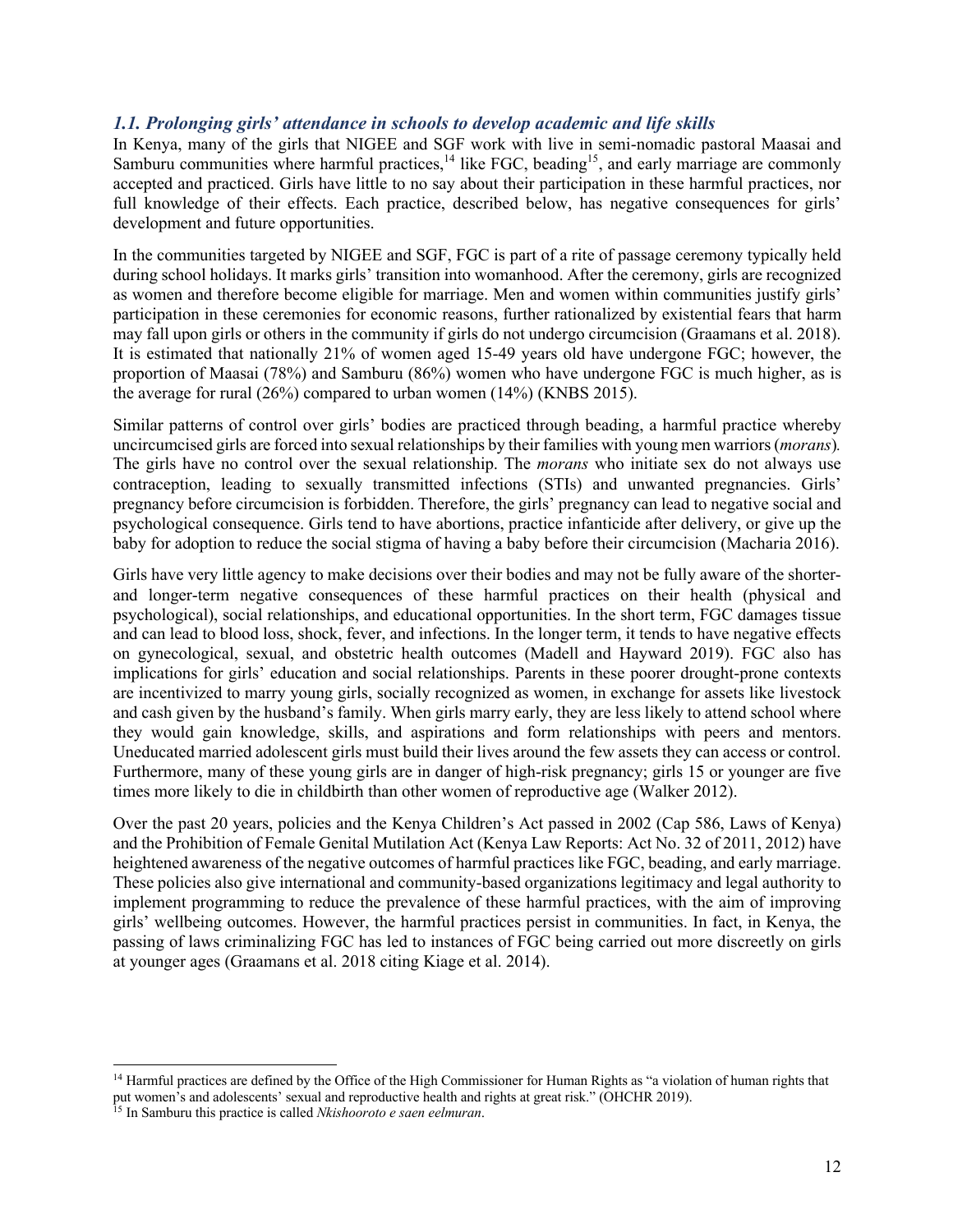During the Outcome Harvest, NIGEE and SGF identified how changes in their organizations' practices have contributed to increasing girls' access to livelihood assets.<sup>16</sup> These outcomes were achieved through their understanding of existing laws and policies against FGC and other harmful practices, a familiarity with the socio-cultural context, identification of the most at-risk girls, and an understanding of girls' needs. NIGEE targeted girls and young women at risk for FGC, and SGF targeted girls who had already been subjected to beading or FGC. The approaches NIGEE and SGF used were slightly different, but the changes that occurred supported the diversification of girls' livelihood assets.

**In 2018, NIGEE staff and its board established the first holiday Academic Camps in existing private secondary schools in Kuria, Kenya during periods when girls are most at risk of FGC.** These Academic Camps, approved by the Ministry of Education, facilitated 10- to 18-year-old girls' and 19- to 24-year-old young women's access to different livelihood assets. By establishing and running the Academic Camps during holidays, NIGEE allowed girls to attend the camp and avoid the FGC ceremonies usually performed during that time period. By avoiding the ceremonies, girls were able to sustain their status and roles as girls. This meant they would not become eligible to marry and would be less likely to drop out of school. Furthermore, the camp focused on developing girls' ability to improve their academic skills through tutoring and mentorship. Although not reported by NIGEE, this safe space may have also given the girls a sense of social solidarity with other girls to resist rite of passage ceremonies and prolong their time in school.

**Over the past two years, SGF continued enrolling girls in school, including those ages 5-12 who had already gone through the rite of passage (including FGC), were married early, or were in a forced sexual relationship with a** *moran* **through beading.** Many of the girls targeted by SGF did not go to school because of their responsibilities at home as daughters, as young wives, or as sexual partners of a *moran*. The girls were selected for enrollment either through referral from a community member or when the girls themselves had fled to the pre-established SGF "rescue center" to escape. SGF, through partnership with Kenyan government entities, was granted the right to be the girls' caretaker, even without the approval of girls' families, in some cases. Through their enrollment, the girls had a first or second chance to go to school to develop academic and life skills. In this space, girls were also given a safe place to learn and live, while accessing resources to cope with challenges or trauma. Once enrolled, through an accelerator program, girls learned basic language (English, Swahili) and numeracy skills, attended counseling sessions, and learned about practicing good personal hygiene. Overall, the enrollment of girls in the schools provided them access to a diverse range of resources in support of their personal growth and future livelihoods.

While in both cases, these changes increased holistic educational opportunities girls can use to develop their livelihoods, there are tradeoffs. By attending the Academic Camps, girls could be stigmatized by members of their community who do not support their avoidance of rite of passage ceremonies. Those girls enrolled in schools by SGF, some who fled from their communities, have resisted or rejected their previous way of life. Those girls, stigmatized for fleeing their communities or entering the SGF program, could face challenges reentering their communities and utilizing household or community resources(e.g., shelter), and maintaining and relying on social relationships.

#### *1.2. Changing girls' and young women's "capacities to aspire" in Kenya*

Before the girls and young women enter Academic Camps or enroll in schools, there is a course set for their futures shaped by social norms and reinforced by institutional structures. This pathway often results in FGC, early marriage, and dropping out of secondary school. Social norms reinforced in institutional structures can limit someone's "capacity to aspire." They can deepen inequalities between poorer and wealthier groups' access to assets, limit one's voice or participation in civil society and policymaking, and constrain individuals from participating in new livelihood opportunities, e.g., opening businesses

<sup>&</sup>lt;sup>16</sup> Some of the girls had already participated in rite of passage to womanhood; however, they are referred to as girls based on their age, not social status in the community. Girls include those ages 5-18.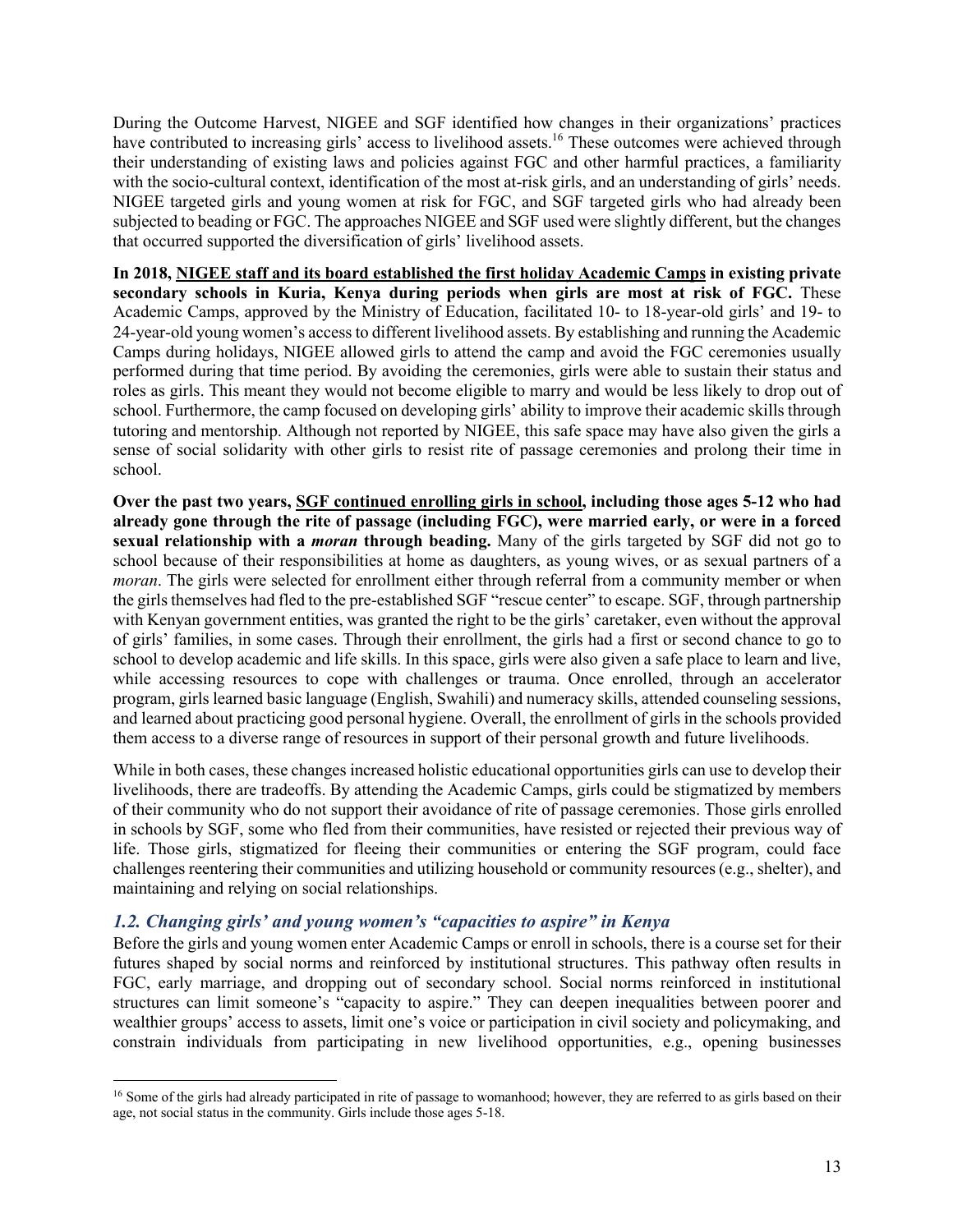(Appadurai 2004). The girls and young women, before getting support through NIGEE and SGF programming, were limited or restricted from accessing assets (e.g., safe spaces, academic/life skills, health services), actively participating in community decisions, and making decisions about their futures because of their gender roles or responsibilities within their communities.

Both organizations identified outcomes, including changes in organizational practices and behaviors of girls themselves, that demonstrate girls' and young women's ability to take on new roles or aspire to livelihoods that diverge from their expected livelihood pathways. The NIGEE model, "nothing for us without us" is reflected in the approach both NIGEE and SGF have taken to support girls' aspirations. In other words, the girls and young women they work with, guided by staff and mentors, take an active part in beginning to define new roles and aspirations for themselves within and outside their communities.

**In the Academic Camps, NIGEE reported that the girls spoke up more frequently in NIGEE girls' steering committees and public events***,* **including community events and stakeholder meetings.** NIGEE facilitated and encouraged girls' participation in community meetings to provide meaningful input into community decisions. Girls were also given opportunities to practice their public speaking skills in the girls' steering committee, which provides oversight to NIGEE's activities. The girls in the committees were elected by their peers. Through the election process girls were given opportunities to speak publicly. NIGEE reported that these public speaking opportunities nurtured girls' leadership skills, which the staff believe can have a range of benefits for girls to shape their futures (See Box 3).

SGF encourages girls who have left their *Box 3: NIGEE on Significance of Girls Leadership*communities to aspire to ways of life that were previously out of reach. The SGF approach was influenced by guidance received from GFC program staff in 2018 to develop a holistic curriculum to support quality education opportunities for girls. As a result, in 2018, with support from SGF, **highschool-level or recently graduated girls were exposed to alternative livelihood opportunities and ways of life through "eye opener" sessions, including exchange visits and internships.** SGF facilitated an exchange between the SGF girls and groups of girls living outside Samburu county to raise Samburu girls' awareness of other ways of life and expose them to girls supported by their communities to stay in school. SGF also arranged

*"We think that when girls gain leadership skills, pick up leadership positions, the benefits are seen in the girl herself, and beyond into their home lives, as many are young mothers. NIGEE staff shared that they are where they are now, but probably never received these opportunities at the same age – now it is important to them to help these young girls have opportunities to move beyond what the staff have been able to achieve. It is important to give them what we never managed to get for them to become better people in the society and then take up positions to help others."*

NIGEE Staff, July 2019, Outcome Harvest Description

knowledge exchange visits to companies in Nairobi like Safaricom and Huawei to learn about job opportunities in those sectors. Some girls also participated in internships at companies, gaining professional experience.

#### *1.3. Girls' access to Menstrual Hygiene Management and school attendance in Ghana*

CDI in Ghana works with both girls who are at risk of dropping out or who have already dropped out of school. There are many risk factors for students' absenteeism and school dropout. A recent metanalysis identified 781 risk factors for school absenteeism and 635 risk factors for dropout (Gubbles et al. 2019). Absenteeism is a high-risk factor for dropout (Kearney 2008). The reasons or motivations for absenteeism and dropping out vary between girls and boys (Gubbles et al. 2019 citing De Baat and Foolen 2012).

One often cited risk factor for girls' absenteeism and dropout is menstruation and girls' limited access to Menstrual Hygiene Management (MHM) resources and services.<sup>17</sup> Despite the lack of conclusive evidence

<sup>&</sup>lt;sup>17</sup> Could include discreet or sets of activities like designing and building WASH infrastructure that meets the needs of girls and boys of different ages, supplying sanitary products to girls, or providing hygiene education.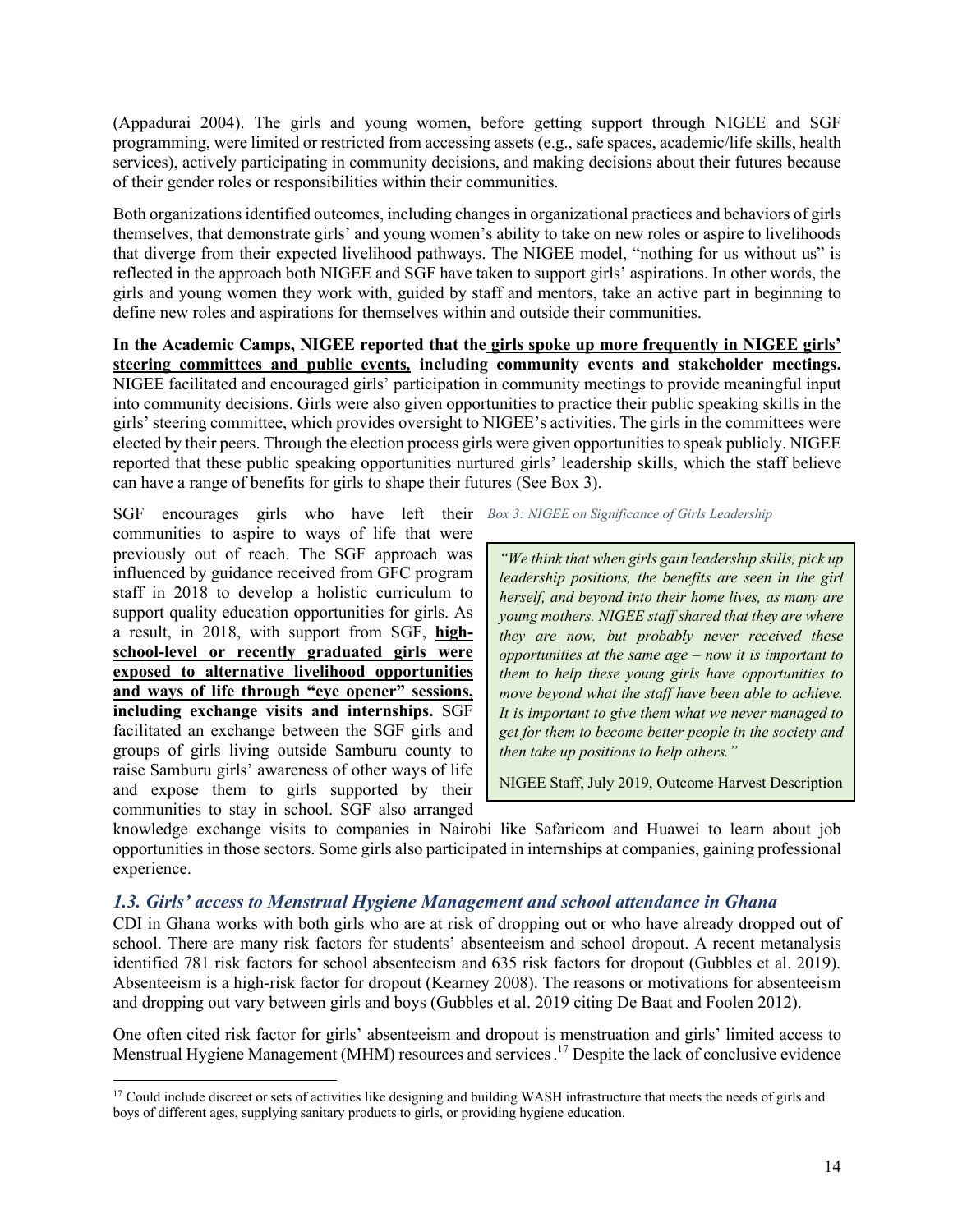of girls' menstruation putting girls at high risk of being absent from school often or dropping out of school (Birdthistle et al. 2011, Glynn et al. 2010, Sumpter and Torondel 2013), the media continues to overemphasize the significance of menstrual periods as a significant risk factor for girls' absenteeism and dropouts. This has influenced NGOs to include MHM activities in their programs to decrease girls' school absenteeism and dropout (Dolan 2014).

While menstruation and poor MHM infrastructure, supplies, and practices may not be the most significant driver of girls' absenteeism and school dropout rates, they do interfere with some girls' ability to regularly attend school. There are context-specific factors that keep girls out of school during their menstrual periods, over which girls have very little control. Pull factors include pain from menstruation, or social norms and beliefs that restrict girls from attending school during periods. For example, in 2018 in Ghana's Upper Denkyria East District, menstruating girls believed they were prevented from crossing a river to attend school because they believed it would anger a river god (Saraogi 2018). Push factors, including poor facilities to privately manage menstruation, also influence girls to stay home instead of going to school (Birdthistle et al. 2011).

Addressing these context-specific factors requires interventions tailored to the context. For example, two studies in India found a positive relationship between providing single-sex latrines for pubescent girls and their school attendance (Bodat et al. 2013, Adukia 2016). A study in Ghana found a broader set of complementary MHM and water, sanitation, and hygiene (WASH) resources increased girls' school attendance and subjective wellbeing. This support included menstrual sanitary care, privacy for changing, access to water, and MHM material like pads, all complemented by puberty education (Dolan 2014).

In Ghana, CDI, in its recent programming supported by GFC, has also included MHM resources and services as one of several activities in a "basket of support" to reduce girls' absenteeism. The support packages are tailored to the contextual challenges that each individual girl faces with the help of a social worker and are recorded in a case file. **With support from CDI, girls ages 10-18 in 15 communities of the Greater Accra Region have increased access to information and resources about safe menstrual hygiene practices.** Girls accessed this information through lectures, seminars, and forums with health professionals who answered questions on related topics. This information was complemented with the monthly distribution of sanitary pads by program officers to targeted girls at home and through schools. However, none of the interventions reported included improving girls' access to latrines, other hygiene products like soap, or clean water for washing, which have been shown to reducing girls' absenteeism in Ghana and other places.

While CDI reported that this outcome was significant because it could contribute to reducing absenteeism, there is no available evidence to confirm that larger result. However, investing in resources that enable girls to have greater control over managing their menstrual periods could increase their sense of dignity and confidence. This is especially true in places like Ghana, where girls' menstrual periods are often perceived as "unclean" or "dirty." Education about menstruation, and sexual and reproductive health more broadly, can increase a girl's sense of self efficacy and potentially enable her to be more capable of managing her menstrual period in school, at home, and later in life in different kinds of work environments.

## 2. Educational Outcomes: Supporting girls' participation and performance in schools

The Echidna Giving Portfolio local partners identified the largest subset of outcome descriptions (11 of 24) related to Educational Outcomes. Within this category, the outcomes largely describe changes in girls' school attendance and academic performance, and school infrastructure and systems. The outcomes describe changes in behavior of the girls, local partner staff, educators, and the wider communities and girls' families. Each local partner used holistic learning approaches, including supplementary learning opportunities, to create enabling environments for girls' quality education. Many of the changes that local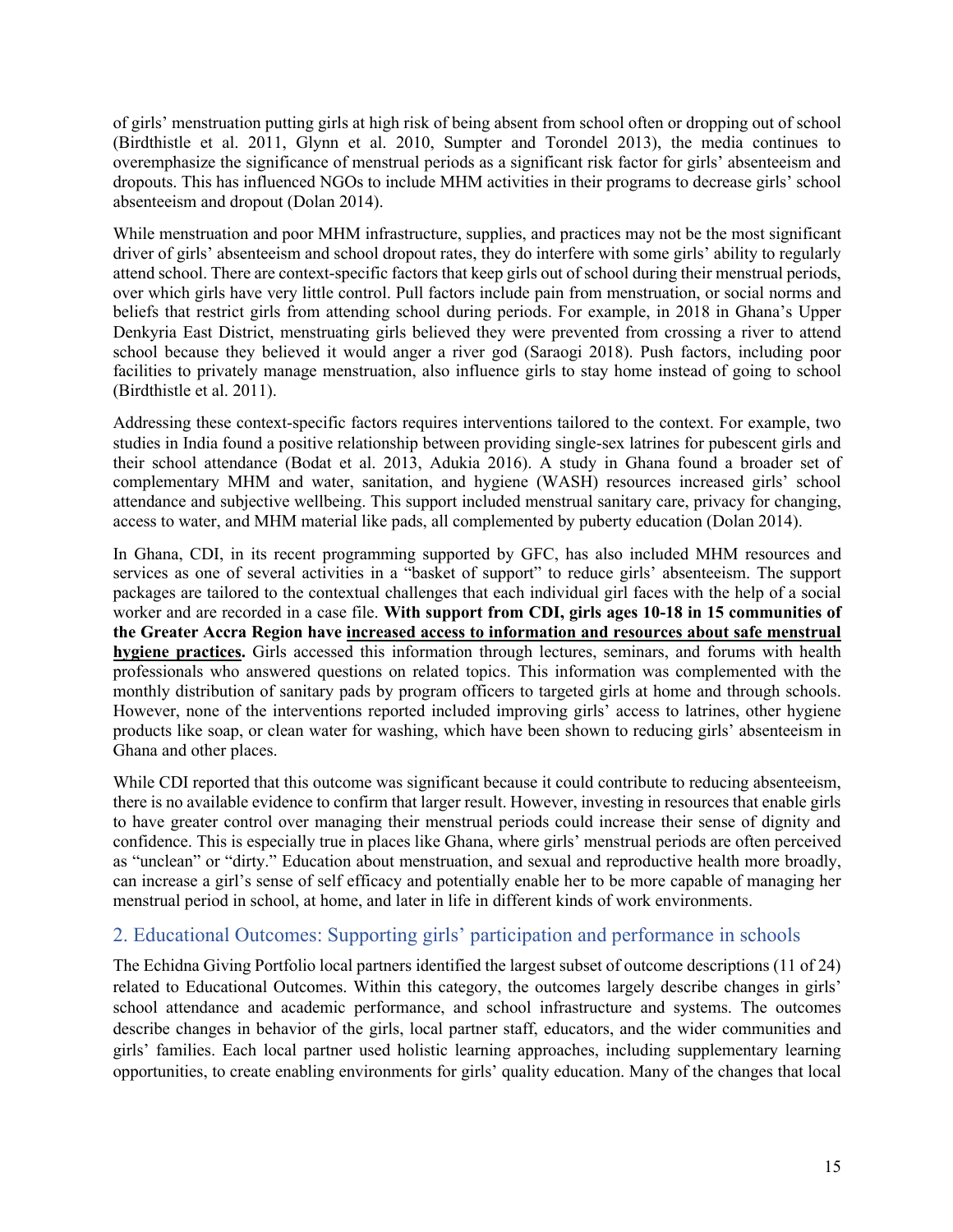partners identified are linked and made possible through the flexible grants from GFC that allowed them to identify and meet local-level needs.

There is an extensive and growing body of literature about best practices for supporting girls' education. The UK Department for International Development (DFID) commissioned a team of leading education and gender experts to conduct an extensive literature review of more than 20 years of evidence about interventions to support girls' education and gender equality (Unterhalter et al. 2014). The conclusions indicated that poorer families receiving additional resources to cover direct and indirect cost of school attendance are more likely to educate their children, especially daughters. The resource interventions that increase girls' school attendance and reduce drop-out rates are context-specific, requiring an assessment to determine the key risk factors for individuals and communities. The review also found that interventions with "girlfriendly [infrastructure] features" can improve both enrollment and learning outcomes for girls. Finally, the review concluded that the combination of resource support and "intensive after-school learning enhancements focusing on the development of personal and social competencies also have the potential to empower girls."<sup>18</sup>

As indicated below, all three local partners are implementing interventions that are at least partially rooted in these findings on best practices for girls' education. Each organization facilitates girls' after-school or school-holiday learning opportunities, with components and support services focused on building psychosocial and personal competencies. SGF and CDI also provide resource support to girls to bolster their academic participation and performance throughout the school year.

#### *2.1. Girls' School Attendance*

Consistent school attendance is linked to improved performance and learning outcomes. Adolescent girls face many obstacles attending school regularly or staying enrolled in schools, reducing their school performance and learning outcomes. Consistent access to education significantly improves girls' chances of making informed decisions and living fulfilled adult lives.<sup>19</sup> Girls targeted by CDI in Ghana and by SGF and NIGEE in Kenya face some common obstacles to regular school attendance, while others are unique based on their country and community contexts.

In the communities where SGF and NIGEE work, the most significant barriers to girls' regular school attendance are harmful practices including FGC, beading, early marriage, and other associated practices and beliefs that place low societal value on girls' education. As described in findings section 1, these practices put girls at much higher risk of STIs, early and unwanted pregnancies, psychosocial trauma, and other health-related risks that discourage their regular attendance. FGC and early marriage force girls into new roles, leaving little time to attend school.

Evidence shows that absenteeism is significantly related to a high likelihood of dropping out, limiting the future opportunities of girls (Kearney 2008, UNICEF 2018, US Department of Education 2019). In Ghana, CDI targets girls in upper primary schools referred by teachers, government agencies, and the community who have been identified as high risk for dropping out, or who have already dropped out of school for a period of time. Many of the at-risk girls were sent to the Greater Accra Region for schooling but faced pressure from relatives or guardians to leave school to earn income. CDI works with parents and guardians,

<sup>&</sup>lt;sup>18</sup> The term "empowerment" is used in the Unterhalter et al. literature review to "signal processes of social transformation, which include personal, social, political and economic changes in relation to access to resources, agency and outcomes that tend in the direction of substantive gender equality" (citing DeJaeghere et al. 2013; Monkman 2011; Murphy-Graham 2012).

<sup>&</sup>lt;sup>19</sup> However, education does not necessarily address women's barriers to entry in labor markets, though it is a contributing factor. Education must be coupled with other assets that support women's empowerment in social, political, and employment spheres (Unterhalter et al. 2014).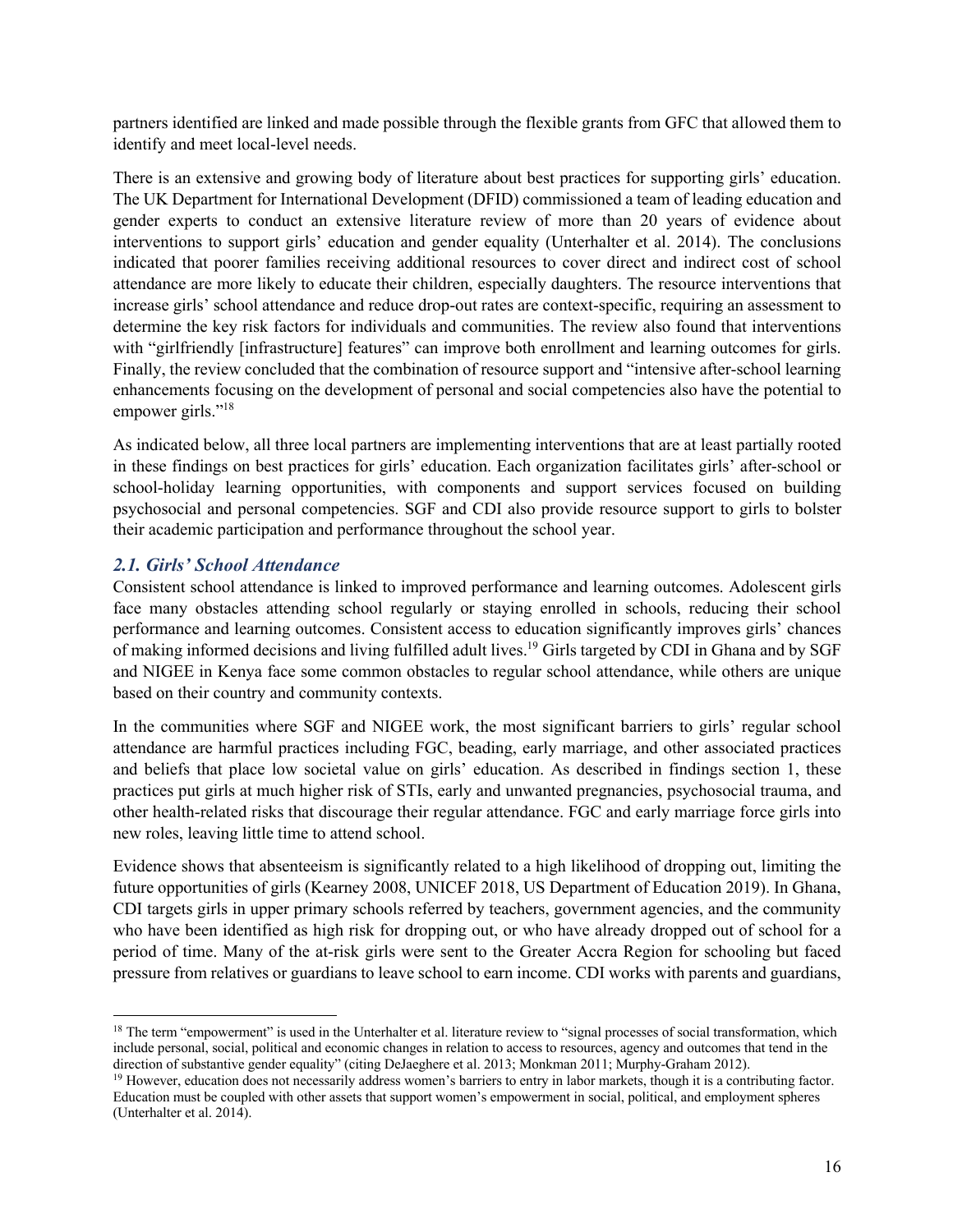key decision-makers in girls' access to education, to emphasize girls' rights to and need for continued education in secondary school and beyond.

Each of the local partners delivered interventions intended to address obstacles to girls' access to quality education. The three local partners implemented interventions to address what they viewed as the most crucial barriers to girls' attendance. This included harmful practices, low valuation of girls' education by families or communities, insufficient materials, and other factors. In some cases, local partner interventions are supported by the broader literature around girls' education. All three local partners described behavior changes related to improvements in adolescent girls' school attendance linked to their GFC support.

**NIGEE reported that, beginning in 2018, girls ages 10-24 participating in holiday Academic Camps in Kuria, Kenya have improved their school attendance.** The interventions focused on removing barriers to school attendance and improving academic performance. Morning academic sessions built girls' confidence and performance in key subject areas. Afternoon mentorship sessions showcased the reasons why staying in school is crucial for girls' future opportunities. The sessions also provided girls with information to make better-informed decisions about factors that may cause absenteeism or dropping out from school, such as sexual and reproductive health – especially teen pregnancy, early marriage, and FGC. Staff also made regular school and home visits to check in with and support girls. Because the Academic Camps were held during school holidays, a common time for FGC, they helped girls avoid rituals and family pressures that discourage their continued schooling and opportunities. This intervention aligns with best practices that creating safe havens with a focus on holistic approaches, including tutoring and mentorship, can help girls to fulfill their academic ambitions and to make better decisions that support school attendance.

**In Samburu, Rendille, Turkana, and Pokot communities in Kenya, SGF reported that during the last two years, girls ages 5-12, fleeing harmful practices, are now enrolled in boarding schools following an accelerator program in the SGF "rescue center".** The "rescue center" creates a safe and protected environment for girls, allowing them to focus on their studies. SGF's accelerator program now offers the girls a curriculum covering basic language (English and Swahili), numeracy, counseling, and personal hygiene. The girls who participate in the accelerator program graduate into boarding schools for grade 5. Protecting girls from harmful practices that would encourage absenteeism or dropping out is a key step in improving girls' attendance. The boarding schools continue to separate and protect girls from the environments where these harmful practices occur, contributing to girls staying in the classroom until they complete their schooling. This outcome sets a foundation for SGF to invest in girls' quality education and give girls the chance to improve their future opportunities and make informed decisions.

**CDI staff reported that the girls ages 10-18 who enrolled in the ten CDI program schools in four districts in the Greater Accra Region are now attending school more regularly.** This shows real progress since many of the girls targeted by CDI had previously dropped out of school or exhibited high rates of absenteeism. CDI's program encouraged this shift in behavior by re-enrolling girls into school, and by the timely delivery of tailored academic and MHM materials. While the availability of MHM materials is frequently associated with improvements in girls' school attendance, the literature does not provide compelling evidence for the approach (Birdthistle et al. 2011, Glynn et al. 2010, Sumpter and Torondel 2013, Unterhalter et al. 2014). However, when MHM materials and services are one component of a broader package of support to resource-constrained families, they may contribute to increased attendance.

In addition to material support provided with GFC funding, CDI's home visits with parents and guardians allowed staff to support girls' attendance by taking preventative, restorative, or curative measures, including psychosocial counseling and referrals to government agencies. CDI also paid for girls' participation in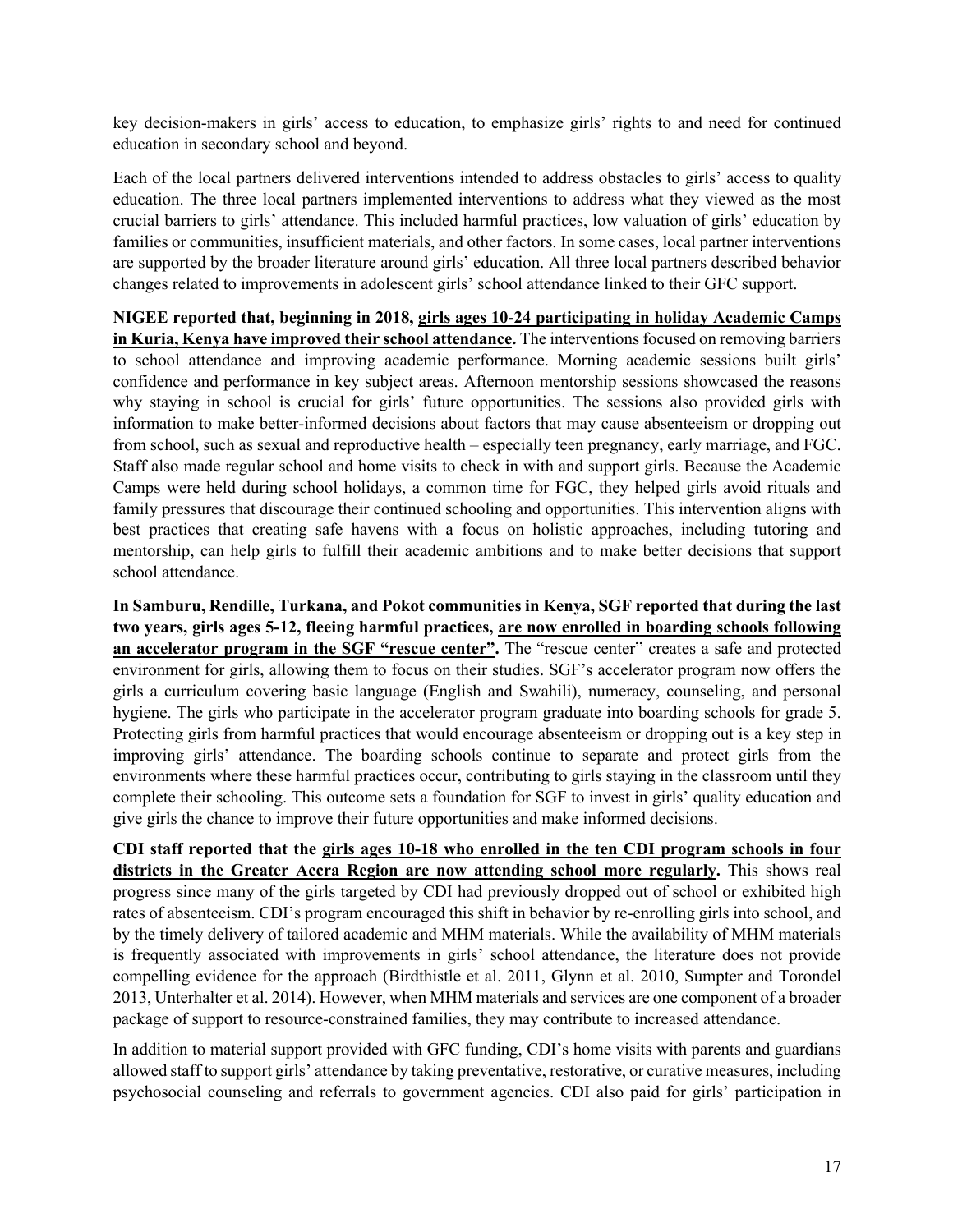compulsory and extra remedial classes to support girls' attendance. It reported that girls no longer felt ashamed for unpaid fees and were able to improve their familiarity with school subjects.

#### *2.2. Girls' Academic Performance*

Each organization also identified several behavior changes, across a broad variety of actors, related to the improved academic performance of adolescent girls. A range of interventions focused on the classroom, the enabling environment outside of schools, and additional tutoring and classroom time outside of the regular school year drove these behavior changes. Local partners argued that improved academic performance and associated changes in girls' confidence were important contributing factors to reducing absenteeism and dropouts. According to local partners, girls' improved performance was associated with matriculation to the next grade and with improved self-confidence and ambition for future opportunities.

**In 2018, NIGEE staff and board established the first holiday Academic Camps in existing private secondary schools in Kuria, with approval of the Ministry of Education, targeting in-school girls ages 10-24 with academic and mentorship activities.** NIGEE mobilized funding from GFC to pay for Academic Camps, creating a holistic learning environment complete with dedicated staff, tutors, and mentors. NIGEE screened and enrolled girls from previous programs in the Academic Camps. The Academic Camps are the only program in Kuria that provides opportunities for girls to both improve upon their academic performance and to avoid "social vices"20 during three school holidays. During the December holiday, the camps additionally serve as a safe haven to protect the girls from harmful FGC practices, supporting their return to school and continued academic performance. Additional learning opportunities outside of the classroom are a key component of holistic learning approaches and have been shown to positively contribute to girls' empowerment (Unterhalter et al. 2014).

**NIGEE staff also reported that, beginning in 2018, girls ages 10-24 attending Academic Camps changed their attitudes and relationships towards perceived difficult subjects, particularly math and science.** The Academic Camps created opportunities for girls to spend more time practicing these subjects in small settings, with individualized attention. Staff linked girls' comfort with these subjects to tutors' participation as peers alongside girls in some mentorship sessions, which allowed girls to see their instructors differently and to understand that everyone has strengths and weaknesses. This shift in the relationship contributed to changes in the way tutors and students engaged with each other and the subject material inside the classroom. The Academic Camps also linked some girls with tutors from different schools, who in some cases displayed more positive attitudes about girls' academic potential. Teachers' attitudes may be particularly important for girls' sustained school attendance and performance. A study in Kenya found that schools where teachers showcased less supportive attitudes in classrooms towards girls experienced higher dropout rates for girls, while boys' dropout rates were not impacted when faced with less supportive attitudes in classrooms (Unterhalter et al. 2014 citing Lloyd et al. 2011)

Overall, the Academic Camps encourage girls to view these subjects as more approachable. The holistic approaches during the holiday Academic Camps contributed to improving girls' overall academic performance and linked to improved attendance during the school year. This change in girls' attitudes about perceived difficult subjects, like math and science, could help to persuade more girls to pursue science, technology, engineering, and mathematics (STEM) subjects and careers in the future, although additional long-term research would be necessary to validate this hypothesis.

 $^{20}$  While the partners use the language "social vices," this was understood to encompass voluntary risky behaviors including, but not limited to, unsafe sexual practices that could lead to STIs or early pregnancy and other complicating factors making it difficult for girls to stay in school.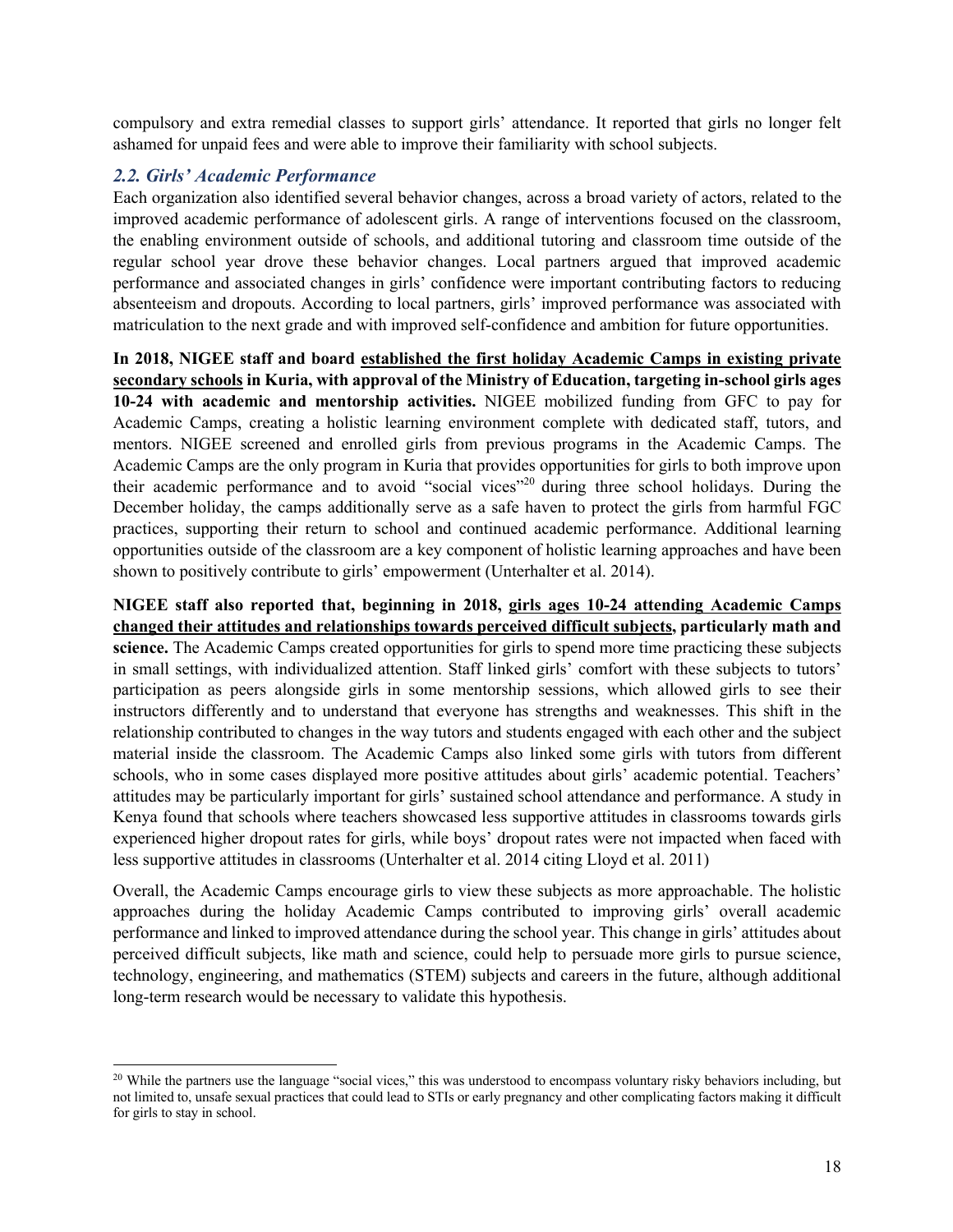**The SGF accelerator program described above also helps newly "rescued" girls who have fallen behind in school to improve their academic performance.** By focusing on several key subject areas, as well as counseling and other individualized support, the girls are positioned to strengthen their academic performance and confidence in themselves. They are then enrolled in boarding schools where they can finish their education, insulated against some of the factors that threatened both academic performance and attendance.

**CDI found that teachers in its ten program schools across four districts in the Greater Accra Region are now spending extra paid time working with girls in remedial classes.** Teachers participated in an orientation on girls' need for additional academic support, including identifying and reporting early warning signs of abuse, neglect, insufficient rest time, and other issues. They teach girls in small group and individualized settings, to better respond to the needs of individual girls and improve their academic performance.

Linked to additional tutoring opportunities, **CDI reported that girls ages 10-18 enrolled in the ten program schools in four districts in the Greater Accra Region are now more regularly completing and submitting both school and remedial class homework assignments.** This outcome reflects the additional support from teachers, who are paid using GFC funding based on the number of remedial assignments that students complete. The change in school assignments was also connected to other GFCfunded interventions, such as providing teaching and learning materials. The material support provided girls with the resources to avoid punitive actions from teachers for not completing assignments. The CDI program also encouraged this behavior change outside of the school by engaging with guardians during home visits to understand how home conditions can facilitate or detract from performance at school and completion of assignments. Completing and submitting homework assignments are key to a girl's learning and academic success, a key building block in access to future educational and livelihood opportunities.

Key changes in the behavior of parents and guardians also supported the improvement in girls' completion of homework assignments. **CDI staff and volunteers reported that the parents and guardians of girls enrolled in the CDI program in 15 communities in the Greater Accra Region showed more interest in their girls' academic performance.** CDI staff regularly visit girls' homes, convincing parents and guardians to show interest, be responsible for girls' academic performance, and reduce girls' time on household chores. As a result, CDI staff have monitored changes in parents' and guardians' behavior supporting girls' education through discussions with parents, girls, and neighbors. CDI reported that parents and guardians are encouraging girls to do their school and remedial homework, reviewing the homework (depending on level of education of parent), and, **in some cases, reducing the burden of house chores** to give girls more time to complete their homework. Some parents may be motivated to change their behavior because of the regular home visits. Others are going above and beyond by participating in Parent-Teacher Association meetings, a core strategy of the government's Ghana Education Service.<sup>21</sup>

#### *2.3. School Infrastructure and Systems*

Two local partners identified outcomes related to behavior changes within the infrastructure of local school systems. GFC local partners contributed to sustainable change in their communities by working to change the behavior and organization of school systems to be more responsive to the differential needs of girls.

CDI staff observed a change in behavior by the heads of schools and subject teachers in CDI partner schools. **The heads of school in ten CDI partner school are now known to inspect subject teachers' agendas for remedial classes, as well as reviewing the attendance and performance records for CDI program** 

<sup>21</sup> https://ges.gov.gh/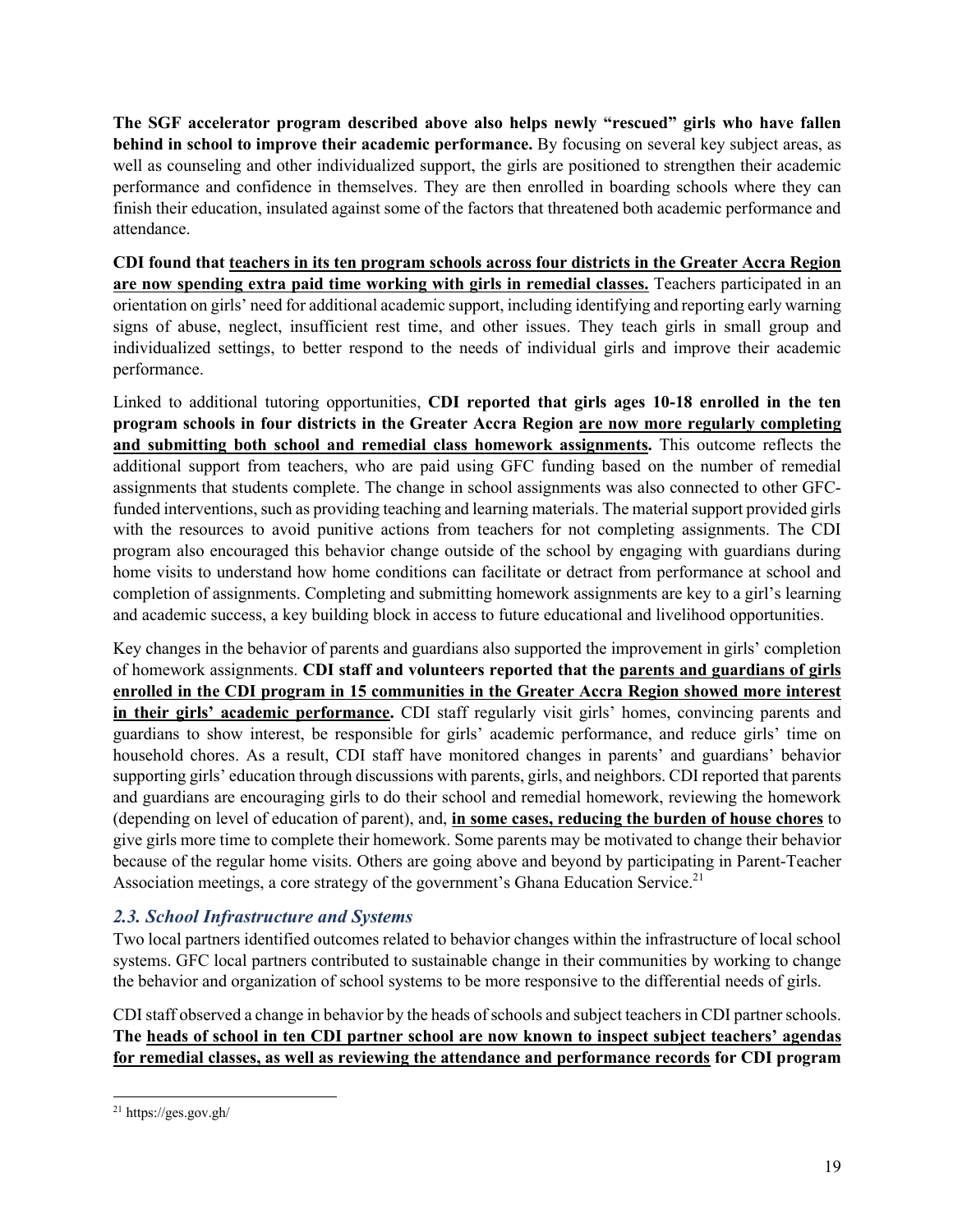**girls.** This new interest in the CDI approach is in part thanks to the orientation given to heads of school about the CDI program to help them better understand the girls' backgrounds and the need to ensure that their schools are meeting the teaching and learning objectives of these girls. With the involvement of the heads of schools in the review process, subject teachers now see a focus on supporting CDI girls as their duty and assomething for which they will be held accountable.

SGF reported two changes in the structure of the newly established "rescue center" approaches funded through GFC. **SGF's "rescue center" manager and program manager increased the number of impromptu visits to partner boarding schools.** These visits created opportunities to regularly share information with schools about the specific needs of SGF program girls and to better understand how the schools tracked academic progress and disciplinary issues. The visits between SGF staff and boarding school staff strengthened their working relationship and were believed to support the transition of more girls to the next grade level by identifying and addressing girls' risk factors for dropping out at an early stage.

The second change was **establishing a new holistic learning approach for the "rescue centers" following the suggestion of GFC staff.** The expanded curriculum includes psychological and life skills support (e.g., emotional wellbeing sessions using a toolkit co-developed by staff, counselors, and girls, as well as trauma counseling) alongside the academic courses. The primary grant supported this change by allowing SGF to hire a counselor to work at the "rescue center" during holidays. SGF noted that this shift towards a holistic approach means that the girls are better able to handle the strain of several factors that previously led to dropping out. It also contributed to girls' confidence, supporting changing attitudes about their role and voice in the community.

#### 3. Community Engagement and Advocacy: Building a base of support for girls' education

During the harvesting workshop, each organization developed outcome descriptions that described behavior changes related to Community Engagement and Advocacy. Within this broad category, the outcome descriptions outlined changes related to community sensitization and government advocacy.

#### *3.1 Community Sensitization*

SGF and NIGEE identified outcomes about sensitizing local community actors and stakeholders to the importance of educating girls. This helped ensure local acceptance of and support for interventions aiming to reduce the prevalence of harmful practices affecting girls' educational opportunities, like FGC, beading, and early marriage. Both organizations recognized that entering into dialogue with the community, including men in positions of power, helped them to achieve their goals. This approach is supported by literature from a study of Maasai girls in Kenya that found that the support of parents and other family members, teachers, community leaders, NGO staff, and others helped girls to manage the tremendous barriers they faced in accomplishing their educational ambitions (Unterhalter et al. 2014 citing Warrington and Kiragu 2011).

CDI and NIGEE identified changes in parents' and guardians' attitudes and behaviors that was exemplified by their participation in project interventions. By getting parents to contribute to the delivery and success of activities, CDI and NIGEE are strengthening the sustainability of behavior change activities supporting adolescent girls' education after the end of GFC-funded interventions.

**SGF reported that some community members in villages, some far from the "rescue center," including targeted men, women,** *morans***, girls, boys, and teachers, have changed their attitudes to be more supportive of the enrollment and retention of girls in school and the importance of child protection**. SGF implemented several activities to change community members' attitudes about girls' right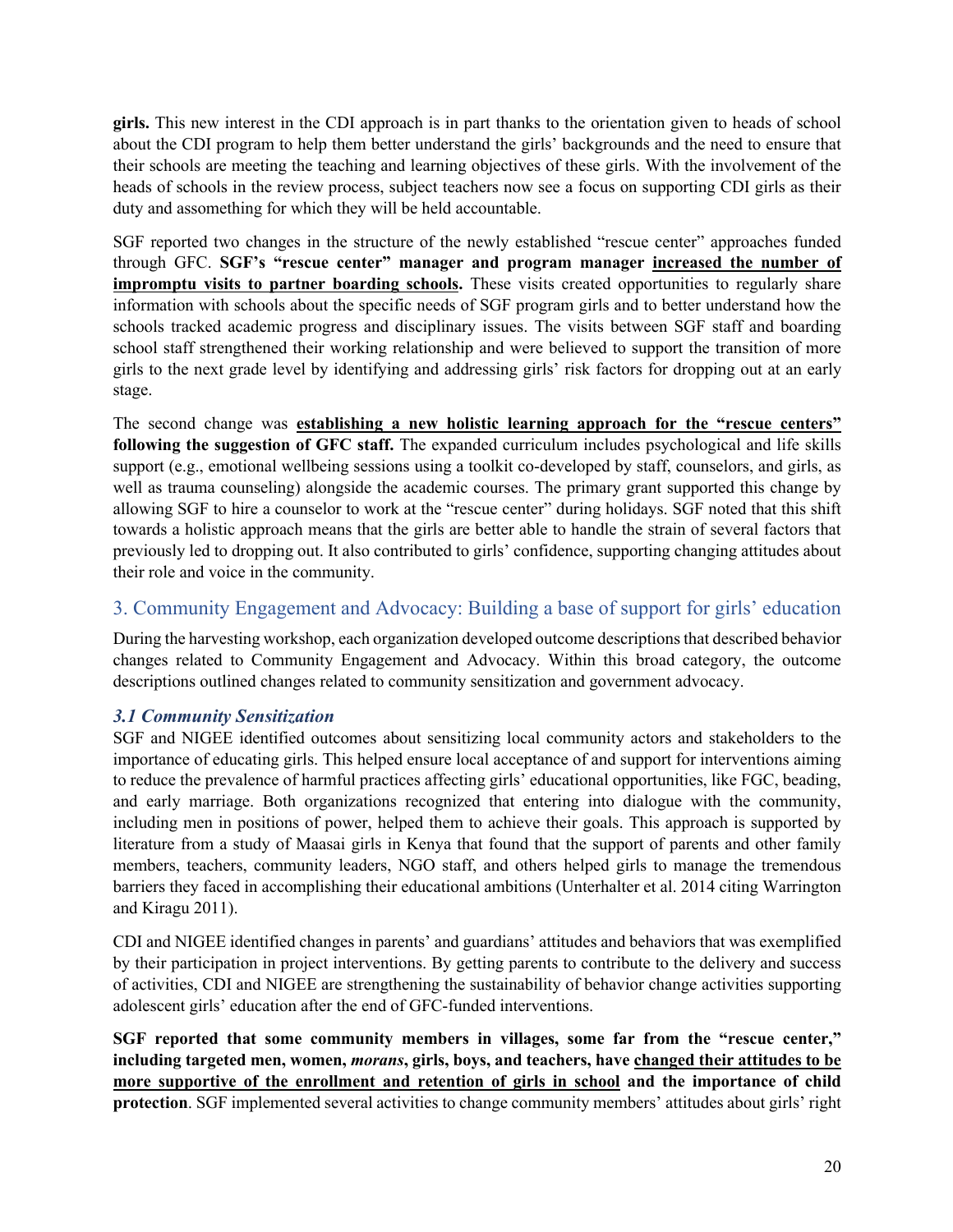to education. These activities reached influential community members (e.g., local leaders, chiefs, village ward admins, and religious leaders) who moderate or enforce social norms through different mechanisms. SGF trained community leaders who influence social norms to oversee a community outreach program focused on changing attitudes. SGF also runs local radio programs on Saturdays during the November to December holidays – a peak time for FGC and early marriage – and invites local leaders and SGF program girls to share their stories on air with the wider community. Boarding and day school students, especially from high schools, also participate in an "end-FGM program" focused on girls' rights and reproductive health. Overall, SGF reported that this set of activities contributes to an enabling environment for girls' safe return to their communities.

While changes in community attitudes toward girls' rights to education and ending harmful practices have been modest, SGF emphasized the importance of investing more in this kind of work. SGF views this as an integral component of its new holistic approach to supporting girls' education and rights and as a pathway towards sustainability (see Organizational Development/Sustainability). This aligns with the approach other community-based organizations, including civil society groups, use to reduce the prevalence of harmful practices in communities (Shawki 2015). Sustainability and scale, however, can only be reached when a broader set of government and private actors from diverse sectors are engaged in platforms or partnerships to end harmful practices like early marriage (Malhotra et al. 2011).

**Starting in 2017, NIGEE project staff began to build a positive relationship with the Kuria community by engaging mothers and fathers and other influential members of the community about the importance of girls' education and child protection.** This process has expanded over the last two years to reach more community members to ultimately benefit girls. NIGEE staff began by speaking about the project and its intended purpose with key informants (e.g., religious leaders, chiefs, and other community leaders), who then disseminated the information to the broader community. NIGEE also organized and participated in community meetings to discuss the project, its benefits, and the expected contribution from the community. Regular feedback meetings provided updates to the community.

The newly established relationship created ownership of the project within the community. NIGEE staff perceive that this contributed to the sustainability of their behavior change interventions. As a result of the engagement, some stakeholders, particularly the key informants, have changed their attitudes around FGC practices. NIGEE reported that the shift in stakeholders' beliefs and behaviors has contributed to an increase in girls' perceptions of their own safety, encouraging more girls to remain in the community. This change in attitude among girls would require further validation through focus groups with girls living in the targeted community.

**NIGEE reported that, starting in 2018, many mothers began volunteering to prepare meals for the Academic Camps in Kuria.** This was the idea of the mothers themselves and shows that they value NIGEE's efforts to protect and educate their daughters. The participation by mothers has also created cost savings for NIGEE, which previously paid for meal preparation, allowing it to expand Academic Camp enrollment to more girls.

**CDI reported that parents and guardians are now encouraging program girls to finish their homework and, in some case, reducing their burden of household responsibilities to create more time and space for homework.** Guardians with relevant subject knowledge have also been reported to review the homework assignments before submission. This is an important change that signals a newfound recognition about the importance of adolescent girls' education. These changes were observed during home visits and conversations with guardians, girls, and neighbors. More information would be necessary to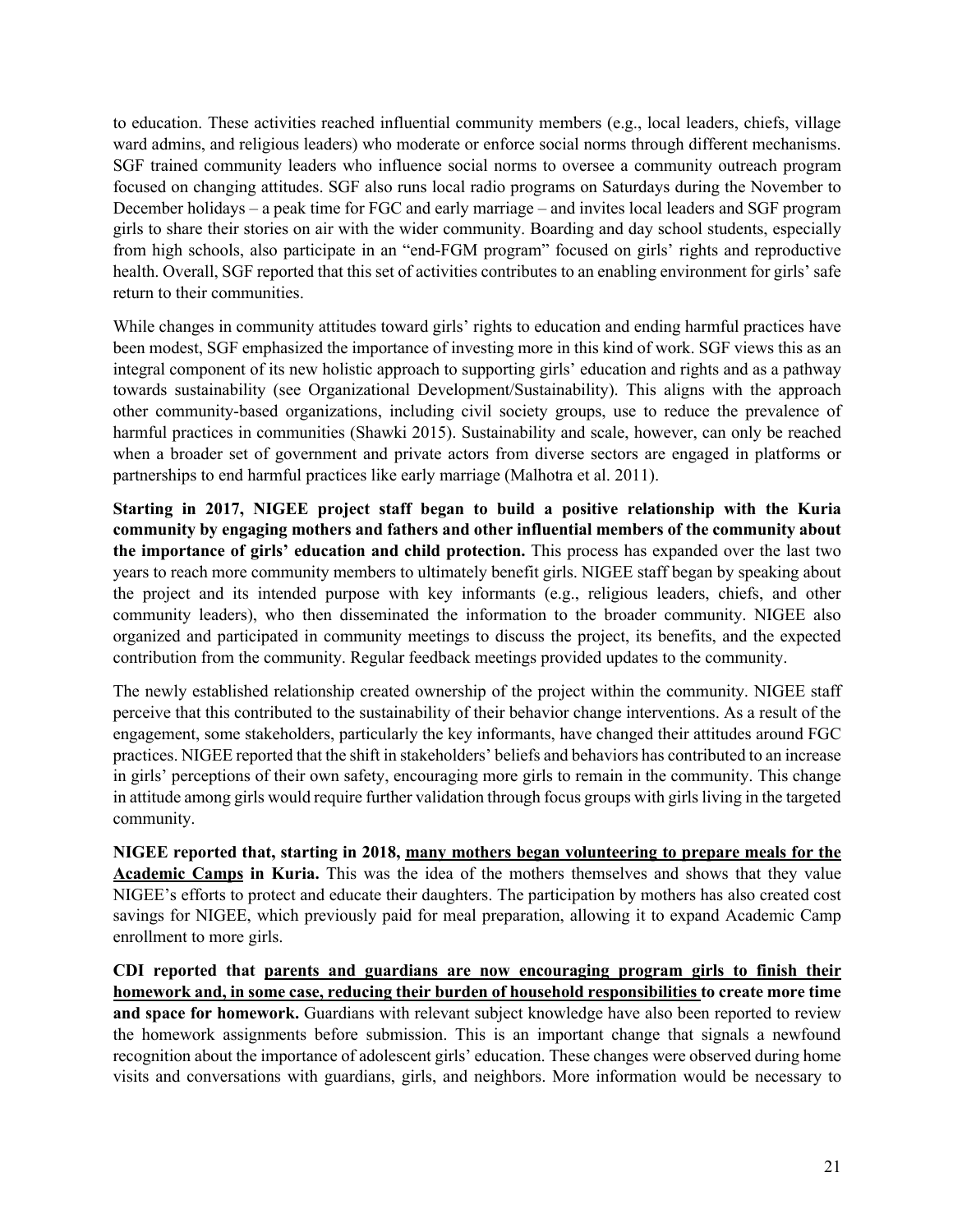understand the degree to which expectations around household responsibilities are actually changing and contributing to girls' completion of homework assignments.

#### *3.2 Government Advocacy*

It is often necessary to work with government stakeholders to improve the status of adolescent girls' education on a wider scale and ensure sustainability. Across its work CDI has taken a targeted approach of engaging government officials with capacity building efforts and demand-driven advocacy campaigns at the local, regional, and national level. **As a result, CDI reported that during the GFC-funded project, several government duty bearers (officials) began collaborating with CDI to support girls' education in the Greater Accra Region.** In these partnerships, CDI aimed to enable government stakeholders to develop laws that favor girls' enrollment, retention, and completion of education. CDI was invited to participate in the Ministry of Gender, Children, and Social Protection Technical Working Group and Committee, which reviewed relevant legislation, national standards and protocols, and the amendment to the Children's Act of Ghana to favor girls' education. The partnerships with government duty bearers are in part due to CDI's GFC-supported work in the Great Accra Region. CDI and other NGOs are working to hold duty bearers more accountable for the use of public resources to better meet the needs of girls who are at risk of dropping out of school, or who have dropped out of school. This is helping elevate the issue of girls' education to feature more prominently in district, regional, and national policy frameworks. CDI reported that one member of parliament made a statement about girls' education following a visit to a CDI partner school. Other politicians have helped provide financial support to girls' education by directing support from District Assembly funds. Some staff in District Assemblies make referrals for CDI programs.

NIGEE indicated that, thanks to its participation in a GFC local partner training in Tanzania, it is updating its advocacy strategy and is better positioned to demand services from government entities. SGF has extensive relationships with several government entities, many of which refer girls for SGF interventions, but remains overstretched and under-resourced to be the sole provider of these services. Part of the organizational strategy that SGF reported it is developing may require a new type of government advocacy for additional resources in support of child protection and girls' education.

## 4. Organizational Development Outcomes: Enhancing capacity for organizational expansion and sustainability

Organizational capacity development is "any kind of activity that builds the capacity of an organization to achieve its mission" (Fine et al. 2001). Often organizational capacity development is described as a progression of three steps: 1) enhancing capacity of program delivery, 2) strengthening capacity for program expansion, and 3) enhancing organizational adaptive capacity (Letts et al. 1999). The *program delivery capacity* focuses on developing strategies or approaches to support organizational goals. At its core the *capacity for program expansion* enhances program performance. It is facilitated by changes in structures, policies, and systems to improve the reach and benefits of an organization's work. Lastly, *organizational adaptive capacities* build an organization's ability to foster an environment for learning and reflection, which is used to make corrections and changes to achieve the overall mission (Fine et al. 2001). An organization's capacity to adapt also strengthens its sustainability.

Through financial and non-financial assistance, GFC has supported its local partners to develop their organizational capacities. Prior to the two-year focus of this study, CDI, NIGEE and SGF had already established programmatic approaches to deliver their services, developing their mission and vision statements, and planned activities. GFC's support to the organizations focused on the second level of organizational capacity: *capacities for program expansion*. Its support helped to improve the reach and benefits of local partners' services to girls and targeted communities, contributing to improving programmatic performance. This was mainly achieved through strengthening organizational structures,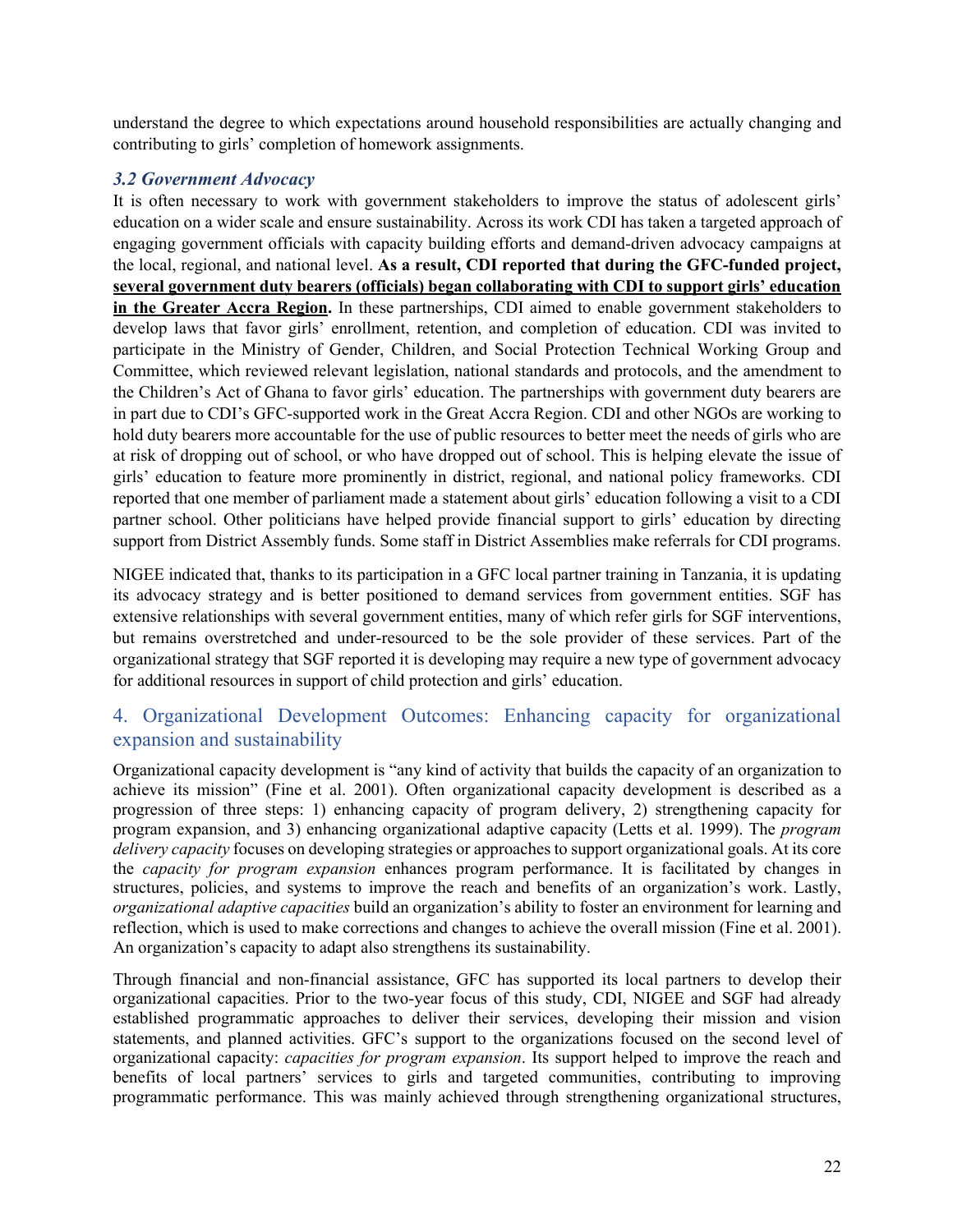policies, and systems. GFC also supported strengthening NIGEE's and SGF's adaptive capacities, helping them to carve pathways toward organizational sustainability.

*Box 4: Capacity Building Principles*

#### **Core Principles of Exemplary Capacity Building Practice**

1. A holistic "systems perspective"

- 2. Contextual
- 3. Respect for organization's ability to build its own capacity
- 4. Culture of ongoing learning and questioning
- 5. Team and peer learning
- 6. Capacity building models that accommodate different learning styles 7. Relationship of trust between organization
- and capacity building provider
- 8. Organization's readiness to engage in capacity building
- 9. Take place over time

*Adapted from Fine et al. 2001*

This financial and non-financial support from GFC was delivered through two complementary methods: 1) developing individual staff and volunteers' capacity through workshops, knowledge exchanges, and coaching; and 2) technical assistance to develop or improve institutional strategies and systems. This two-pronged approach reflects the principles of Human and Institutional Capacity Development, which emphasize the importance of going beyond standalone training activities by identifying the root causes of performance challenges and identifying options for addressing those challenges through both individual and institutional level activities. Typically, this process monitors continuous improvements through a performance monitoring system (USAID 2010).

While GFC has provided both individual and institutional capacity development support, the monitoring and evaluation of organizations' performance improvements has been more ad hoc and less formal or systematic. Instruments

similar to GFC's organizational capacity index (OCI) self-assessment can provide a baseline of information about local partners' capacity, but continued systematic monitoring is needed. Additionally, reports from GFC program officers and local partners indicate that GFC's approach has exhibited many other core capacity building principles (see Box 4), including team and peer learning, building relationships of trust, and taking place over a period of time.

#### *4.1 Enhancing capacity for program expansion to increase reach and strengthen benefits*

Two different outcomes, achieved with non-financial assistance from GFC, have supported NIGEE's organizational growth. Through workshops and direct technical assistance, NIGEE staff developed both technical and program management skills. NIGEE harnessed new knowledge and skills to increase the reach and potential benefits of its work to girls and targeted communities.

In 2018, a NIGEE compliance officer attended the local partner training on advocacy in Arusha, Tanzania. **The information gained from this workshop inspired NIGEE to incorporate new advocacy approaches into its draft comprehensive advocacy strategy.** This strategy enabled NIGEE to develop advocacy as a new practice area, working in partnership with organizations promoting girls' rights and education. Advocacy allows NIGEE to expand the reach and potential benefits to targeted communities. Furthermore, by having an advocacy strategy, NIGEE became an attractive partner to Plan International, with which it was able to form a partnership with the government to advocate for an SGBV policy that aimed to reach and benefit women and girls. NIGEE also viewed the enhancement of its advocacy strategy as important, because staff believe it will increase NIGEE's visibility with other partners in the future.

In the same year, NIGEE also strengthened its financial management systems to improve its organizational capacity assessment scores with potential donors. During a visit to NIGEE's headquarters, the former GFC regional director for Africa, Emmanuel Otoo, recommended that NIGEE begin **requiring all project staff to submit narrative activity reports for both GFC and non-GFC funded activities, improving the quality of information supporting financial accountability**. **This change was implemented** across all NIGEE projects, thus improving its financial credibility, from the perspective of partners and donors. This change in internal procedures contributes to new partnership opportunities with NGOs and donors enabling NIGEE to scale up its services to reach and potentially benefit more girls and communities.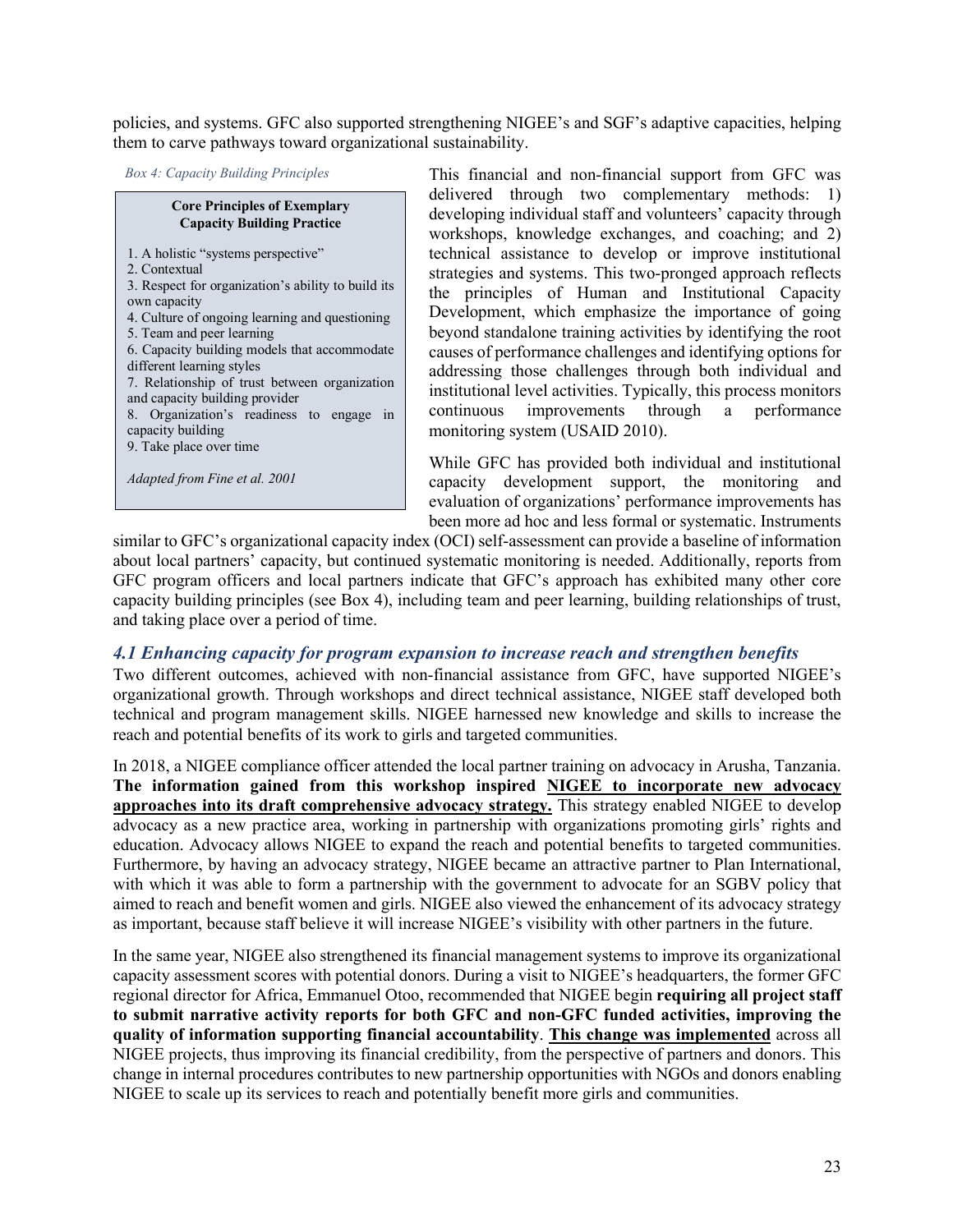#### *4.2. Enhancing capacity for program expansion to increase the benefits received by targeted communities of girls*

**In the last year, SGF established a new holistic learning approach for girls at the "rescue centers."** This new program delivery included various forms of psychological and life skill support (e.g., emotional wellbeing sessions and trauma counseling, using an emotional wellbeing toolkit which was co-developed by staff, counselors, and girls). A combination of GFC's non-financial and financial support contributed to this outcome. In 2018, GFC recommended that SGF develop a more holistic curriculum to enhance the performance of its program. Prior to that, SGF primarily focused on trying to get girls in school, placing less emphasis on the quality of their education. Using funding from GFC, SGF implemented programming to enhance the benefits girls receive. For example, a counselor was hired to be present at the "rescue center" during the holidays, supporting girls' psychological wellbeing. SGF also developed a curriculum supporting girls' holistic education, including a wellbeing toolkit. SGF perceived this outcome as significant, because it increased girls' benefits and retention in school by enabling them to better manage stress, boost their confidence, and give them more voice in their communities.

Similarly, with support from GFC, CDI was able to enhance the quality of its services to benefit girls. **During the last program year, CDI staff and volunteers reported spending more time with girls during home visits in 15 communities in the Greater Accra Region.** Staff and volunteers attended two capacity-building workshops on girls' education case management. The workshops covered subjects such as recording and documenting information on the girls through daily, weekly and monthly progress tracking sheets, use of individualized care plans, and basic monitoring and evidence gathering. CDI said this was significant, because it provided staff and volunteers the opportunity to develop a new and more responsive approach to handle the emerging challenges with girls' education programming. CDI staff also appreciated that the workshop strengthened their MEL systems and real-time data collection.

#### *4.3 Enhancing local partners' adaptive capacities for sustainability*

**NIGEE staff have improved their ability to draw on their work with the Academic Camps, to tell their stories of positive change in their targeted communities enabling them to secure additional partnerships and funding.** For example, NIGEE reported that in consultative meetings with Plan International, NIGEE was also able to demonstrate its vision and ability to scale up its work to solidify a partnership with the international NGO. In November 2016, NIGEE won a With and For Girls Award that provided two years of supplemental funding.<sup>22</sup> While the initial award was outside the scope of this study, it remains an example of crucial non-financial support from GFC, which initially nominated NIGEE, for diversifying local partners' visibility, networks, and funding opportunities. However, it should be noted at the time of the Outcome Harvest, NIGEE had not yet secured funding to maintain Academic Camp activities after the end of the GFC grant.

SGF reported it has been developing a strategic plan for improving the sustainability of its work. SGF staff acknowledged facing challenges linked to receiving an influx of girls at the "rescue center," which they did not turn away, but have limited funds to support in the long term. They attributed this influx of girls, seeking shelter and support away from their communities, in part to larger organizations' interventions in surrounding communities. SGF staff reported that larger NGOs are supporting alternative rite of passage ceremonies in the communities that aim to prevent girls' subjection to FGC by engaging girls and their families in non-harmful rite of passage ceremonies. These activities also raise girls' awareness of the harmful effects of FGC. While communities are participating in the alternative rites of passage ceremonies, they also still continue to perform FGC on girls. Girls, now knowledgeable about the risks of FGC, are choosing to flee their communities to avoid being harmed. SGF reported many girls from these communities are going to their "rescue centers*.*"

<sup>&</sup>lt;sup>22</sup> The award was administered by Stars Foundation, which was the secretariat of the With and For Girls Collective at the time.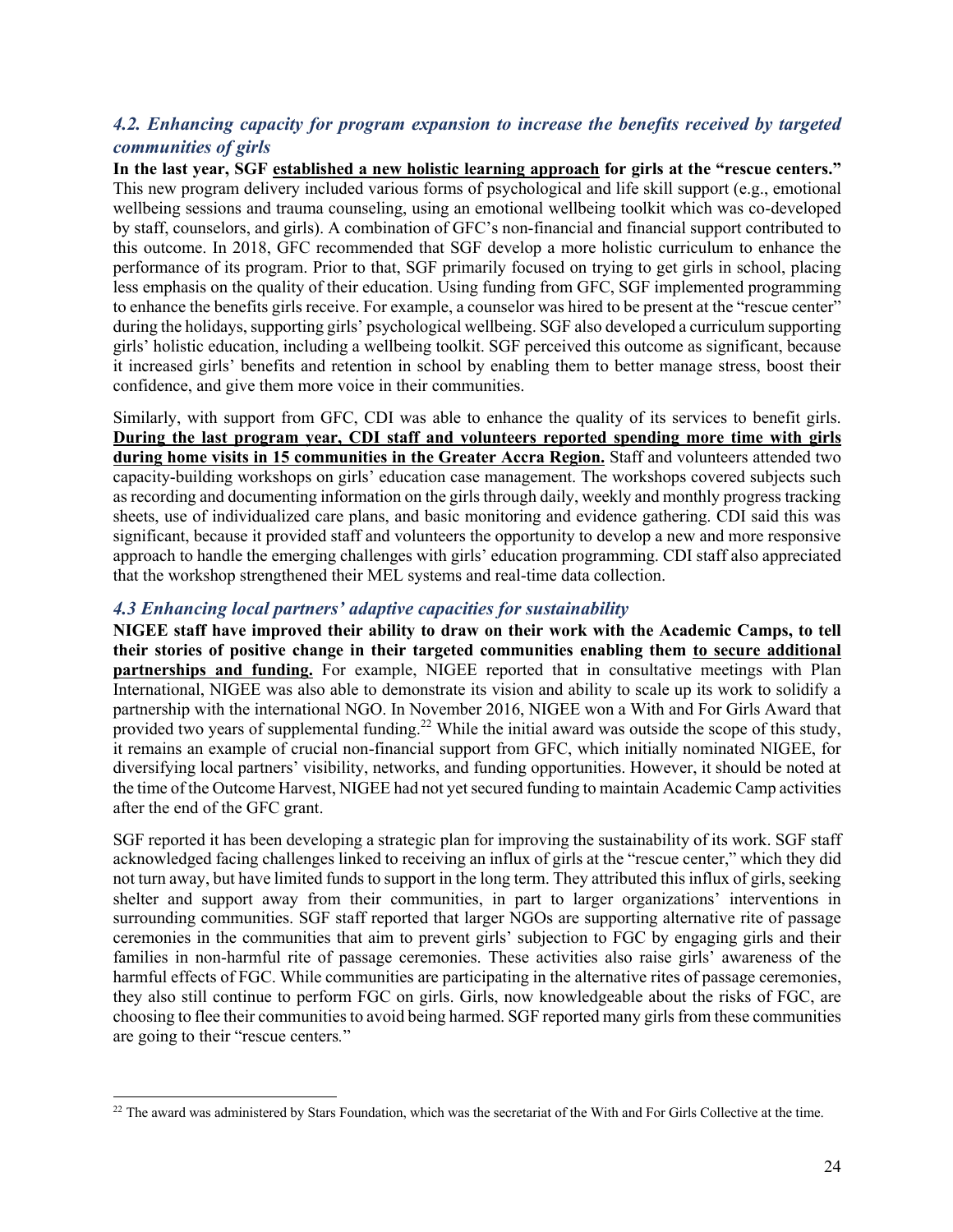Therefore, a sustainability plan is necessary for SGF to be better able to support these girls in the long term. **After attending GFC-supported project planning, management, and advocacy courses in April and August 2018, the SGF Programs Lead was able to apply her new knowledge and skills to influence leadership in SGF to develop a new strategic planning process.** The development of a new strategic planning process, SGF staff reported, enabled SGF to begin restructuring its programs to make them more capable of addressing the needs of girls and changing attitudes and behaviors of community members about harmful practices. By implementing this new sustainable approach, it could reduce the stress and stretch of resources enabling SGF to support more girls and communities without them being as dependent on SGF.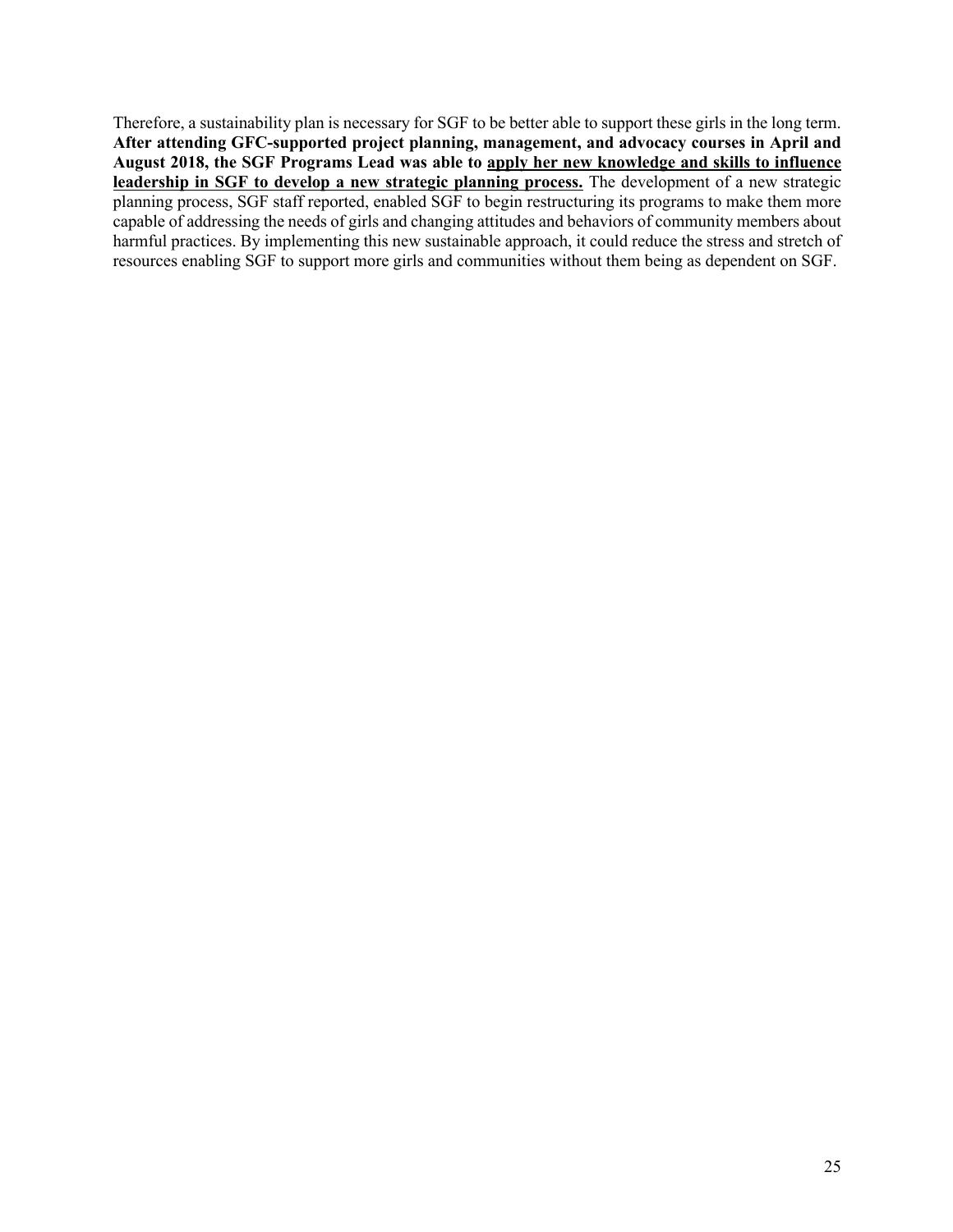# **Conclusions**

The findings above emerged from the 24 outcomes developed by CDI, NIGEE, and SGF during the participatory Outcome Harvesting workshop. The conclusions below build on the findings section and broader literature. They are organized by the four harvesting questions used during the workshop to help answer the overall research question. Following the conclusions, a series of recommendations are provided to guide future GFC grantmaking and partnership opportunities.

*How did GFC support enable partners to advance their work in girls' education and beyond?*

Harvesting Question 1 Conclusions: How have the outcomes of your interventions contributed, directly or indirectly, to a process of change that will, or has already, affected the relative empowerment of girls in ways that would not have happened without the intervention?

The local partners, with support from GFC, have contributed to a process of empowering girls. Empowerment is a process of change that "refers to the expansion in people's ability to make strategic life choices in a context where this ability was previously denied to them," (Kabeer 1999). In the contexts where GFC is supporting girls' education programming, inequalities between girls and boys are profound. These inequalities are shaped by social norms and institutions that limit or restrict girls' and women's relative access to and control of resources and ability to define goals and act upon them. This has implications for girls' achievements in the short and long term, such as educational attainment, improved or diversified livelihood options, and overall wellbeing.

The programs identified outcomes through the harvest that have contributed to the process of changing girls' access to and control of resources and ability to develop a "power within" – or sense of agency to define new goals for themselves and act upon them. Lack of comparable data across the programs limits an understanding of the extent to which organizations' activities have closed girls' achievement gaps. However, the Outcome Harvest reveals that the selected interventions pulled on the right levers to begin a process of change to close gaps between girls' and boys' educational outcomes, access to a diversity of livelihood options, and health outcomes. These levers include increasing girls' access to and control of resources and increasing girls' ability to make their own choices about their lives; both require transforming gender roles and relations (see Box 5).

#### *Box 5: Gender Roles and Relations*

Gender roles: The socially defined tasks, responsibilities, and behaviors that are considered appropriate for men and women. These are context-specific and can change over time, through individual choices or as a result of social and/or political changes emerging from changed opportunities (more education, different economic environment) or times of social upheaval (during disasters, in war, and in post-conflict situations).

**Gender relations:** The types of social relations between men and women that are defined and reinforced by social institutions. They include the routine ways in which men and women interact with each other: in sexual relationships, friendships, workplaces, and different sectors of the economy. Gender relations are socially determined, culturally based, and historically specific. They are mediated by other identities, including ethnicity, religion, class, and age. Gender relations are shaped and reinforced by cultural, political, and economic institutions, including the household, legal and governance structures, markets, and religion. Gender relations are dynamic and change over time.

*Adapted from Rubin and Manfre 2015*

The local partners that participated in the harvest are committed to not only "reaching" girls to achieve educational parity, but also to implementing more sophisticated programming to increase girls' access to and control of resources like academic skills, life skills, safe spaces, and social networks. Interventions like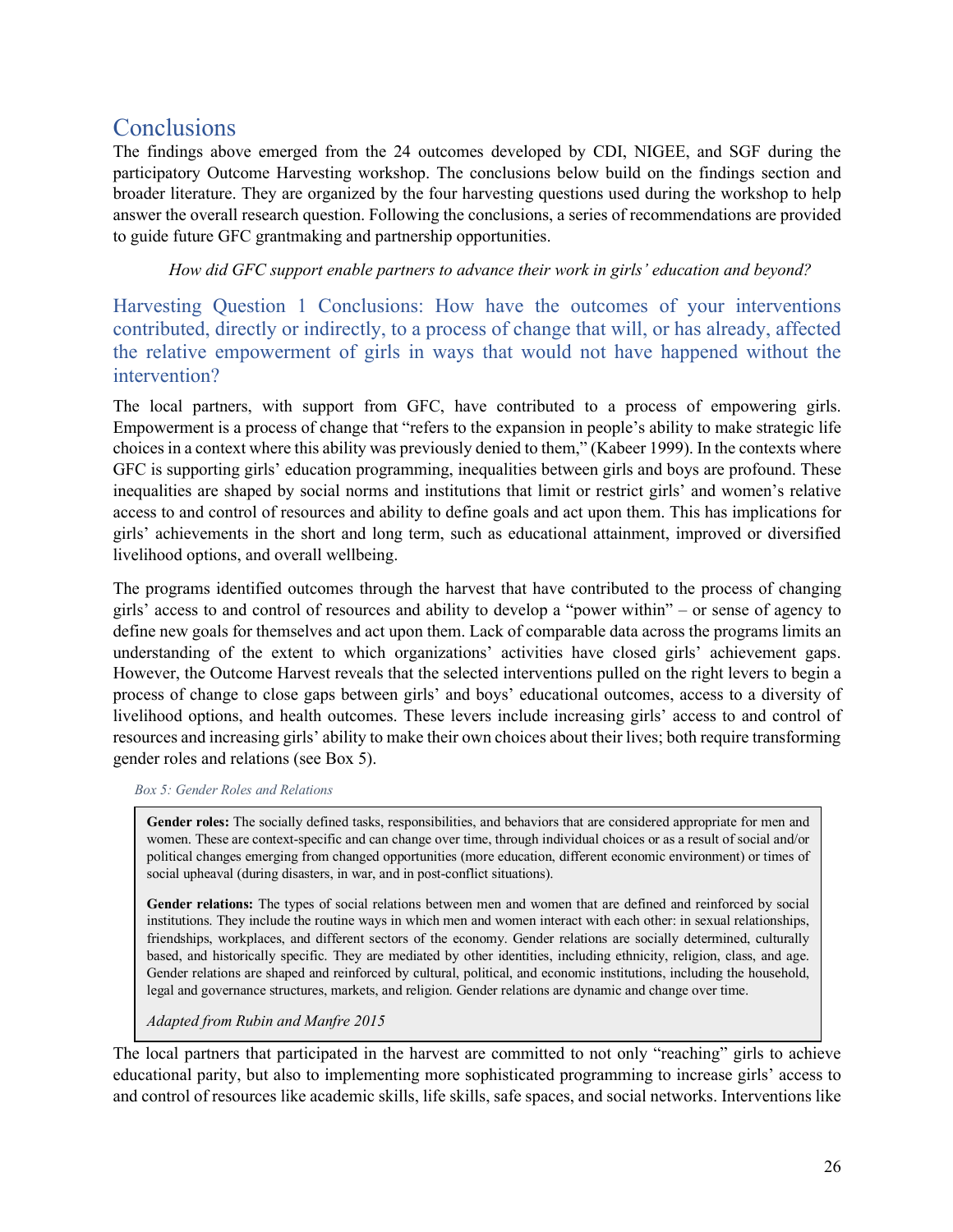CDI's and NIGEE's demonstrate an understanding of some of the factors that limit girls' school attendance or put girls at risk of dropping out. For example, NIGEE's Academic Camps are specifically designed to reduce the risk of girls dropping out of school by holding them during the holidays, a peak time for FGC. However, NIGEE, like other organizations, goes a step further by introducing a curriculum, in non-school settings, that facilitates girls' access to academic and life skills, safe spaces, and a network of girls and mentors. SGF has taken a similar approach through its "rescue centers."

Through their interventions, the local partners also intentionally aimed to change behaviors and attitudes, among girls and influential members of the community, about the roles and rights of girls and women. They also helped girls to establish their own goals, by changing their sense of their ability to act on their rights. For example, the local partners' outcomes that were indicative of positive changes in girls' academic performance and girls' capacities to aspire to new livelihoods were influenced by activities that aimed to change girls' and community members' attitudes about girls' right to education.

While local partners have facilitated changes in girls' access to and control of resources and ability to set goals and make decisions about their lives, few have addressed how factors in the environment, like economic opportunities or climatic change, affect this process toward girls' empowerment. Many of the local partners' interventions are challenging social norms about harmful practices, like early marriage, but are not directly addressing how these behaviors are reinforced. For example, in zones like those targeted by NIGEE and SGF, climate change is making it difficult for men and women to earn a living from the land and their cattle. Girls' parents must find other opportunities to make money. Early marriage is one way to smooth income during periods of stress or when shocks occur. Overall, these challenges were not directly featured in the activities that contributed to identified outcomes from the harvest. Programming that accounts for these economic, climatic, and policy challenges in the broader environment is critical for supporting sustainable interventions that can transform gender relations to achieve gender equality and empowerment outcomes.

## Harvesting Question 2 Conclusions: What aspect(s) of GFC support, financial or nonfinancial, was most important for supporting your organization's contribution to outcomes?

#### *Financial Support*

Most of the financial support from GFC went directly to local partners' program activities. Local partners found that the unrestricted nature of GFC funding was extremely useful, even though it was for relatively small dollar amounts. This was because many of their other funding sources are significantly restricted, creating challenges for several of the local partners to find donors willing to invest in certain GFC-funded aspects of their interventions. The GFC grant complemented other restricted funding that local partners receive, to fully deliver on their intended interventions and best serve their communities. Local partners also faced fewer administrative and organizational burdens often associated with restricted funding.

Two of the local partners have been able to use the flexible funding to demonstrate results and secure additional external funds or make new partnerships. CDI indicated that its board of directors secured additional resources to expand the model from its GFC-funded intervention in the Greater Accra Region into the Upper West Region. Though this is not tied to GFC funding, it is an important example of how the relatively small grants provided under the Echidna Giving Portfolio created opportunities for partners to pilot and prove concepts in order to leverage additional external funding and resources. Similarly, NIGEE established a positive relationship with communities around the Academic Camps, and there is now demand for NIGEE to scale other non-GFC-funded interventions into the same communities using plots of land being donated for that purpose.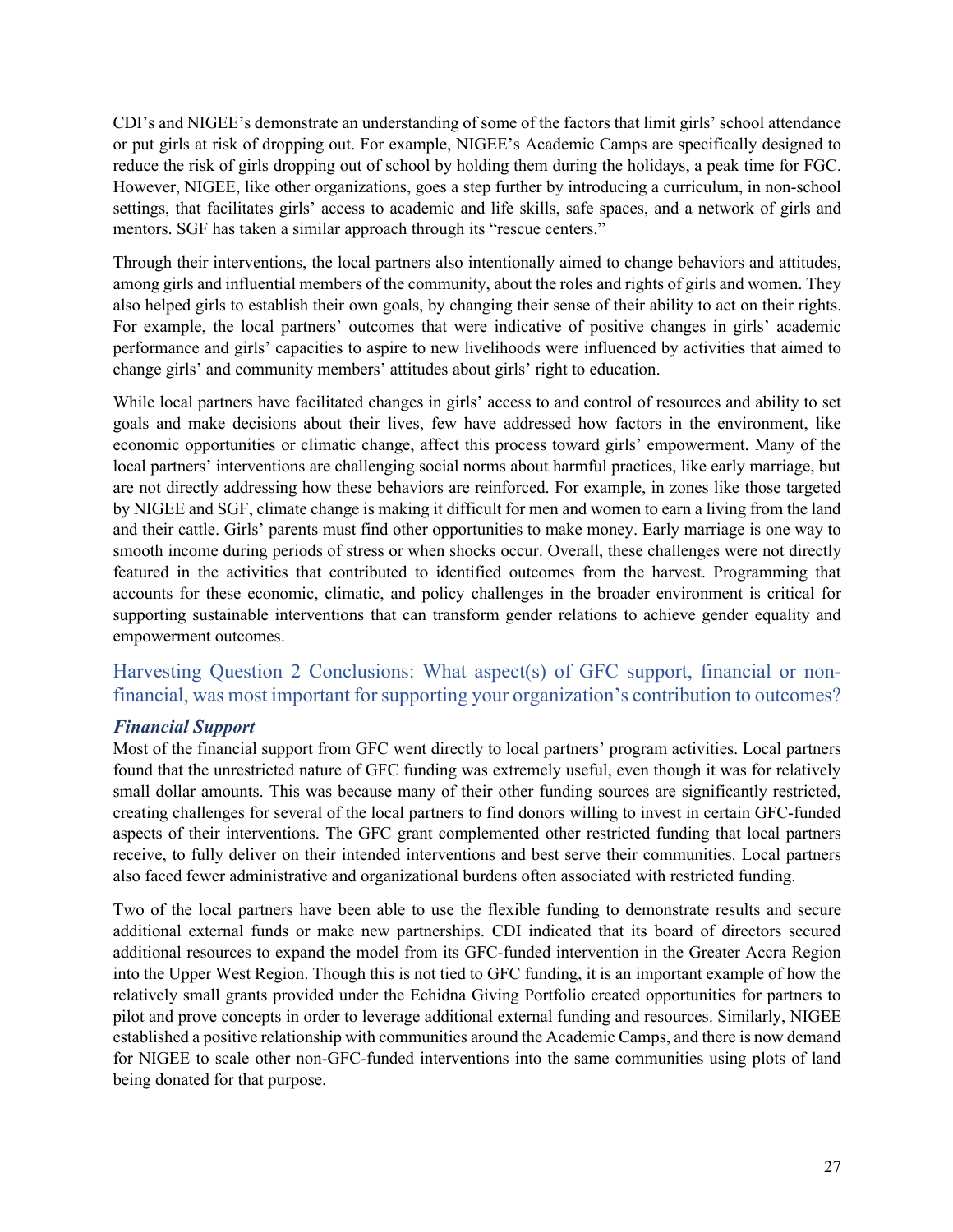The flexibility of unrestricted funding allows local partners to quickly realign their programs when new obstacles or opportunities emerge. However, this does not always work in the favor of the local partners because of the relatively small size of the grants. SGF has been inundated with walk-ins and referrals from government agencies and communities, beyond the original size and scope of its intervention design. For ethical reasons, SGF does not turn girls away in need of assistance. Therefore, SGF has reprioritized funds to cover the additional costs of these admissions. It willingly pulls money away from staffing, organizational development, sustainability, and advocacy – all of which are imperative for its continued work. Meeting the emergent needs of the community was an important success of the unrestricted grant but has contributed to unresolved sustainability issues following the end of SGF's partnership with GFC.

There are also significant concerns around the sustainability of funding for each of the three local partners. Because they are frequently implementing interventions for which they see a great need, but for which they have seen limited donor interest, there is a risk that their work will go unfunded after the conclusion of the Echidna grant. Currently, NIGEE has not secured funding for the Academic Camps following the end of the Echidna Giving grant, despite increased demand for the activity from the community. If it is unable to provide these services, many more girls will be put at risk of FGC during future December holidays and there may be a regression of behavior change around child protection and girls' education in the wider community. Despite GFC efforts to link each organization with new funders and to support proposals, a lack of funding was reported as a problem by each organization.

#### *Non-Financial Support*

Each of the local partners identified outcomes related to critical non-financial support they received through GFC. Typically, this support was linked to their participation in a Knowledge Exchange or another event, or through connections with another organization that provided organizational development or funding opportunities. These linkages with peer organizations, with technical assistance providers, and with funders was important for the continued implementation of activities funded by the Echidna Giving grant (Box 6). They also enabled local partners to refine their overall organizational strategies and MEL systems to be more responsive to needs in their communities and more competitive in grant applications. For example, GFC linked CDI with Grant Thornton to refine its theory of change and develop other useful tools. For these reasons, the CP research team places relatively

#### *Box 6: SGF Receives Non-Financial Support*

In 2017, GFC nominated SGF for a With and For Girls Collective award for which they were one of 20 winners. GFC is a member organization of the With and For Girls Collective. Winners of the awards receive flexible funding of up to US\$50,000 and capacity building support and join a wider network in the girls' and women's rights sector.

Through the award, three SGF staff were funded by EMpower to spend one month in the US for networking in New York and Washington, DC and to attend the Commission on the Status of Women in New York. SGF reported that the award and other support from GFC were particularly important for interest in its work from new donors and partners.

more importance on the non-financial aspects of GFC support than the local partners themselves did. Local partners expressed appreciation for non-financial support provided through GFC but indicated that they valued the financial support more. Without GFC's flexible funding they could not implement activities. If local partners had other more sustainable sources of funding, then they may have considered the nonfinancial support to be more important, especially considering the relatively small grant sizes.

Each local partner repeatedly emphasized how easy it was to work with GFC, particularly with GFC's Program Officer for Africa, and their point of contact, Bundie Kabanze. The congenial interactions helped create trust and honesty in the grantmaking relationship, improving the local partners' receptivity to organizational development efforts and to changing their approaches. This was crucial to the success of the grant portfolio, particularly considering the unrestricted and flexible nature of its funding.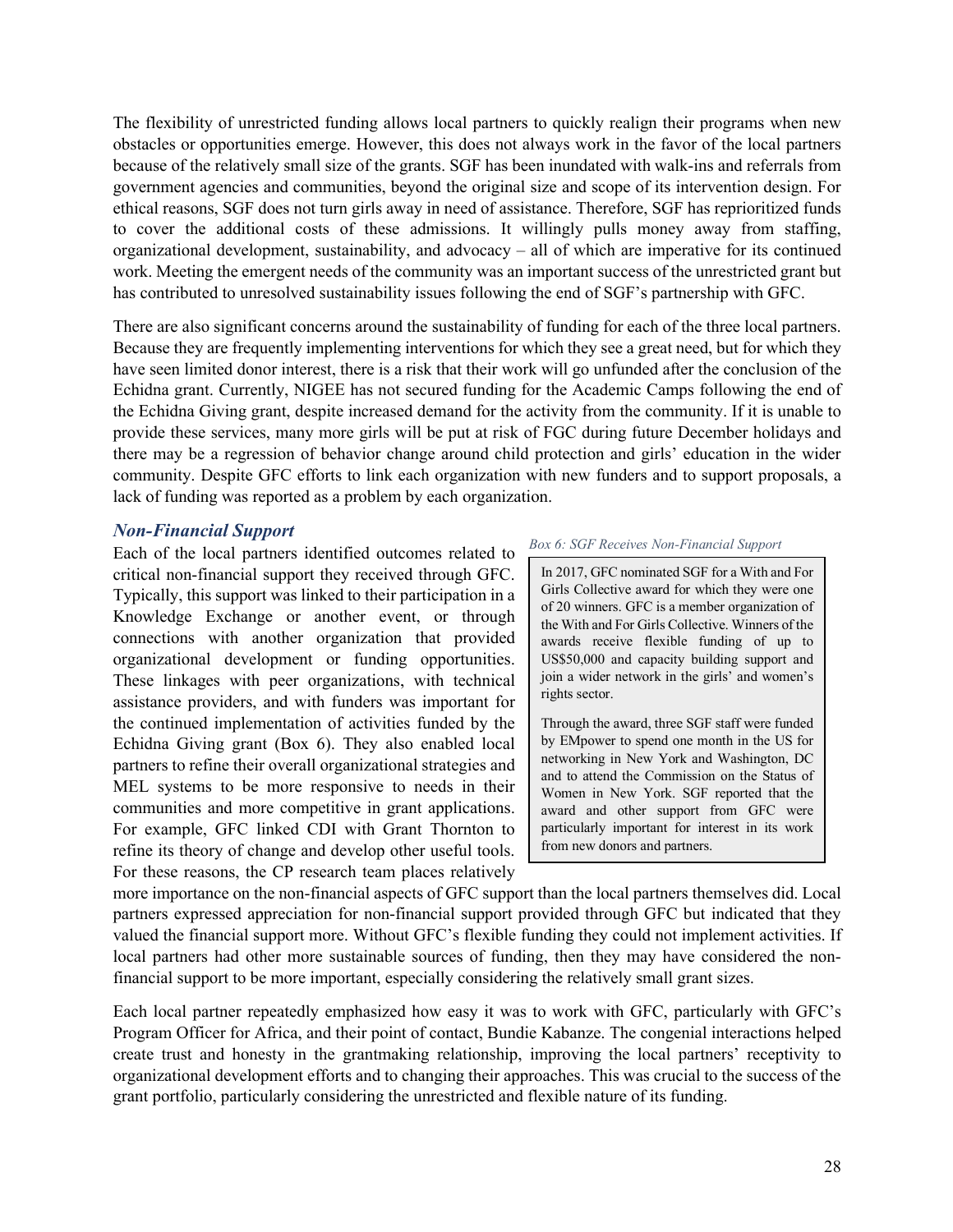## Harvesting Question 3 Conclusions: How do the outcomes you achieve correspond to the goals of your organization and GFC's Echidna Giving Portfolio?

#### *Organizational Goals*

Each local partner was selected for the Echidna Giving Portfolio after already partnering with GFC prior to the scope of this study. All local partners were selected for the portfolio because of their work around girls' education and because they could benefit from GFC's organizational development support, rather than only from sectoral technical assistance.

The three local partners participating in the Outcome Harvesting study all held common goals, particularly the two organizations in Kenya providing child protection services to prevent FGC and early marriage. The unrestricted nature of funding meant that the local partner outcomes tended to align well with each of the organizations' goals. It should also be noted that the changes in behavior or practices reported by the local partners contribute to higher-level programmatic goals, but do not necessarily mean all goals are being met.

Local partners are meeting critical needs in their community, but some may need to reconsider how they stay relevant in a changing philanthropic landscape. As part of GFC's new trust-based relationship model, GFC can work to provide local partners with the information, resources, and tools so that each organization can make informed decisions about how it will continue to serve communities and stay relevant and marketable in the donor landscape. The recommendations in this report are divided into design, implementation, and MEL sections and highlight actions for GFC to take that support informed decisionmaking.

#### *The Echidna Giving Portfolio Objectives:*

Prior to this Outcome Harvesting study, most of the local partners were not aware that they were part of the Echidna Giving Portfolio. The portfolio was not designed to create a cohesive cohort of local partners, and the local partners did not know about the portfolio's three primary objectives. However, each organization still identified outcomes aligned with all three objectives, although the degree to which they supported each objective differed. Links between the outcomes achieved by local partners and the three objectives of the Echidna Giving Portfolio are discussed below.

#### *1. Removing obstacles that make it difficult for girls to stay in school and receive a quality education*

All three organizations focus extensively on the portfolio's first objective. Each intervention addresses factors believed to push or pull girls out of the classroom. As indicated in the Findings section, many of these activities are supported by the broader literature, but some would require additional external research to determine whether they are contributing to removing obstacles to girls' quality education in the local partners' specific context.

#### *2. Increasing the quality of education available to girls in school*

Local partners identified outcomes about behavior changes supporting better quality education for girls. The local partners are implementing holistic learning approaches that support improvements in academic performance outside of schools. Because the organizations are, for the most part, not working to improve the quality of education in schools, fewer outcomes are linked to the portfolio's second objective.

Additionally, the GFC administration of the Echidna Giving grant tended to provide technical assistance focused on organizational development rather than on quality education. The local partners work ardently to improve girls' education outcomes, but several require additional support to move beyond removing barriers to access towards a focus on improving education quality. Technical assistance around best practices, coupled with the existing organizational capacity efforts, should enable GFC's local partners to see more positive changes in behavior related to improved quality of education.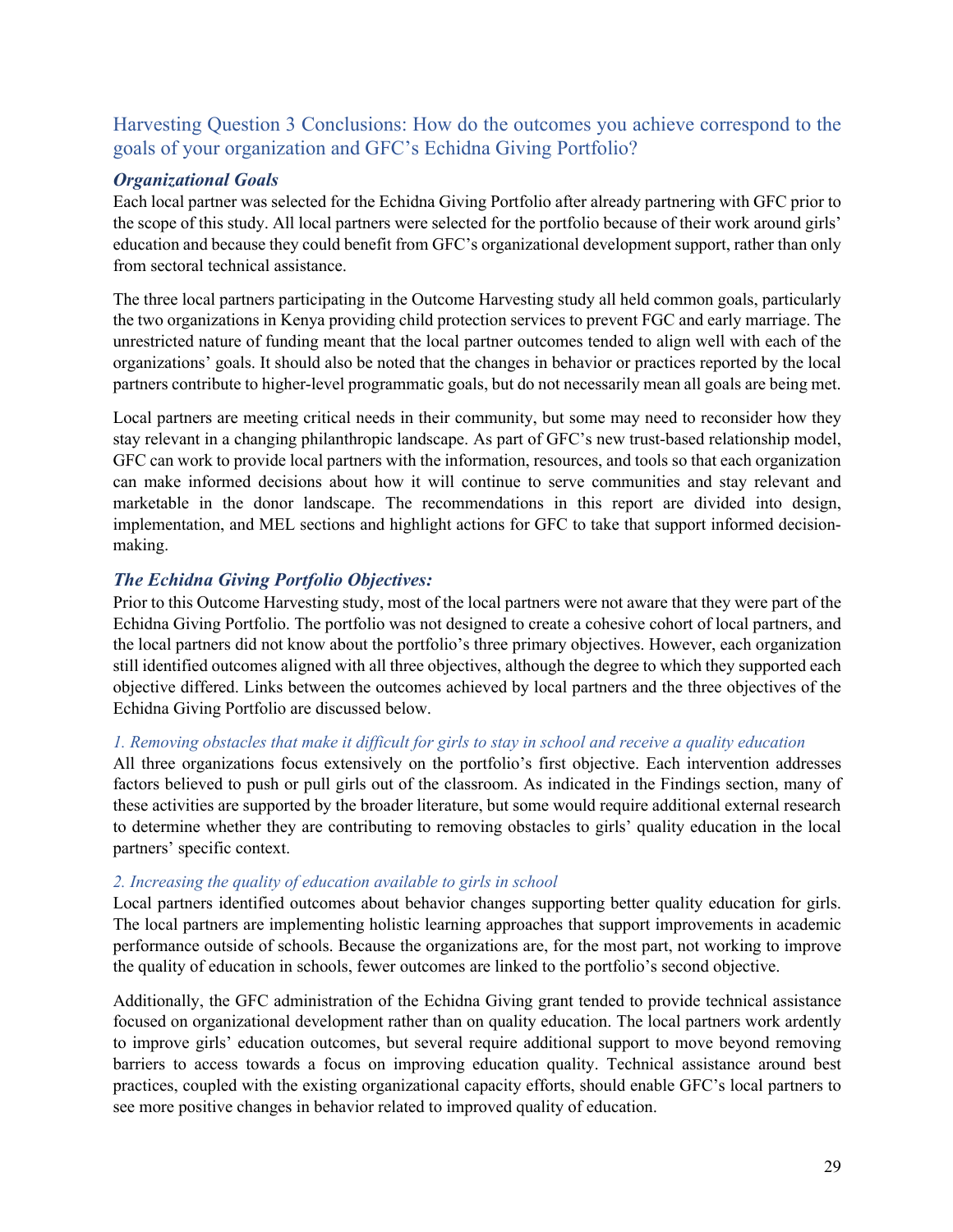#### *3. Strengthening community-based organizations' programmatic, organizational, and networking capacity to promote replication of best practices at the local, regional, and global level through networking and advocacy*

GFC provided organizational development opportunities for the local partners, aligning with Objective 3. Each local partner participated in a networking or Knowledge Exchange opportunity, but not always with other organizations from the Echidna Giving Portfolio. While they were able to build solidarity with and learn from other local partners, it may have been more effective to create recurring touchpoints with a cohort of peer organizations focused on similar issues.

As indicated above in the non-financial support section of Harvesting Question 2, local partners did not place as much importance on GFC's organizational support when answering the harvesting questions. However, the research team believes that this focus on organizational development has positioned many of the local partners to better continue their work following the conclusion of the Echidna Giving grant.

#### Harvesting Question 4 Conclusions: What are the signs that the processes of change represented by your outcomes will endure following the conclusion of the GFC support?

As reflected in the conclusions above, organizations face challenges supporting sustainable programming following the completion of GFC funding. These issues are associated with limitations in organizational capacity as well as technical capacity to design and implement sustainable programming. While GFC has provided non-financial support to help organizations identify pathways toward securing more funding or developing sustainability plans, the findings show it may not go far enough. For example, GFC support to SGF to develop a sustainability plan is critical and can also be leveraged to pique the interest of donors only willing to invest in sustainable programming. However, at the time of the Outcome Harvest, the SGF staff were still struggling to gain additional donors for their activities.

As outlined in Harvesting Question 2, the local partners cited a lack of donor interest in their interventions as a challenge for drumming up funding. This challenge is partially linked to the local partners' limited capacity to monitor, evaluate, and tell their stories of change to gain interest of donors. In fact, for some local partners, the Outcome Harvesting workshop was the only time staff collectively spent reflecting on their organizational achievements and what contributed to those changes. The perception that there is limited donor interest in their work could also be attributed to limited knowledge and relations with existing donors. While GFC has facilitated introductions between the local partners and other donors, some have not been able to secure funding to sustain their activities beyond June 2020.

The local partners have done commendable work aiming to address gender inequalities in terms of girls' access to and control to resources (e.g., infrastructure, education, social), raising consciousness about girls' rights, and increasing opportunities for girls to participate in community decisions and set life goals. However, the approaches that are being employed, as discussed in Harvesting Question 1, do not take into account the extent to which the environment is or could exacerbate gender inequalities, particularly related to factors like harmful practices that limit girls' educational opportunities.

Local partners need additional technical guidance to develop theories of change that identify key gender equality goals, linked to overall objectives including sustainability. Doing this will force them to identify their assumptions about the risks that girls face to achieve gender equality outcomes, as well as opportunities for closing gender gaps. For example, limited lucrative economic opportunities in northern Kenya, exacerbated by climate change, incentivize parents to facilitate marriages of their young daughters to older men in exchange for cash, livestock, and other valuables. This helps to smooth income during periods of stress. Changing climatic conditions are a risk for the sustainability of interventions aiming to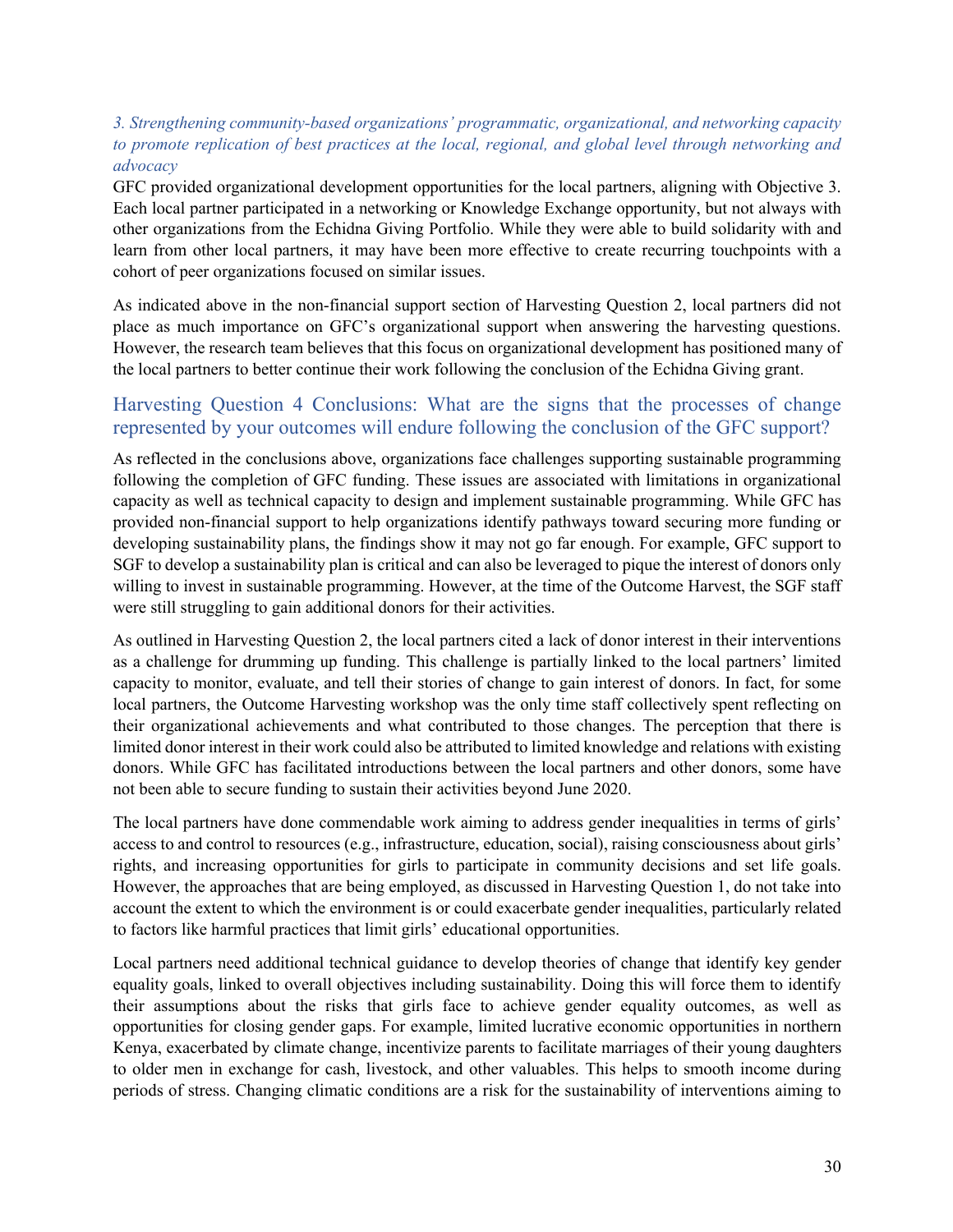end early marriage and girls' educational attainment. However, this risk could also be seen as an opportunity. A study found that men were supportive of girls' education, because it would give those girls livelihood options that do not rely on the pastoral livelihoods that are negatively impacted by climate change (Archambault 2011). Identification of other risks, assumptions, and opportunities in a theory of change can be useful for identifying sustainable pathways for supporting girls' education and empowerment.

# Recommendations

The recommendations below focus on strengthening GFC's financial and non-financial support to local partners throughout the project cycle. There are recommendations tailored to the program management team, the business development team, and the MEL team. Some recommendations highlight how collaboration between the teams, particularly around MEL, can benefit all and strengthen the overall quality of the work and its relevance to GFC's goals.

## 1. Strengthen technical capacity of GFC and local partners for portfolio and program design

*1.1 Leverage and strengthen in-house capacity for GFC portfolio design.* During this study, program staff demonstrated a wealth of knowledge and experience managing grants that can be drawn upon to design future portfolios. This report offers evidence of the common themes and programmatic and monitoring challenges that these staff manage. GFC should encourage internal collaboration across teams in the design phase to maximize the existing expertise.

- **Action 1:** Map out existing in-house expertise and interest in technical sectors, project management, and MEL. It is anticipated that gaps will be identified in in-house expertise during this process. See Recommendation 1.3 for how to engage consultants and firms to support GFC's portfolio design.
- **Action 2:** Clearly define responsibilities, across teams, to support the design of new portfolios, including the draft MEL framework. For example, program staff who participated in the management of the Echidna Giving Portfolio will be well suited to contribute to the design of a new adolescent girls' education portfolio.
- **Action 3**: Establish common outcomes, outputs, and indicators<sup>23</sup> for all local partners within the portfolio. This could be done prior to making awards, as evaluation criteria, or developed collaboratively with selected local partners during portfolio kickoff. This gives local partners a foundation for peer-to-peer learning. See Recommendations 2 and 3.

*1.2 Provide more technical assistance to support local partner program design.* Community-based organizations face challenges staying up to date on best practices and approaches because of limitations on staff time and training, funding and travel constraints, and small networks. This limits the extent to which the local partners can influence positive change in communities through their activities. After awarding an initial grant, GFC could strengthen local partners' programmatic capacity by connecting local partners with in-house and external technical experts (local or international) for the final project design.

• **Action 1:** Develop a roster of technical experts to collaborate with local partners on their activity designs, including budgeting, based on best practices and the local contexts. The technical expertise may cover topics like education, child protection, gender equality and women's and girls' empowerment, social and behavior change, and other areas in which local partners are working. These experts should be familiar with other organizations implementing similar projects in these

 $23$  Establishing indicators also requires setting measurable and realistic targets.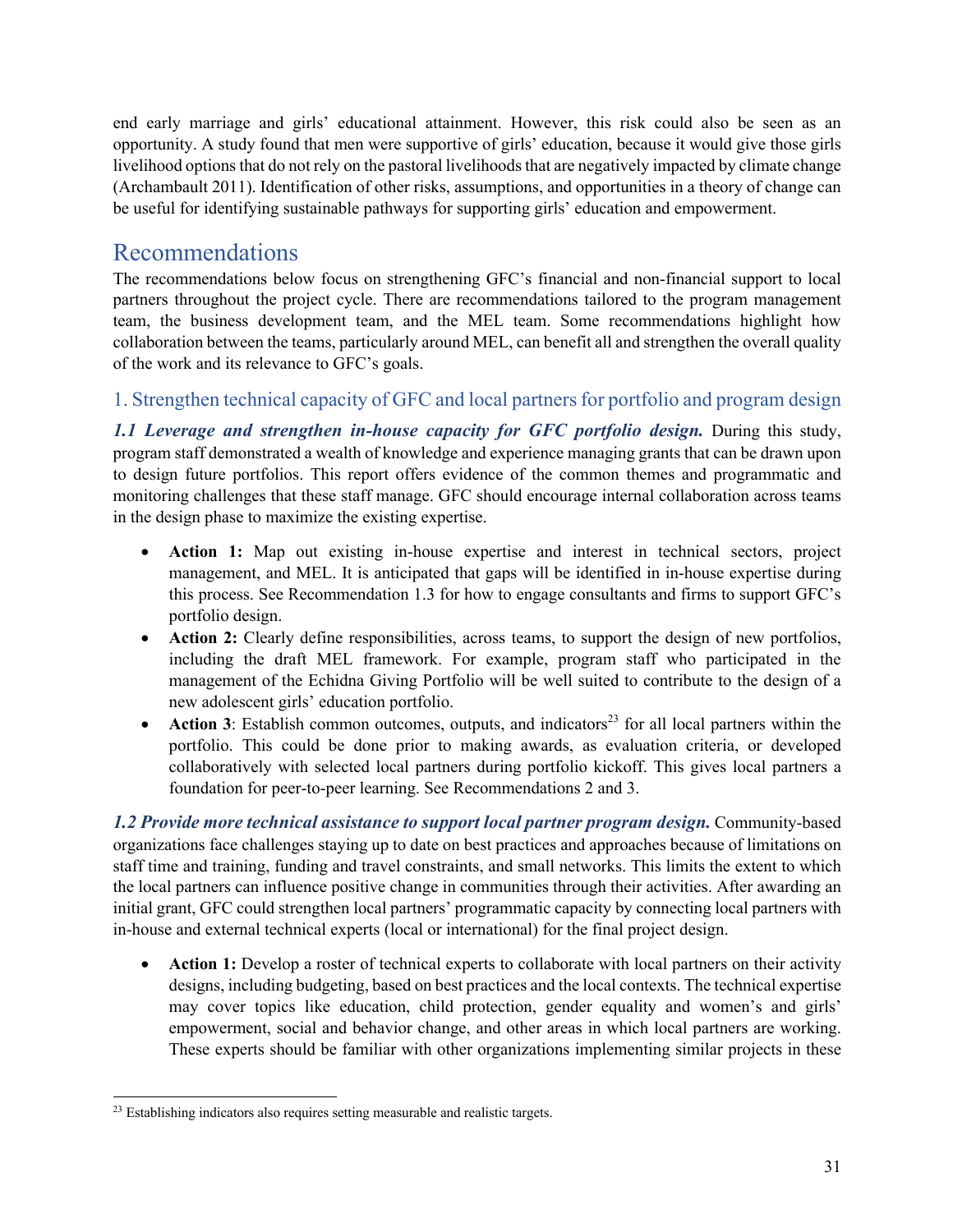contexts. This collaboration could be done remotely, through stakeholder workshops, or through short-term visits.

*1.3 Engage external technical assistance to support GFC portfolio design, as needed.* Based on the mapping of in-house technical capacities, GFC can draw on additional external support in technical areas to shape these portfolios and be more judicious about which organizations to fund. This should be based on an understanding of the specific landscape and relevant best practices for targeted technical areas and geographies.

- **Action 1:** Staff with interest in specific areas should be matched with external technical experts to respond to donor solicitation and/or develop unsolicited proposals that reflect these priorities. This increases in-house technical capacity and learning as well as the quality of the portfolio design. Technical experts should be familiar with the landscape of interventions in the sector and targeted geographic area to maximize investment by complementing existing activities. This process will help GFC proposals include sufficient rigor and builds technical capacity in new areas for staff.
- **Action 2:** Develop a roster of technical experts (local or international) to support local partner application review. Technical experts can guide GFC through local partner selection based on an understanding of the extent to which partners' interventions align with best practices and the onthe-ground landscape. Following the selection of local partners, technical experts can work with GFC staff to develop overall next steps for working with each local partner. Based upon previous portfolios, the targeted technical expertise may include education, child protection, gender equality and women's and girls' empowerment, social and behavior change, and other areas in which local partners are working.

#### 2. Strengthen capacity of local partners to implement and adapt programs

*2.1 Provide more technical assistance to support implementation.* Local partner organizations are mostly employing strategies to reach and benefit girls. If GFC wishes to support more community-based organizations to employ strategies that empower girls and follow best practices, it may be necessary to provide additional technical expertise during the funding relationship with GFC, in addition to organizational capacity development. There are two reasons to provide additional expertise after the final design of programs. The first is to support local partners' adaptive management. For example, local partners may need to adjust their approach based on new information or a change in context (e.g., political change). The second is to help local partners that are piloting new activities scale and improve their approach.

- **Action 1:** Develop a roster of technical experts and subcontractors to provide support throughout program implementation. The targeted expertise may cover education, child protection, social and behavior change, and other areas in which local partners are working. Technical experts can support local partners to adjust their programs during implementation kickoff and in developing new activities, learning, and adaptive management throughout the project cycle. This can be done remotely, through site visits at different points throughout the intervention, or a convening of multiple local partners for a workshop or training.
- **Action 2:** Facilitate more opportunities for local partners to participate in learning activities with a sectoral focus, in addition to organizational capacity focused opportunities. For example, local partners could attend convenings, attend conferences, or receive visits from experts focused on building their awareness of and ability to implement best practices around child protection and education. These opportunities can be external or internal to GFC.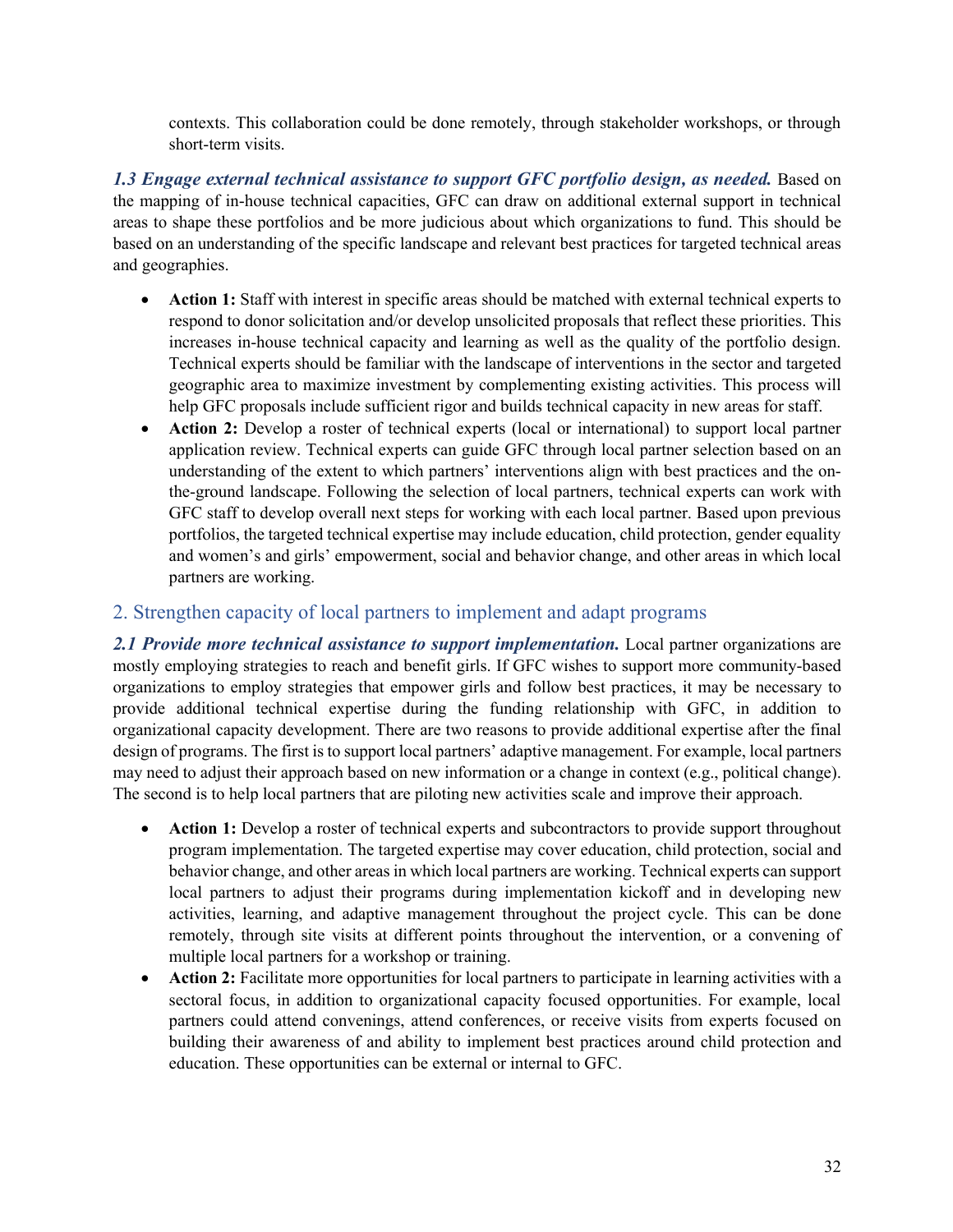2.2 Establish a cohort of local partners to support peer-to-peer learning. GFC may want to strengthen the linkages between local partners funded by the same portfolio. Establishing regular interactions between local partners could instill a common sense of purpose. It would also create more opportunities for networking and exchanging ideas about promising practices among peers who develop trust through repeated interaction. Local partners can apply these lessons to adjust their implementation approach throughout the project cycle.

• **Action 1:** Provide local partners with opportunities to interact and reflect on their individual and collective experiences. This would allow for sharing of ideas about effective solutions to common challenges and provide a platform for thinking about the value of their work. The authors recommend increasing the number of opportunities for peer-to-peer learning engagements. GFC can conduct an assessment of local partner preferences and communications infrastructure to determine the most effective and appropriate mechanisms for continuous peer-to-peer learning. An initial meeting of the local partners can take place at regional meetings. Other mechanisms like WhatsApp and webinars, can be used to facilitate continuous learning across regions, where language is not a barrier.

*2.3 Increase the value of the grants to local partners based on changes in their organizational capacity and demonstrated results.* Community-based organizations that demonstrate positive results or improvements in organizational development could be given additional funding to scale up their approaches and/or ensure sustainability when there is a demonstrated need. Providing additional money at key moments in time to expand local partner programs could help make their work more attractive to other donors.

- **Action 1:** Set aside a pool of money to make results-based increases to local partner grants. The determination for additional money should be based on performance against MEL plans and results achieved to date in pilot activities. This will help rationalize more rigorous MEL requirements.
- **Action 2:** Consider scheduling annual grants to increase over the lifecycle of the partnership. This should be tailored for the specific interventions (e.g., proof of concept activities vs. better established activities). Partnerships that begin with relatively smaller grants that increase over time can also help reduce risks to GFC of supporting untested or unknown local partners.

## 3. Support local partners to improve Monitoring, Evaluation, and Learning systems

*3.1 Ensure that future GFC programs have sufficiently planned and budgeted for Monitoring, Evaluating, and Learning.* To learn from interventions and describe results across a cohort of local partners, GFC should conduct more extensive monitoring. Throughout the life cycle of the grants, this should include the selection and reporting of clearly defined common indicators, and validation or triangulation of results. Local partners that participated in the Outcome Harvesting workshop indicated that they already collect more monitoring data than the one indicator required by GFC.

- **Action 1:** Program officers conduct an assessment of local partners' MEL capabilities to shape the appropriate level of capacity building support. The OCI self-assessment tool can be used as a starting point for the initial assessment but should be validated by the GFC MEL and programs teams.
- **Action 2:** GFC staff should coach future local partners based on the results of the assessment to develop a MEL plan and to report on more extensive, quality monitoring data to better inform GFC decision-making about the work it supports.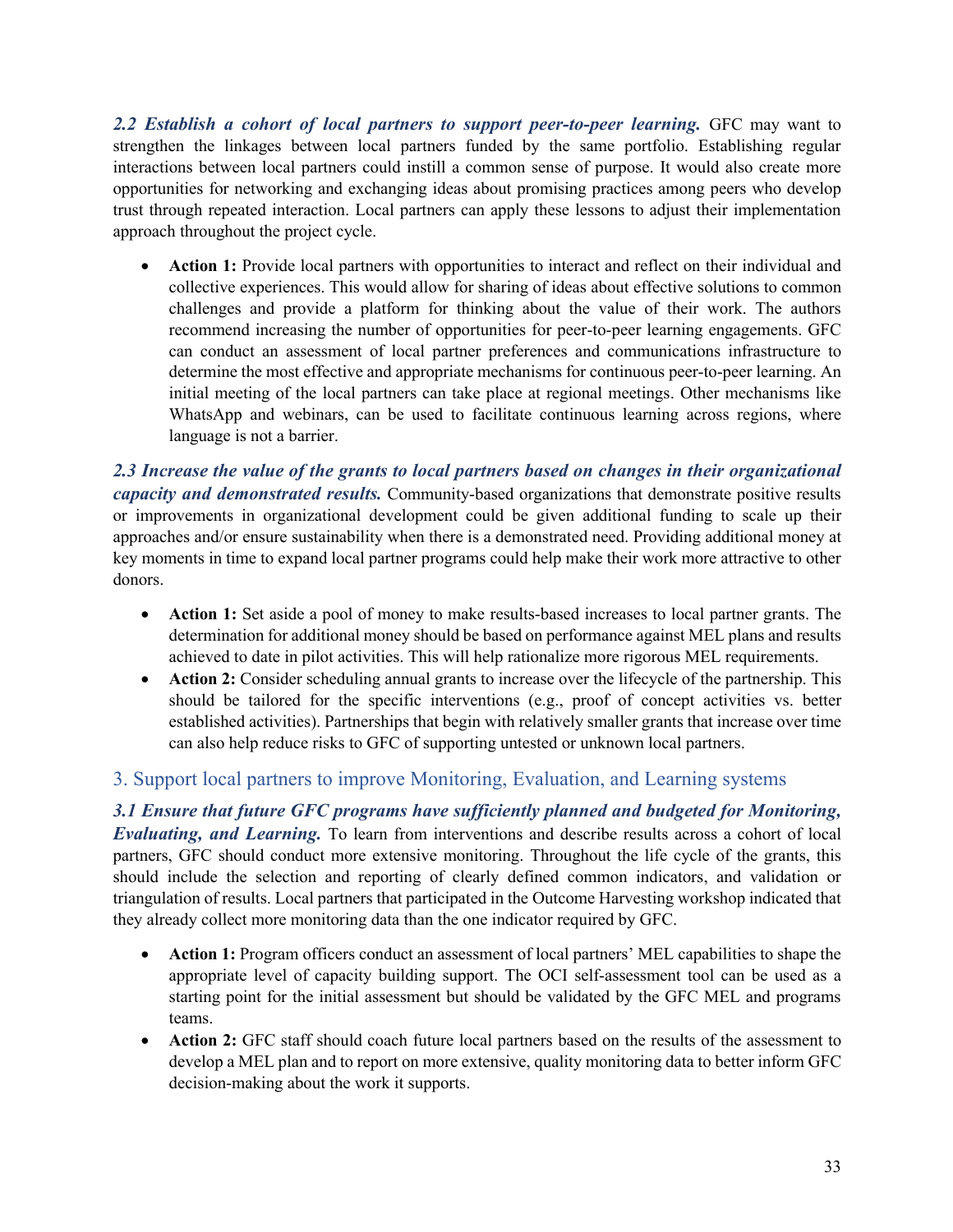• **Action 3:** GFC could plan for external performance evaluations to improve in-house learning and the organization's capacity to manage and design programs more effectively. GFC should budget for evaluations during the program design phase. The programs and MEL teams should begin planning the evaluation questions and scope of work well in advance, according to guidance from the MEL team. Because of the flexible nature of GFC's grants to local partners, additional complexity-aware and mixed methods may be most appropriate for future evaluations.

*3.2 Establish reflection mechanisms for improved programming and business development.* During the Outcome Harvesting workshop, the local partners valued using their time to learn from each other and reflect on their own work in a structured way. This is something that they normally do not have the time or opportunity to do within their organizations. The process achieves multiple goals. It supports local partners to make course corrections during implementation, to tell their story in new ways to pursue new funding, and to think strategically about their organizational needs and programmatic objectives.

- **Action 1:** Establish a framework for local partner reflection meetings/processes within GFC grantmaking activities. Reflection sessions could be done internally within each local partner organization, and/or collectively within a broader cohort on a regular basis (e.g., quarterly or semiannual meetings). This would allow for local partners, and GFC, to think critically about what has been achieved to date, what unforeseen issues emerged, and how to solve them. This is captured in two outputs for each organization: 1) documentation of achievements, and 2) an adaptive management plan detailing changes to the anticipated approach. Reflection questions may include:
	- o What is the progress to date (since the last check-in) in relation to indicators?
	- o Are there any new and unforeseen challenges that explain why we are not meeting targets?
	- o What can we do differently to achieve the results that we want to see?
	- o What are some of the obstacles/risks to achieving our objectives that we need to plan for?
	- o What is going well and why?
- **Action 2:** Use reflection meetings to further refine local partners' theories of change and identify opportunities to support transformative and sustainable changes in the communities where they work. Reflection meetings should result in clear next steps for program management. It is critical to communicate the multiple purposes of these reflection mechanisms to encourage local partners' participation.

*3.3 Use outputs of reflection mechanisms to improve local partners' access to funding and GFC's business development.* The success stories and lessons learned identified during reflections can be used by local partners and GFC to support future proposals or attract donor attention.

- **Action 1:** Reflection mechanism outputs can help local partners to tell their story in a more convincing way to donors. They can use the outputs to refine their proposed approaches. GFC can guide local partners through this process.
- **Action 2:** GFC business development and program teams can use the outputs of reflection and learning activities to develop proposals for funding new community-based organizations. Use the reflection outputs to strengthen links between GFC's business development, programs, and MEL teams to better capture the unique value added of their work for proposal writing and project design.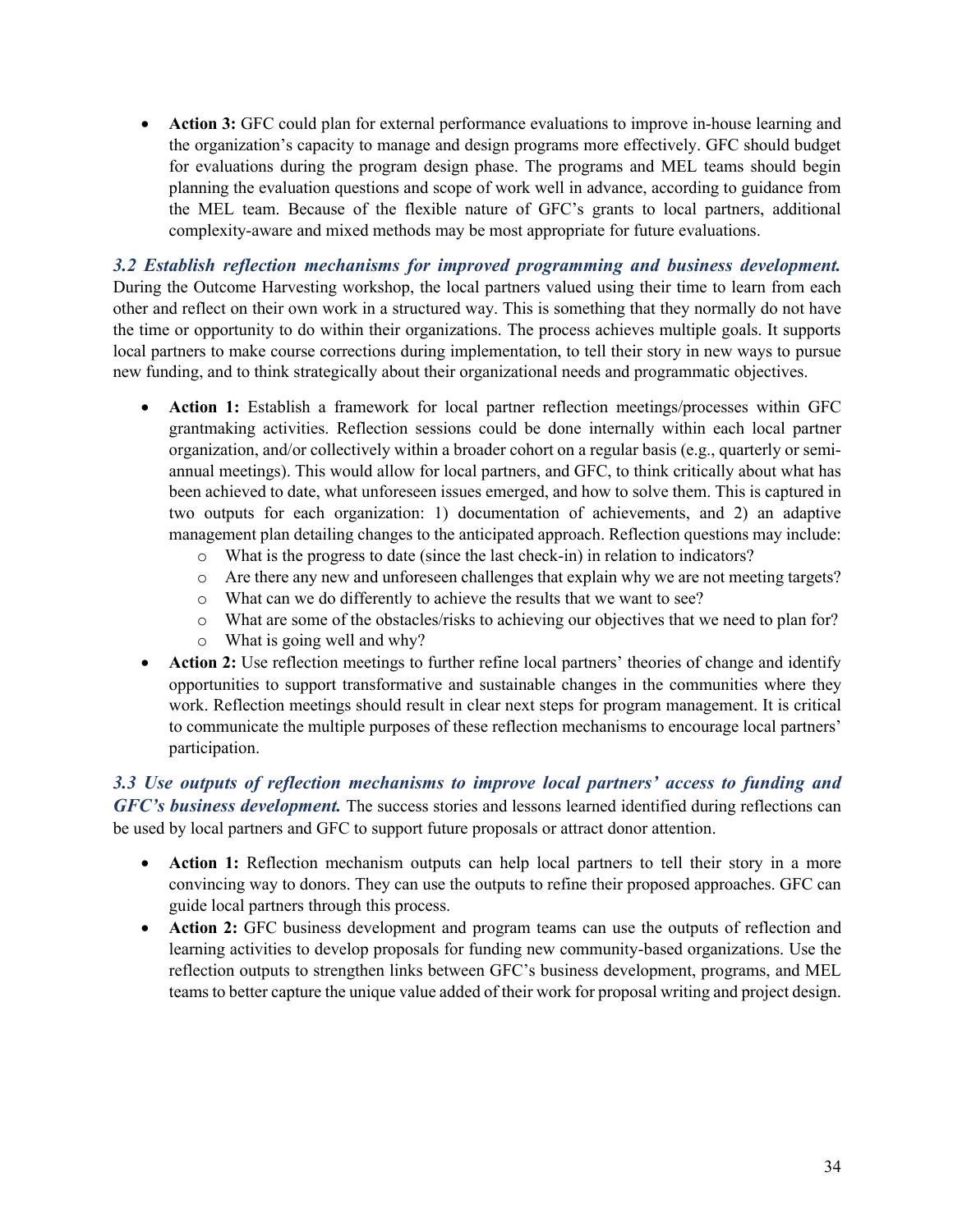## References

- Adukia, Anjali. 2016. "Sanitation and Education." http://scholar.harvard.edu/files/adukia/files/adukia\_sanitation\_and\_education.pdf.
- Appadurai, Arjun. 2004. "Chapter 3: The Capacity to Aspire: Culture and the Terms of Recognition." In *Culture and Public Action* edited by Vijayendra Rao and Michael. Walton, 59-84. Palo Alto: Stanford University Press.
- Armchambault, Caroline S. 2011. "Ethnographic Empathy and the Social Context of Rights: 'Rescuing' Maasai Girls from Early Marriage." *American Anthropologist*. 113 (4): 632-643. https://doi.org/10.1111/j.1548-1433.2011.01375.x.
- Birdthistle, Isolde, Kelly Dickson, Matthew Freeman, and Leila Javidi. 2011. "What impact does the provision of separate toilets for girls at schools have on their primary and secondary school enrolment, attendance and completion? A systematic review of the evidence." *EPPI-Centre Report* 1911. London: EPPI-Centre, Social Science Research Unit, Institute of Education, University of London. http://r4d.dfid.gov.uk/PDF/Outputs/SystematicReviews/Birdthistle\_et\_al\_2011.pdf.

Bodat, Suman, Mrunalini M. Ghate, Jyoti R. Majumdar. 2013. "School Absenteeism during Menstruation

- among Rural Adolescent Girls in Pune." *National Journal of Community Medicine* (Apr-Jun 2013); 4 (2): 212-216. http://njcmindia.org/uploads/4-2\_212-216.pdf
- DeJaeghere, Joan, Jenny Parkes, and Elaine Unterhalter. 2013. "Gender justice and education: linking theory, policy and practice." *International Journal of Educational Development* 33 (6): 539-545. https://doi.org/10.1016/j.ijedudev.2013.05.006.
- Dolan, Catherine S., Caitlin R. Ryus, Sue Dopson, Paul Montgomary, and Linda Scott. 2013. "A Blind Spot in Girls' Education: Menarche and its Webs of Exclusion in Ghana." *Journal of International Development* 26 (5): 643-657. https://doi.org/10.1002/jid.2917.
- Dupuy, Kendra, Sosina Bezu, Are Knudsen, Sandra Halvorsen, (CMI) and Christina Kwauk, Amanda Braga, and Helyn Kim (Brookings Institution). 2018. "Life skills in non-formal contexts for adolescent girls in developing countries." *CMI - Chr. Michelsen Institute* Report 2018: Number 5, April. Bergen: CMI. https://www.brookings.edu/research/life-skills-in-non-formal-contexts-foradolescent-girls-in-developing-countries/.
- Fine, Allison, Colette Thayer, and Nancy Kopf. 2001. "Echoes from the Field: Proven Capacity-Building Principles for Non-Profits." Prepared for the Environmental Support Center with funding from the David and Lucile Packard Foundation. Washington, DC: The Innovation Network. https://www.issuelab.org/resource/echoes-from-the-field-proven-capacity-building-principles-fornonprofits.html.
- Global Fund for Children (GFC). 2019. "Reaching the Most Vulnerable: A GFC Initiative to Improve the Quality of Girls' Education." *Interim Report to Echidna Giving* July 1, 2018-January 30, 2019 submitted February 2019. Washington, DC: GFC.
- Glynn, Judith R., Ndoliwe Kayuni, Sian Floyd, Emmanuel Banda, Monica Francis-Chizororo, Clare Tanton, Anna Molesworth, Joanne Hemmings, Amelia C. Crampin, and Neil French. 2010. "Age at menarche, schooling, and sexual debut in northern Malawi." *PLoS ONE* 5 (12): e15334. https://doi.org/10.1371/journal.pone.0015334.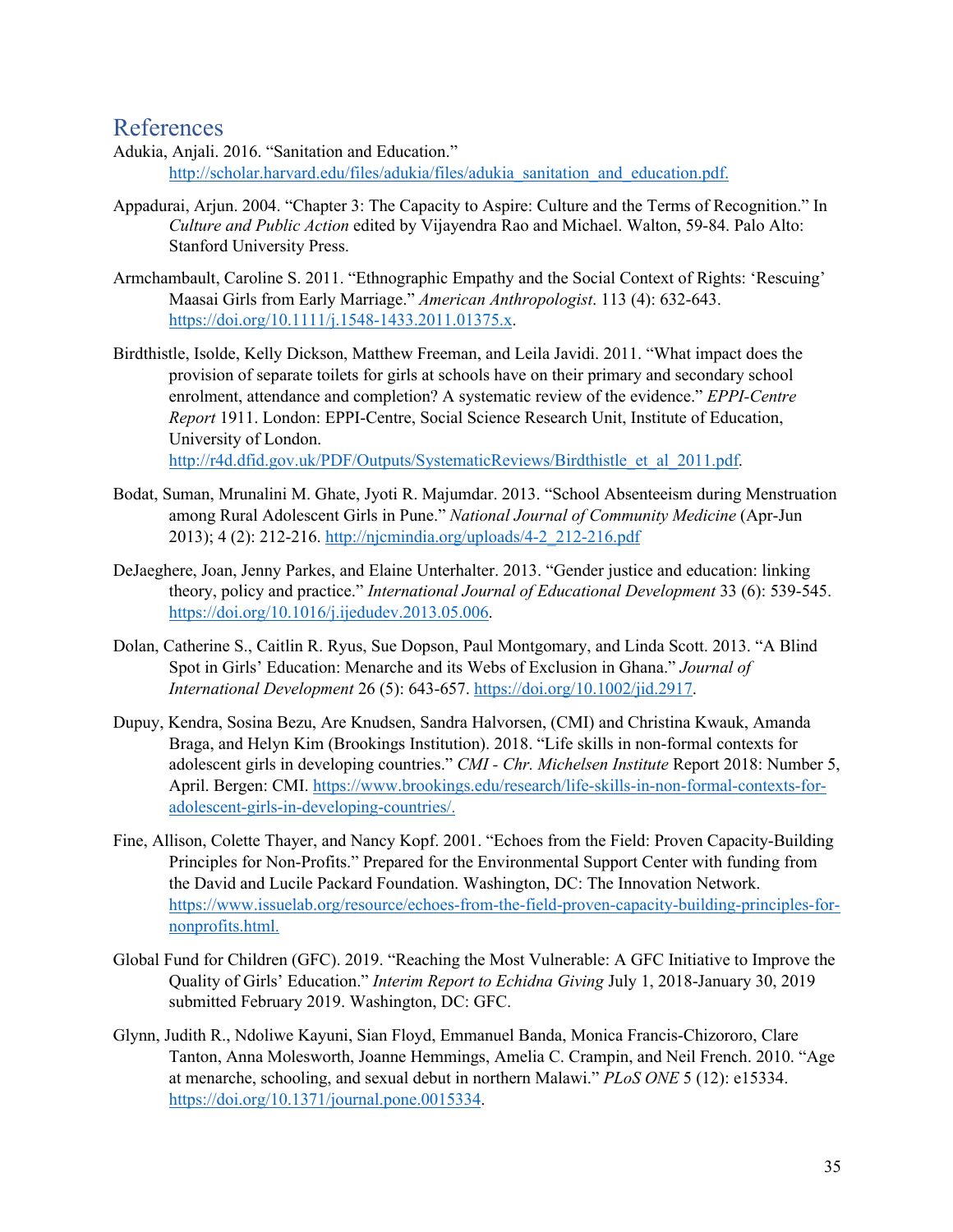- Gubbles, Jeanne, Claudia E. van der Put, and Mark Assink. 2019. "Risk Factors for School Absenteeism and Dropout: A Meta-Analytic Review." *Journal of Youth and Adolescence* 48 (9): 1637-1667*.* https://doi.org/10.1007/s10964-019-01072-5.
- Graamans, Ernst, Peter Ofware, Peter Nguura, Eefje Smet, and Wouter ten Have. 2019. "Understanding different positions on female genital cutting among Maasai and Samburu communities in Kenya: a cultural psychological perspective*." Culture, Health & Sexuality* 21 (1): 79-94. https://doi.org/10.1080/13691058.2018.1449890.
- Kabeer, Naila. 1999. "Resources, Agency, Achievements: Reflections on measurement of Women's Empowerment." *Development and Change* 30: 435- 464. https://www.utsc.utoronto.ca/~kmacd/IDSC10/Readings/research%20design/empowerment.pdf.
- Kearney, Christopher A. 2008. "An interdisciplinary model of school absenteeism in youth to inform professional practice and public policy." *Educational Psychology Review* 20 (3): 257–282. https://doi.org/10.1007/s10648-008-9078-3.
- Kiage, Paul, Elizabeth Onyango, David Odhiambo, Moses Okelo, and Stephen Sifuna. 2014. "Alternative Rite of Passage (ARP) Scale-up Project in Kenya and Tanzania: ARP Baseline." Nairobi: Amref Health Africa.
- Kenya National Bureau of Statistics (KNBS). 2015. "Kenya Demographic and Health Survey 2014." Nairobi: KNBS. https://dhsprogram.com/pubs/pdf/fr308/fr308.pdf.
- Letts, Christine W., William P. Ryan, and Allen Grossman. 1999. *High Performance Nonprofit Organizations: Managing Upstream for Greater Impact.* New York City: John Wiley & Sons Inc.
- Lloyd, Cynthia B., Barbara S. Mensch, and Wesley H. Clark. 2000. "The effects of primary school quality on school dropout among Kenyan girls and boys." *Comparative Education Review* 44 (2): 113- 147. https://www.jstor.org/stable/10.1086/447600.
- Macharia, Jacqueline. 2016. "Desk Review and Literature analysis of Harmful Cultural Practices in Kenya with an emphasis on the Beading Culture of the Samburu Community." Nanyuki: Samburu Women Trust (SWT). http://www.samburuwomentrust.org/downloads/pdfs/SWT%20Desk%20Research\_2016.pdf.
- Madell, Dominic E., and Brooke P. Hayward. 2019. "Gender inequities and global health outcomes." *Journal of Global Health Reports* 3: e2019017. http://www.joghr.org/article/joghr-03-e2019017.
- Mahlhotra, Anju, Ann Warner, Allison McGonagle, and Susan Lee-Rife. 2011. "Solutions to End Child Marriage: What the Evidence Shows." Washington, DC: International Center for Research on Women (ICRW). https://www.icrw.org/wp-content/uploads/2016/10/Solutions-to-End-Child-Marriage.pdf.
- Meinzen-Dick, Ruth, Nancy Johnson, Agnes Quisumbing, Jemimah Njuki, Julia Behrman, Deborah Rubin, Amber Peterman, and Elizabeth. Waithanji. 2011. "Gender, Assets, and Agricultural Development Programs: A Conceptual Framework." *CAPRi Working Paper No. 99* Washington, DC: International Food Policy Research Institute (IFPRI). http://dx.doi.org/10.2499/CAPRiWP99. https://pdfs.semanticscholar.org/79cb/42fab5e662f1b6759d882e1ea5af58d898ae.pdf.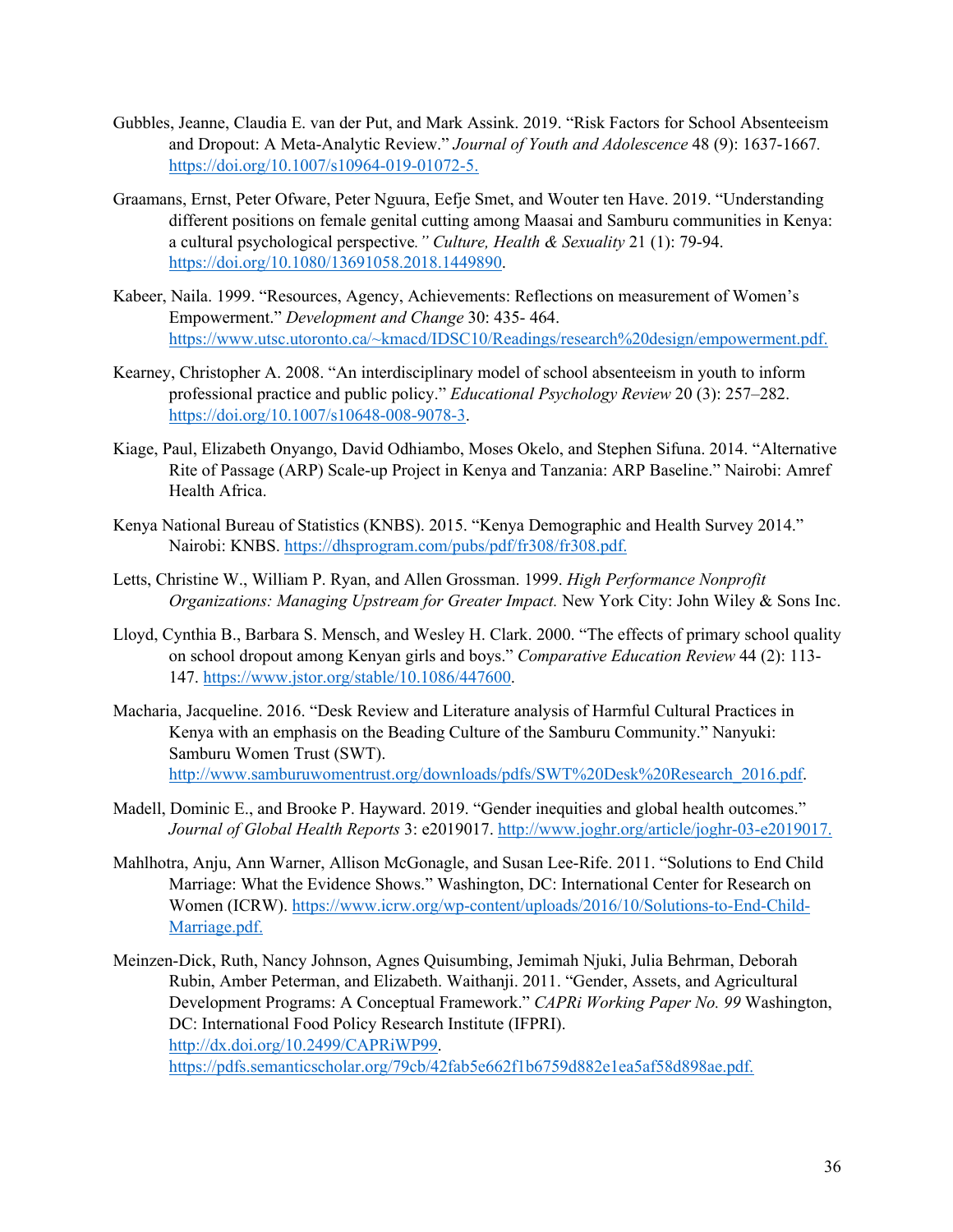- Monkman, Karen. 2011. "Introduction: framing gender, education and empowerment." *Research in Comparative and International Education* 6 (1): 1-13. https://doi.org/10.2304%2Frcie.2011.6.1.1.
- Murphy-Graham, Erin. 2012. *Opening minds, improving lives: education and women's empowerment in Honduras*. Nashville: Vanderbilt University Press. Cited in Unterhalter et al. 2014.
- PLAN International. 2012. "Because I am a Girl: Africa report 2012 Progress and obstacles to girls' education in Africa." PLAN International. https://plan-international.org/publications/progressand-obstacles-girls-education-africa#download-options.
- Saraogi, Varsha. 2018. "No school, period! Menstruating Ghanaian girls banned from river crossing." *Reuters*, January 12, 2018. https://www.reuters.com/article/us-ghana-girls-menstruation/noschool-period-menstruating-ghanaian-girls-banned-from-river-crossing-idUSKBN1F12BT.
- Shawki, Noha. 2015. "Norm-based advocacy and social change: An analysis of advocacy efforts to end child marriage." *Social Alternatives.* 34 (4): 57-62. https://search.informit.com.au/documentSummary;dn=382328381472603;res=IELLCC.
- Sumpter, C. and B. Torobel. 2013. A Systematic Review of the Health and Social Effects of Menstrual Hygiene Management. PLoS ONE 8(4): 1-15. http://www.plosone.org/article/fetchObject.action?uri=info:doi/10.1371/journal.pone.0062004&r epresentation=PDF
- Unterhalter, Elaine, Amy North, Madeleine Arnot, Cynthia Lloyd, Lebo Moletsane, Erin Murphy-Graham, Jenny Parkes, and Mioko Saito. 2014. "Interventions to enhance girls' education and gender equality: Education Rigorous Literature Review." Prepared for Department for International Development (DFID). London. https://doi.org/10.13140/2.1.2509.8562.
- UNICEF Europe and Central Asia Regional Office (ECARO). 2018. "Early Warning Systems for Students at Risk of Dropping Out." *UNICEF Series on Education Participation and Dropout Prevention* Volume 2. Geneva.
- United Nations Office of the High Commissioner (OHCHR). 2019. "Harmful Practices, Especially Forced Marriage and Female Genital Mutilation." *Information Series on Sexual and Reproductive Health and Rights*. https://www.ohchr.org/Documents/Issues/Women/WRGS/SexualHealth/INFO\_Harm\_Pract\_WE B.pdf.
- USAID. 2010. "Human and Institutional Capacity Development Handbook: A USAID Model for Sustainable Performance Improvement." Washington, DC: USAID. https://www.edulinks.org/resources/human-and-institutional-capacity-development-handbook
- US Department of Education. 2019. Chronic absenteeism in the nation's schools: a hidden educational crisis. https://www2.ed.gov/datastory/chronicabsenteeism.html
- van Eijk, Anna Maria, M. Sivakami M, Mamita Bora Thakkar, Ashley Bauman, Kayla F. Laserson, Susanne Coates, and Penelope A. Phillips-Howard. 2016. "Menstrual hygiene management among adolescent girls in India: a systematic review and meta-analysis." *BMJ Open* 2016 (6): e010290. http://dx.doi.org/10.1136/bmjopen-2015-010290.